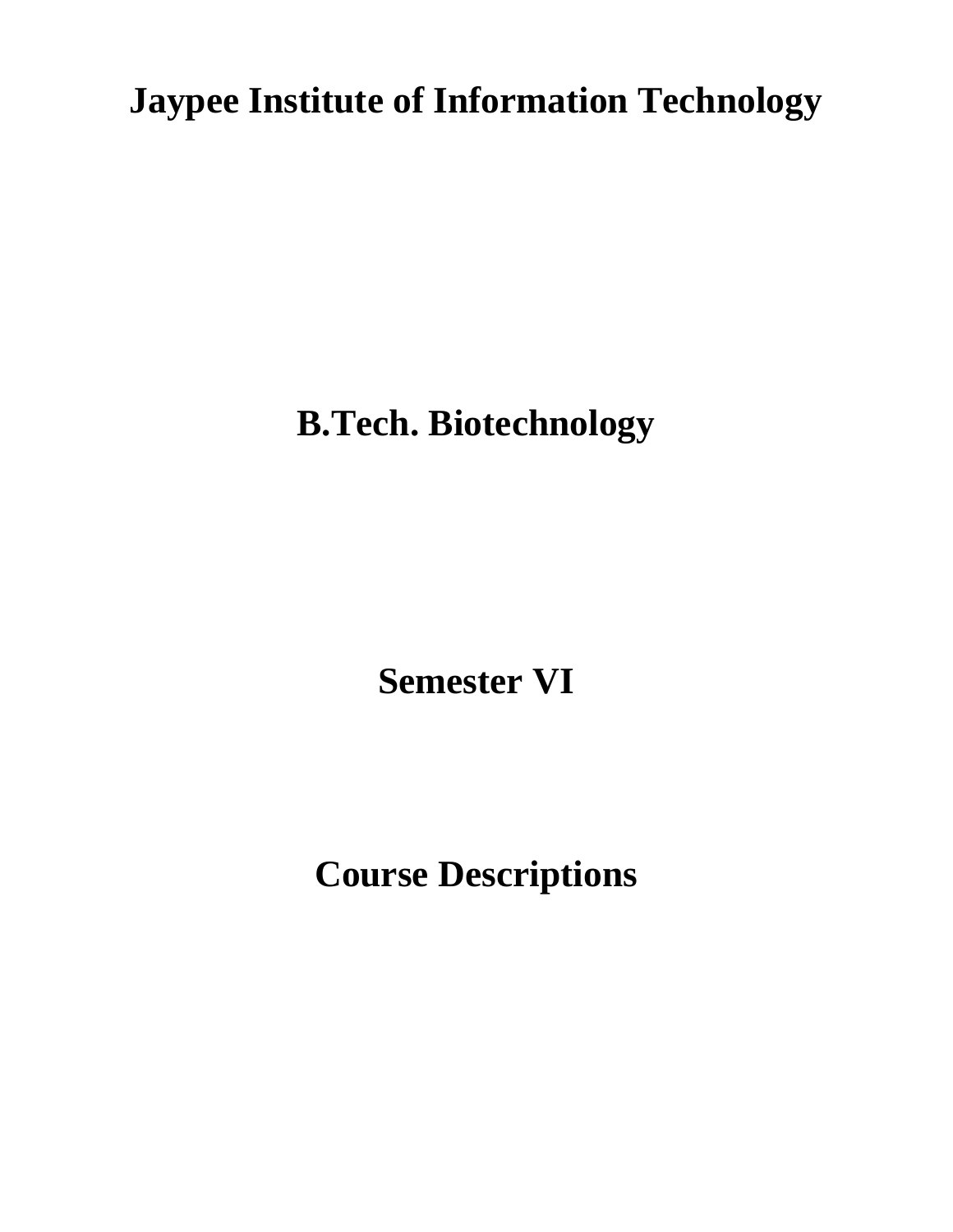| <b>Course Code</b> | 15B11BT611                        | <b>Semester</b> Even | <b>Semester VI Session</b> 2019 -2020<br><b>Month from January- June</b> |  |  |  |
|--------------------|-----------------------------------|----------------------|--------------------------------------------------------------------------|--|--|--|
| <b>Course Name</b> | Comparative & Functional Genomics |                      |                                                                          |  |  |  |
| <b>Credits</b>     |                                   | <b>Contact Hours</b> |                                                                          |  |  |  |

| <b>Faculty</b>                                                                     | Coordinator(s)                                                                  | Dr. Vibha Rani<br>$\mathbf{1}_{\cdot}$                                |                         |  |  |  |  |
|------------------------------------------------------------------------------------|---------------------------------------------------------------------------------|-----------------------------------------------------------------------|-------------------------|--|--|--|--|
| (Names)                                                                            | Teacher(s)<br>(Alphabetically)                                                  | Dr. Chakresh Kumar Jain                                               |                         |  |  |  |  |
|                                                                                    | <b>COURSE OUTCOMES</b>                                                          |                                                                       | <b>COGNITIVE LEVELS</b> |  |  |  |  |
| Explain<br>fundamental<br>the<br>CO <sub>1</sub><br>transcriptomics and proteomics |                                                                                 | concepts of functional<br>genomics,                                   | Understand $(C2)$       |  |  |  |  |
| CO <sub>2</sub>                                                                    |                                                                                 | Apply advanced techniques for improved diagnostics and therapeutics   | Apply (C3)              |  |  |  |  |
| CO <sub>3</sub>                                                                    | Categorize different bioinformatics tools related to genomics and<br>proteomics | Apply $(C3)$                                                          |                         |  |  |  |  |
| CO <sub>4</sub>                                                                    | studies                                                                         | Integrate and infer the bioinformatics data obtained through genomics | Analyze $(C4)$          |  |  |  |  |

#### **Pre-requisite**

[10B11BT511]- Introduction to Bioinformatics

| Module No. | <b>Subtitle of the Module</b>                                    | Topics in the module                                                                                                                                                                                                                                                                                                                                                               | <b>No. of Lectures</b><br>for the module |
|------------|------------------------------------------------------------------|------------------------------------------------------------------------------------------------------------------------------------------------------------------------------------------------------------------------------------------------------------------------------------------------------------------------------------------------------------------------------------|------------------------------------------|
| 1.         | Genes and Genomes                                                | Basics structure of gene and organization<br>in prokaryotic to eukaryotic, features of<br>and<br>structure<br>complexity,<br>genome<br>evolutionary conservation, type of model<br>organism, their structure number of genes<br>sequencing status, type of maps genetic<br>linkage maps, physical maps, techniques<br>used to map their significance relation with<br>human genome | 3                                        |
| 2.         | Whole Genome Sequencing<br>Technologies                          | Human<br>genome project fact<br>sheet,<br>techniques used for sequencing (shot gun<br>sequencing), mapping techniques (BAC,<br>YAC), genome assembly problems                                                                                                                                                                                                                      | $\overline{2}$                           |
| 3.         | Genome Annotation <i>i.e.</i><br>Mining Genomic Sequence<br>Data | Sequential<br>annotation,<br>structural<br>annotations, prediction of gene and their<br>elements like ORF finder, promoter region<br>method,<br>functional<br>genomics,<br>LDA.<br>Dijkstra's<br>algorithm,<br>application<br>in<br>functional correlation                                                                                                                         | 3                                        |
| 4.         | Haplotyping:<br>Concepts and<br>Applications                     | Basics of haplotyping and its application in<br>disease                                                                                                                                                                                                                                                                                                                            | $\overline{2}$                           |
| 5.         | Pharmacogenomics: Concepts<br>Applications<br>and<br>in          | Basics of phylogenomic, methods used<br>application,<br>and<br><b>Basics</b><br>of                                                                                                                                                                                                                                                                                                 | 4                                        |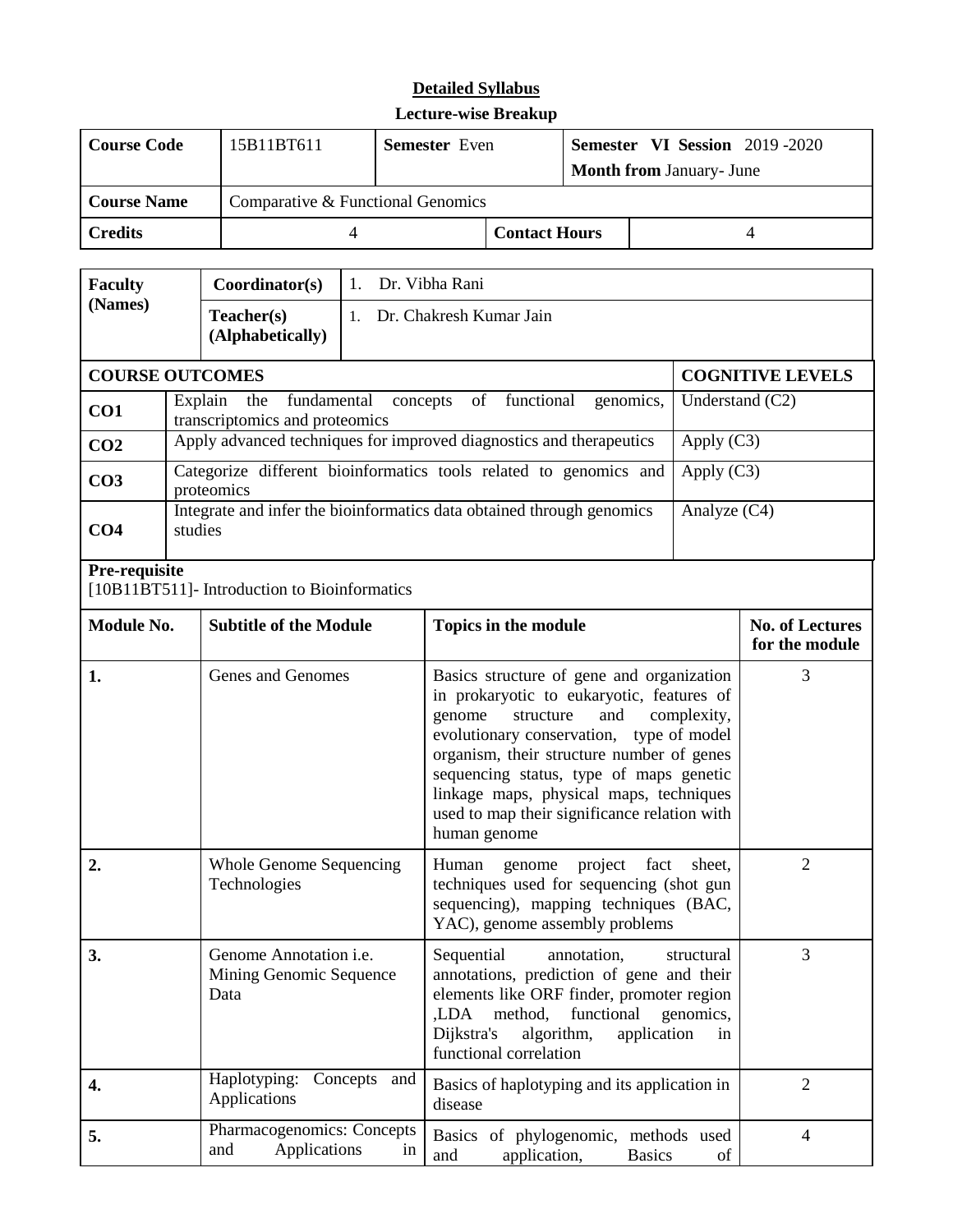|                                                                                                           | Healthcare                                                            | pharmecogenomics and relation<br>with<br>disease, personalized medicine                                                                                   |                |
|-----------------------------------------------------------------------------------------------------------|-----------------------------------------------------------------------|-----------------------------------------------------------------------------------------------------------------------------------------------------------|----------------|
| 6.                                                                                                        | <b>SNP</b> Technologies: Platforms<br>& Analysis                      | SNP structure, techniques, prevalence and<br>application in population genetics                                                                           | 3              |
| 7.                                                                                                        | Gene Silencing Mechanisms                                             | RNAi, non coding RNAs, Structure and<br>biogenesis difference between SiRNA,<br>MiRNAs,<br>protein involve<br>in<br>RISC.<br>prediction rule set, CRISPER | 3              |
| 8.                                                                                                        | Gene Cloning and Expression<br>Platforms                              | technology;<br>Introduction:<br>Gateway<br>Microarrays; SAGE; GIS                                                                                         | 3              |
| 9.                                                                                                        | <b>DNA</b> Protein Interactions                                       | General; CHIP assay, EMSA; Library<br>screening; DNA foot-printing;<br>south<br>western analysis; one hybrid assay                                        | 5              |
| 10.                                                                                                       | Phage display                                                         | introduction; peptide display; antibody<br>display; phage and phagemid system                                                                             | $\overline{4}$ |
| 11.                                                                                                       | Protein-protein Interactions                                          | display; tandem<br>Ribosome<br>affinity<br>purification; Yeast two hybrid system,<br><b>GST</b> pull Down                                                 | $\overline{4}$ |
| 12.                                                                                                       | Quantitative proteomics                                               | MALDI-TOF; LC-MS-MS, ICAT method;<br>technology; Biomarkers;<br>$2-D$<br>protein                                                                          | 6              |
|                                                                                                           |                                                                       | arrays                                                                                                                                                    |                |
|                                                                                                           |                                                                       | <b>Total number of Lectures</b>                                                                                                                           | 42             |
| <b>Evaluation Criteria</b>                                                                                |                                                                       |                                                                                                                                                           |                |
| <b>Components</b><br>T <sub>1</sub><br>T2<br><b>End Semester Examination</b><br><b>TA</b><br><b>Total</b> | <b>Maximum Marks</b><br>20<br>20<br>35<br>100                         | 25 (Assignment-1&2, Home Assignment, Quiz and case studies)                                                                                               |                |
|                                                                                                           | Reference Books, Journals, Reports, Websites etc. in the IEEE format) | Recommended Reading material: Author(s), Title, Edition, Publisher, Year of Publication etc. (Text books,                                                 |                |
| 1.                                                                                                        | 2007.                                                                 | A. M. Lesk. Introduction to Genomics. United Kingdom (UK): Oxford University Press,                                                                       |                |
| 2.                                                                                                        |                                                                       | T.A. Brown. Genomes-3. United Kingdom (UK): Oxford University Press, 2007.                                                                                |                |
| 3.                                                                                                        | 2002.                                                                 | D. C. Liebler and J. R. Yates. Introduction to Proteomics. New York, USA: Humana Press,                                                                   |                |
| 4.                                                                                                        | Haian (Eds.), 2015                                                    | Protein-Protein Interactions, Methods and Applications, Editors: Meyerkord, Cheryl L., Fu,                                                                |                |
| 5.                                                                                                        | Molecular Biology). Massachusetts, USA: MIT Press, 2004.              | N. C. Jones and P. A. Pevzner. Introduction to Bioinformatics Algorithms (Computational                                                                   |                |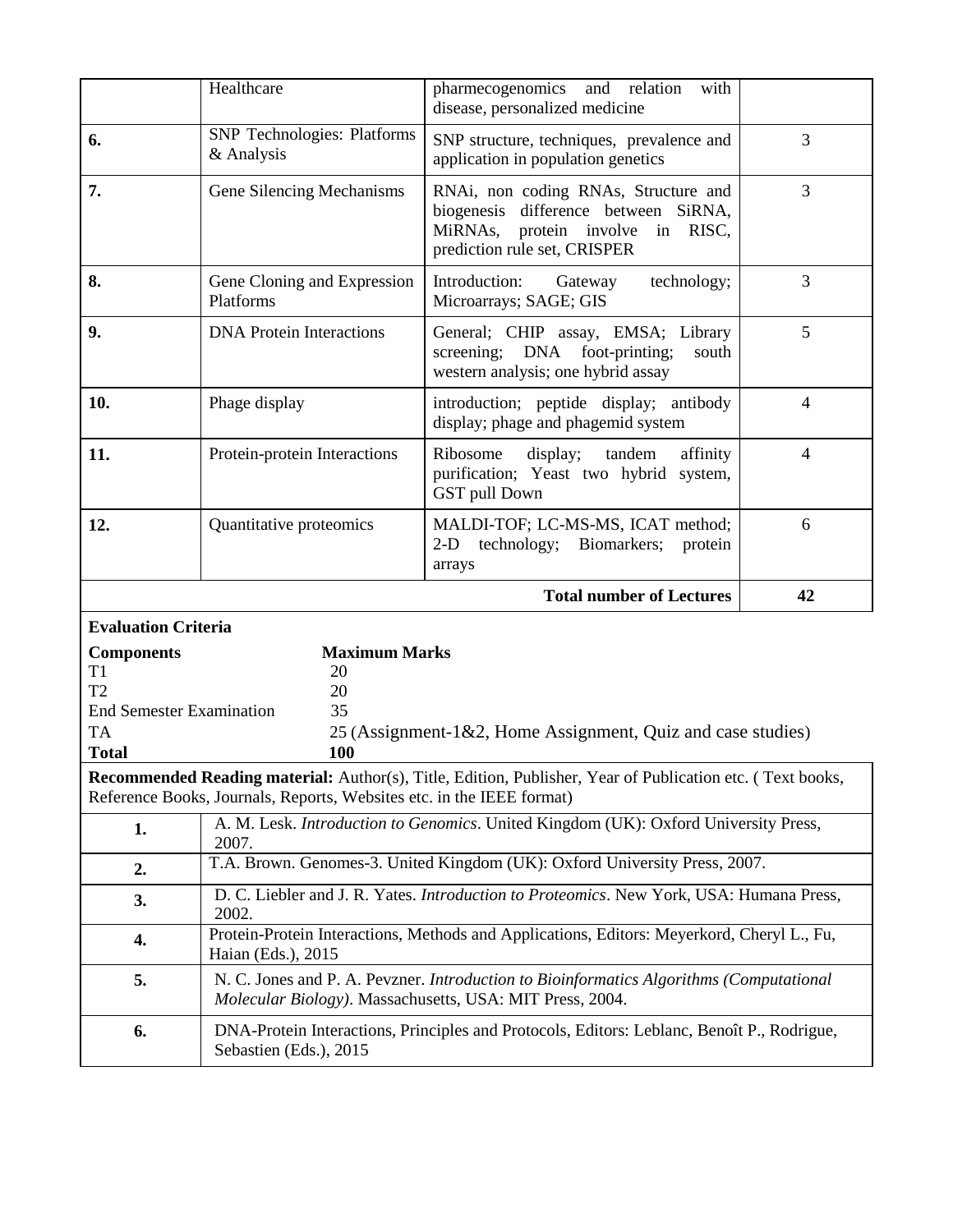### **Detailed Syllabus**

# *Lab-wise Breakup*

| <b>Course Code</b> | 15B17BT671 | Semester: EVEN                                 |                      |  |  |                                   | <b>Semester VI Session</b> 2019-2020 |
|--------------------|------------|------------------------------------------------|----------------------|--|--|-----------------------------------|--------------------------------------|
|                    |            |                                                |                      |  |  | <b>Month from January to June</b> |                                      |
| <b>Course Name</b> |            | <b>Comparative and Functional Genomics Lab</b> |                      |  |  |                                   |                                      |
| <b>Credits</b>     |            |                                                | <b>Contact Hours</b> |  |  |                                   |                                      |

| <b>Faculty</b> | Coordinator(s)   | Prof. Sudha Srivastava                                       |
|----------------|------------------|--------------------------------------------------------------|
| (Names)        | Teacher(s)       | Dr. Manisha Singh, Dr. ShaziaHaider, Dr. Sonam Chawla, Prof. |
|                | (Alphabetically) | Sudha Srivastava Dr. Vibha Gupta, Prof. Vibha Rani,          |

|        | <b>COURSE OUTCOMES</b>                                         | <b>COGNITIVE</b><br><b>LEVELS</b> |
|--------|----------------------------------------------------------------|-----------------------------------|
| C374.1 | Explain the basic concept of genes and genome using various    | Understand Level $(C2)$           |
|        | databases                                                      |                                   |
| C374.2 | Compare and analyze functional genomic and proteomic data      | Analyze Level $(C4)$              |
|        | using computational tools                                      |                                   |
| C374.3 | Utilize the acquired knowledge of gene expression technologies | Analyze Level $(C3)$              |
| C374.4 | Apply and analyze cloning and expression of gene of interest   | Analyze Level (C4)                |

| <b>Modul</b> | Title of the    | <b>List of Experiments</b>                                  | CO <sub>0</sub> |
|--------------|-----------------|-------------------------------------------------------------|-----------------|
| $e$ No.      | <b>Module</b>   |                                                             |                 |
| $1-4$        | Basic skills of | RNAase free water preparation and DEPC treatment of labware | CO <sub>2</sub> |
|              | transcriptomics | RNA isolation from plant tissues                            | CO <sub>2</sub> |
|              |                 | Quality assessment of isolated RNA                          | CO <sub>4</sub> |
|              |                 | Primer designing for quantitative RT-PCR                    | CO <sub>2</sub> |
| $5-9$        | Basic skills of | Induction and expression of recombinant proteins            | CO <sub>2</sub> |
|              | proteomics      | SDS-PAGE analysis of differential expression of recombinant | CO <sub>4</sub> |
|              |                 | proteins                                                    |                 |
|              |                 | SDS-PAGE analysis of differential-------- contd.            | CO <sub>4</sub> |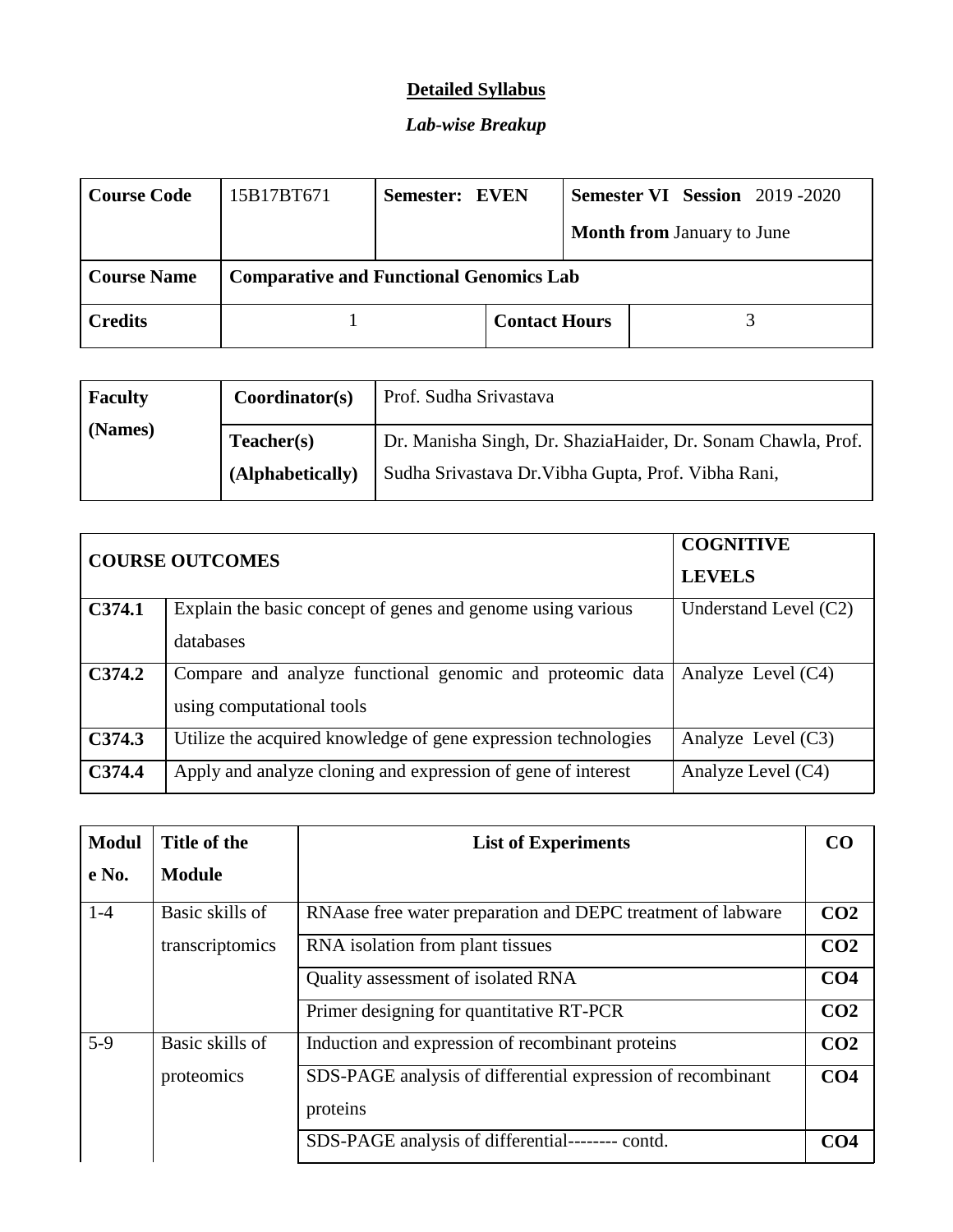|                   |                            | Gel densitometry using ImageJ                                     | CO <sub>4</sub> |
|-------------------|----------------------------|-------------------------------------------------------------------|-----------------|
|                   |                            | Western blotting for expressed protein confirmation               | CO <sub>2</sub> |
| $10-12$           | Analysis of                | To interpret the protein- protein interaction using STRING        | CO <sub>3</sub> |
|                   | molecular                  | Visualization of molecular interaction network and identification | CO <sub>1</sub> |
|                   | interactions               | of crucial gene(s) using Cytoscape                                |                 |
|                   |                            | Identification of clusters/Modules in a network                   | CO <sub>3</sub> |
|                   | <b>Evaluation Criteria</b> |                                                                   |                 |
| <b>Components</b> |                            | <b>Maximum Marks</b>                                              |                 |
| Mid Term Exam     |                            | 20                                                                |                 |
| End Term Exam     |                            | 20                                                                |                 |
| Day to Day        |                            | 60                                                                |                 |
|                   |                            |                                                                   |                 |

|                | <b>Recommended Reading material:</b> Author(s), Title, Edition, Publisher, Year of Publication etc. (Text |  |  |  |  |  |
|----------------|-----------------------------------------------------------------------------------------------------------|--|--|--|--|--|
|                | books, Reference Books, Journals, Reports, Websites etc. in the IEEE format)                              |  |  |  |  |  |
| 1.             | Keith Wilson, John Walker. — Principles and Techniques of Practical Biochemistryl. Cambridge              |  |  |  |  |  |
|                | University Press, 2000                                                                                    |  |  |  |  |  |
| 2.             | https://vlab.amrita.edu/?sub=3&brch=187∼=1331&cnt=1 (Western blotting)                                    |  |  |  |  |  |
| 3              | http://vlab.amrita.edu/index.php?sub=3&brch=273∼=1501&cnt=1 (Primer designing)                            |  |  |  |  |  |
| $\overline{4}$ | http://vlab.amrita.edu/?sub=3&brch=186∼=319&cnt=1(Polyacrylamide gel electrophoresis)                     |  |  |  |  |  |
| 5              | Design of experiments, principle and the expected outcome and related literature will be provided         |  |  |  |  |  |
|                | to the student                                                                                            |  |  |  |  |  |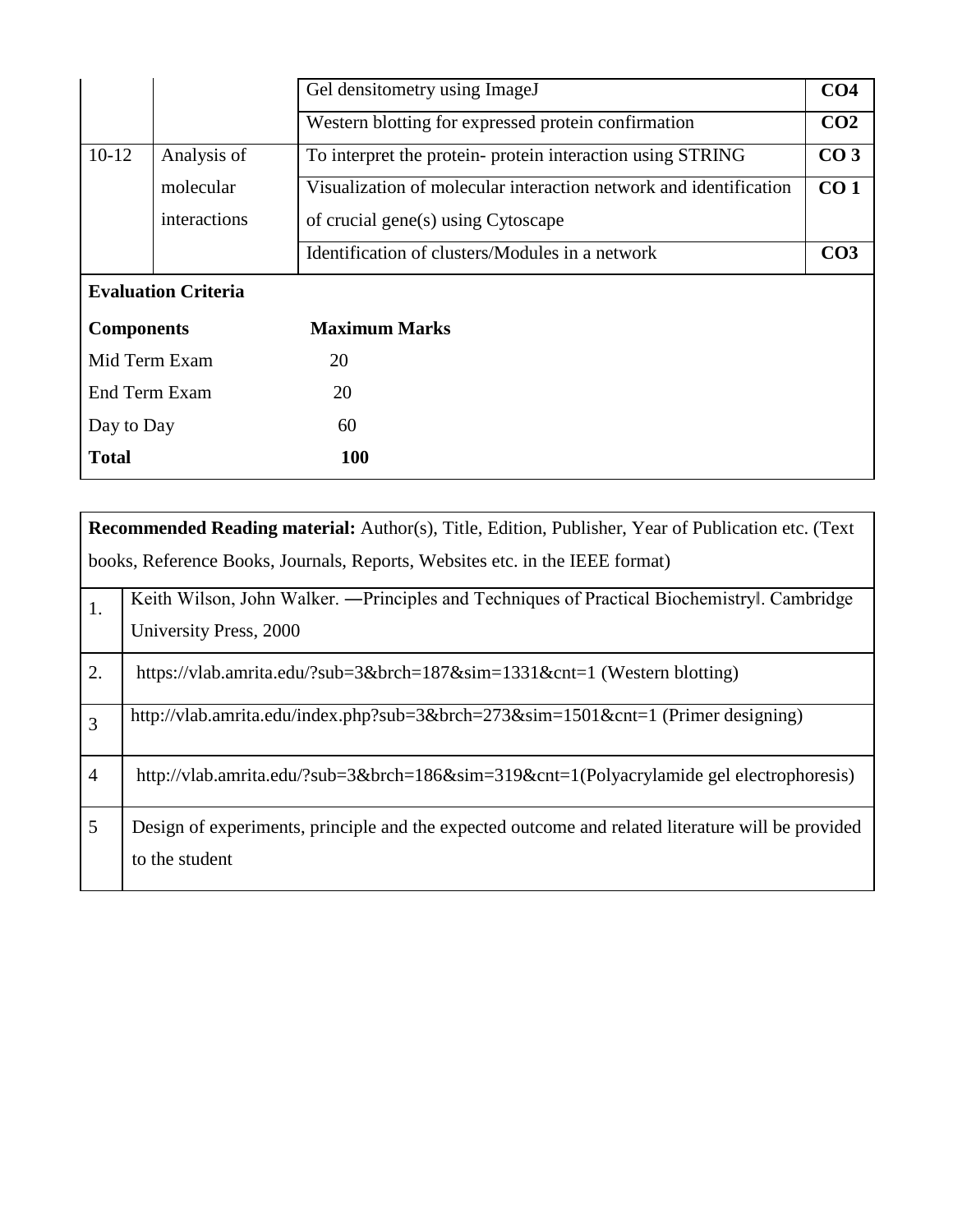# **Department of Biotechnology**

**Programme Name: B.Tech Biotechnology**

**Semester: VIth**

**Course Name & Code: Minor Project II (15B19BT691)**

#### **Course Outcomes:**

At the completion of the course, students will be able to,

| <b>Sl. No.</b>     | <b>DESCRIPTION</b>                                                                             | <b>COGNITIVE</b><br><b>LEVEL</b> |
|--------------------|------------------------------------------------------------------------------------------------|----------------------------------|
|                    |                                                                                                | (BLOOM's TAXONOMY)               |
| C351.1             | Outline the specific biotechnological problem and explain the<br>related scientific approaches | Understanding level (Level 2)    |
| C <sub>351.2</sub> | Summarize the literature related to the specified topic                                        | Understanding level (Level 2)    |
| C <sub>351.3</sub> | Analyze and demonstrate team effort in presentation and data<br>analysis                       | Analysing level (Level 4)        |
| C351.4             | Organize the data and develop scientific report writing skills                                 | Applying level (Level 3)         |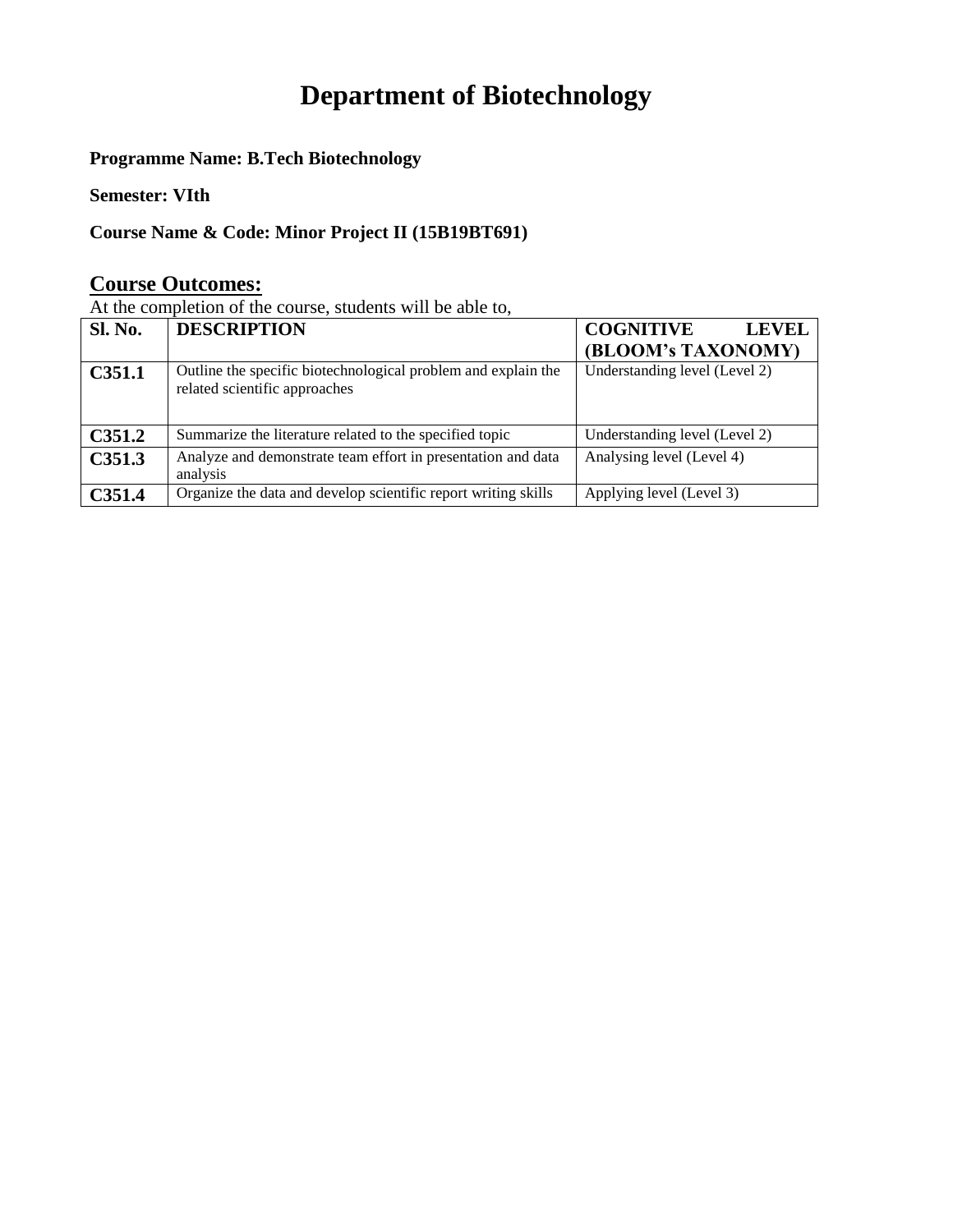| <b>Course Code</b>                        |                                                                                                                                                                                                                                                                                                                                                                                                                     | 16B1NBT631                              |                    |                                                                                                                                                                                                                                                                             | <b>Semester EVEN</b>              |    | Semester VI Session 2019-2020 |          |                                             |
|-------------------------------------------|---------------------------------------------------------------------------------------------------------------------------------------------------------------------------------------------------------------------------------------------------------------------------------------------------------------------------------------------------------------------------------------------------------------------|-----------------------------------------|--------------------|-----------------------------------------------------------------------------------------------------------------------------------------------------------------------------------------------------------------------------------------------------------------------------|-----------------------------------|----|-------------------------------|----------|---------------------------------------------|
|                                           |                                                                                                                                                                                                                                                                                                                                                                                                                     |                                         | (specify Odd/Even) |                                                                                                                                                                                                                                                                             | <b>Month from January to June</b> |    |                               |          |                                             |
| <b>BIOECONOMICS</b><br><b>Course Name</b> |                                                                                                                                                                                                                                                                                                                                                                                                                     |                                         |                    |                                                                                                                                                                                                                                                                             |                                   |    |                               |          |                                             |
| <b>Credits</b>                            | <b>Contact Hours</b><br>4<br>$\overline{4}$                                                                                                                                                                                                                                                                                                                                                                         |                                         |                    |                                                                                                                                                                                                                                                                             |                                   |    |                               |          |                                             |
| <b>Faculty (Names)</b><br>Coordinator(s)  |                                                                                                                                                                                                                                                                                                                                                                                                                     |                                         |                    | DR. ASHWANI MATHUR                                                                                                                                                                                                                                                          |                                   |    |                               |          |                                             |
| Teacher(s)<br>(Alphabetically)            |                                                                                                                                                                                                                                                                                                                                                                                                                     |                                         |                    | DR. ASHWANI MATHUR                                                                                                                                                                                                                                                          |                                   |    |                               |          |                                             |
| <b>COURSE OUTCOMES</b>                    |                                                                                                                                                                                                                                                                                                                                                                                                                     |                                         |                    |                                                                                                                                                                                                                                                                             |                                   |    |                               |          | <b>COGNITIVE LEVELS</b>                     |
| $C330-2.1$                                |                                                                                                                                                                                                                                                                                                                                                                                                                     |                                         |                    | Relate and summarize biological products as economic resources                                                                                                                                                                                                              |                                   |    |                               |          | Understanding (Level 2)                     |
| $C330-2.2$                                |                                                                                                                                                                                                                                                                                                                                                                                                                     |                                         |                    | Demonstrate understanding of economic pronciples for biological<br>resources and develop the concept of sustainability                                                                                                                                                      |                                   |    |                               |          | Understanding (Level 2)                     |
| $C330-2.3$                                |                                                                                                                                                                                                                                                                                                                                                                                                                     |                                         |                    | Make use of neoclassic economic theories and bioeconomic principles<br>to find a robust solution to biotechnological and sustainability issues                                                                                                                              |                                   |    |                               |          | Applying (Level 3)                          |
| $C330-2.4$                                |                                                                                                                                                                                                                                                                                                                                                                                                                     | from fisheries and agricultural sectors |                    | Apply the knowledge of bioeconomic principles and SWOT analysis<br>technique for developing sustainable solution and profit maximization                                                                                                                                    |                                   |    |                               |          | Applying (Level 3)                          |
| <b>Module</b><br>No.                      | Title of the<br><b>Module</b>                                                                                                                                                                                                                                                                                                                                                                                       |                                         |                    | <b>Topics in the Module</b>                                                                                                                                                                                                                                                 |                                   |    |                               |          | No. of<br><b>Lectures</b> for<br>the module |
| 1.                                        | Introduction<br>to<br>bioeconomics                                                                                                                                                                                                                                                                                                                                                                                  |                                         |                    | Bio-economics- Concept, Development of Economics and<br>Bioscience (Concept of resource economics for scarcity of<br>biological resources), Bioresource elasticity, Evolution<br>and Development of Economics and Biology (Charles<br>Darwin and the evolutionary paradigm) |                                   |    |                               |          | 5                                           |
| 2.                                        | Thermodynamic analysis and thermo economics, Exergy<br>Bioeconomics and<br>cost, Exergetic efficiency, Concepts of Sadi Carnot,<br>thermodynamics<br>Rudolf Clausius and Thermodynamics, John Stuart Mill's<br>concept of steady state in nature, 1st and 2nd Laws of<br>Thermodynamics applied to economics, economic<br>processes and elasticity, entropy and utility, Energy<br>analysis and economic evaluation |                                         |                    |                                                                                                                                                                                                                                                                             |                                   |    |                               | 5        |                                             |
| 3.                                        | <b>Bioeconomics</b><br>and<br>sustainability                                                                                                                                                                                                                                                                                                                                                                        |                                         |                    | Benefits and challenges of knowledge-based bioeconomy,<br>food<br>security<br>African<br>sustainable<br>(Europe)<br>and<br>Perspective), Development of resource<br>(agricultural)<br>efficient bioeconomy, Social and economic challenges for<br>bioeconomy                |                                   |    |                               | 5        |                                             |
| 4.                                        | SWOT analysis of<br>Bioeconomy                                                                                                                                                                                                                                                                                                                                                                                      |                                         |                    | Rationale and criteria for SWOT analysis of Bioeconomies,<br>Formulation of theory using mathematical models, Role of<br>econometric tools in analysis.                                                                                                                     |                                   |    |                               | 5        |                                             |
| 5.                                        | Generic<br>bioeconomic<br>mathematical<br>models                                                                                                                                                                                                                                                                                                                                                                    |                                         |                    | Bioeconomic Models- Dynamic resource harvesting model,<br>Dynamic optimization model, Demand-limited bionomic<br>equilibrium, Growth and aging-The cohert model                                                                                                             |                                   |    |                               | 6        |                                             |
| 6.                                        | Ecological                                                                                                                                                                                                                                                                                                                                                                                                          |                                         | Forestry           | model,                                                                                                                                                                                                                                                                      | Regulation                        | of | renewable                     | resource | 6                                           |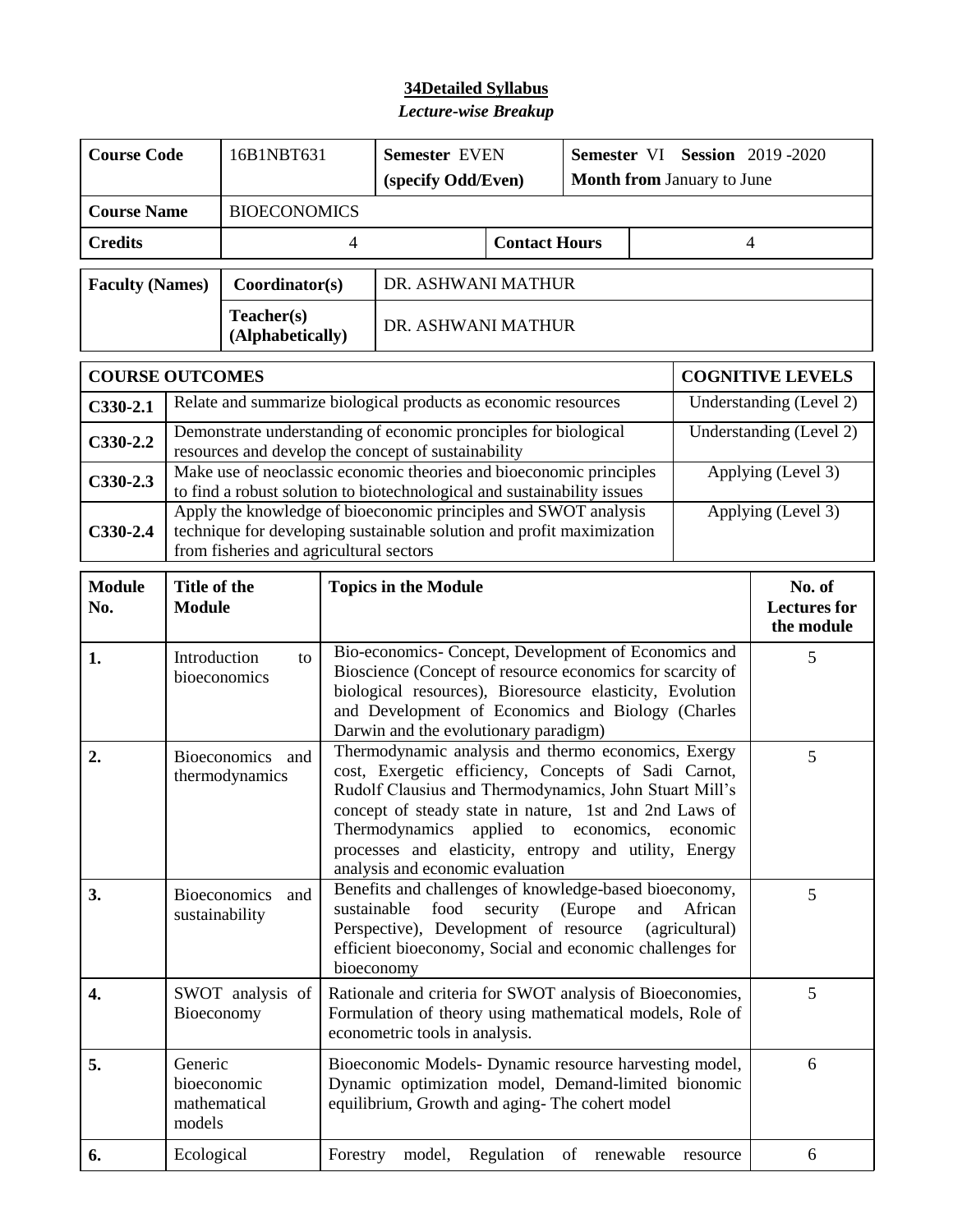|              | bioeconomics<br>bioeconomy<br>agriculture            | and<br>for | harvesting, Investing in agriculture harvesting capacity,                                                                                                                                                                                                                   |    |  |  |  |  |
|--------------|------------------------------------------------------|------------|-----------------------------------------------------------------------------------------------------------------------------------------------------------------------------------------------------------------------------------------------------------------------------|----|--|--|--|--|
| 7.           | Fisheries<br>bioeconomics<br>mathematical<br>models. | and        | Inherent characteristic of fish stocks, The multi-cohert<br>model for fisheries, The system science approach in<br>fisheries bioeconomics                                                                                                                                   | 6  |  |  |  |  |
| 8.           | Introduction<br>bioeconomics                         | to         | Bio-economics- Concept, Development of Economics and<br>Bioscience (Concept of resource economics for scarcity of<br>biological resources), Bioresource elasticity, Evolution<br>and Development of Economics and Biology (Charles<br>Darwin and the evolutionary paradigm) | 5  |  |  |  |  |
|              |                                                      |            | <b>Total number of Lectures</b>                                                                                                                                                                                                                                             | 43 |  |  |  |  |
|              | <b>Evaluation Criteria</b>                           |            |                                                                                                                                                                                                                                                                             |    |  |  |  |  |
|              | <b>Components</b>                                    |            | <b>Maximum Marks</b>                                                                                                                                                                                                                                                        |    |  |  |  |  |
| T1           |                                                      |            | 20                                                                                                                                                                                                                                                                          |    |  |  |  |  |
| T2           |                                                      |            | 20                                                                                                                                                                                                                                                                          |    |  |  |  |  |
|              | <b>End Semester Examination</b>                      |            | 35                                                                                                                                                                                                                                                                          |    |  |  |  |  |
| <b>TA</b>    |                                                      |            | 25 (Assignment, Class Test-1/MCQ)                                                                                                                                                                                                                                           |    |  |  |  |  |
| <b>Total</b> |                                                      |            | 100                                                                                                                                                                                                                                                                         |    |  |  |  |  |
|              |                                                      |            | <b>Recommended Reading material:</b> Author(s), Title, Edition, Publisher, Year of Publication etc. (Text books,<br>Reference Books, Journals, Reports, Websites etc. in the IEEE format)                                                                                   |    |  |  |  |  |
| 1.           |                                                      |            | Sundar I. "Introduction to Bioeconomics", Global Research Publication, New Delhi, India, 2011                                                                                                                                                                               |    |  |  |  |  |
|              |                                                      |            | Demirel, Y. "Nonequlibrium Thermodynamics-Transport and rate processes in Physical, Chemical and<br>Biological Processes", Elsevier                                                                                                                                         |    |  |  |  |  |
| 2.           |                                                      |            |                                                                                                                                                                                                                                                                             |    |  |  |  |  |
| 3.           |                                                      |            | Antoine Missemer. Nicholas Georgescu-Roegen and degrowth. European Journal of the History<br>of Economic Thought, Taylor & Francis (Routledge), 2017, 24 (3), pp.493-506.                                                                                                   |    |  |  |  |  |
| 4.           |                                                      |            | Virgin, I., and Morris, J.E. "Creating sustainable bioeconomies", (Taylor and Francis Group), USA, 2016                                                                                                                                                                     |    |  |  |  |  |

**5.** Clark, C.W. "Mathematical bioeconomics", John Wiley & Sons, USA, 2010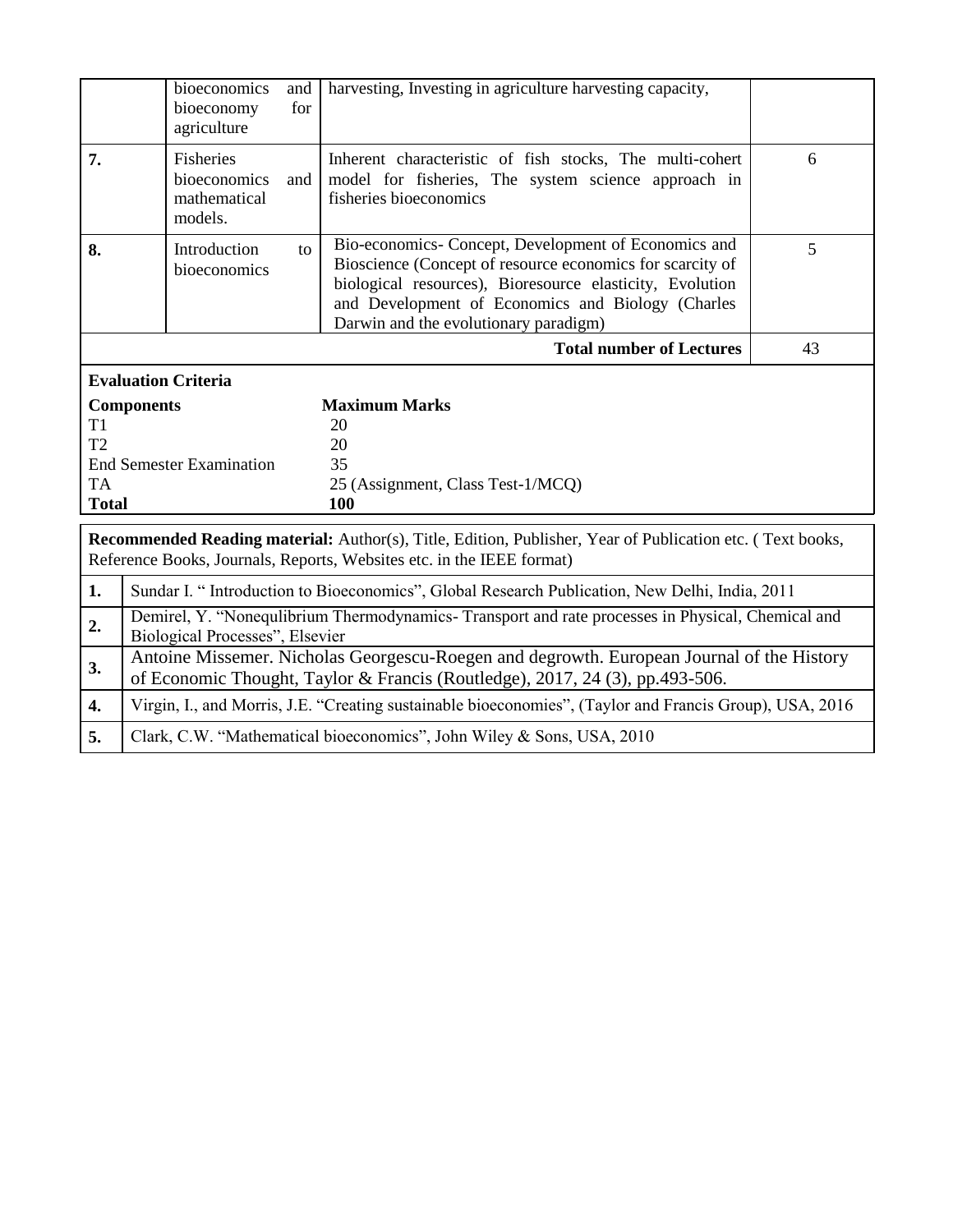# **Detailed Syllabus**

| <b>Course Code</b>     | 16B1NBT632                      | <b>Semester EVEN</b><br>(specify Odd/Even) |                      | <b>Semester VI Session 2019 -2020</b><br><b>Month from January to June</b> |   |  |
|------------------------|---------------------------------|--------------------------------------------|----------------------|----------------------------------------------------------------------------|---|--|
| <b>Course Name</b>     | <b>Antimicrobial resistance</b> |                                            |                      |                                                                            |   |  |
| <b>Credits</b>         | 4                               |                                            | <b>Contact Hours</b> |                                                                            | 4 |  |
| <b>Faculty (Names)</b> | Coordinator(s)                  | DR. Vibha Gupta                            |                      |                                                                            |   |  |
|                        | Teacher(s)<br>(Alphabetically)  | DR. Vibha Gupta                            |                      |                                                                            |   |  |

#### **Course Outcome:**

Upon completion of the course students will be able to:

| S. No.     | <b>Course Outcomes</b>                                           | <b>Cognitive levels</b> |
|------------|------------------------------------------------------------------|-------------------------|
| $C331-1.1$ | Explain the importance of antimicrobials and emerging resistance | C <sub>2</sub>          |
| $C331-1.2$ | Describe the biological mechanisms of antibiotic resistance      | C <sub>2</sub>          |
| $C331-1.3$ | Analyze antimicrobial susceptibility tests                       | C4                      |
| $C331-1.4$ | Support Antibiotic stewardship                                   | C5                      |

# **Pre-requisite : NA**

| <b>Module</b><br>No. | <b>Subtitle of the</b><br><b>Module</b>      | <b>Topics in the module</b>                                                                                                                                                                                                       | No. of<br><b>Lectures for</b><br>the module |
|----------------------|----------------------------------------------|-----------------------------------------------------------------------------------------------------------------------------------------------------------------------------------------------------------------------------------|---------------------------------------------|
| 1.                   | Course overview                              | Basic overview of antibiotic resistance; Importance<br>of optimizing antimicrobial usage for maintaining<br>cost-effective therapies                                                                                              | $\overline{2}$                              |
|                      | Antimicrobial<br>Classes                     | Discovery and History of antibiotics, importance of<br>antibiotics, Different classes of antimicrobials<br>(bacterial, Viral & fungal) and their mode of action                                                                   | 6                                           |
| 3.                   | Mechanisms of<br>Resistance                  | Molecular mechanisms of Resistance; Emergence<br>and spread of resistance; Microbial resistance $-$ a<br>global issue                                                                                                             | 6                                           |
| 4.                   | Techniques for<br>detection of<br>resistance | Antimicrobial susceptibility tests; methods for<br>detecting antimicrobial resistance; Obtaining good<br>results; interpretation of antimicrobial susceptibility<br>results; genomic analysis tools to detect resistance<br>genes | 10                                          |
| 5.                   | New antimicrobial<br>approaches              | Alternative therapies to antibiotics – phage therapy,<br>probiotics, vaccines, etc.                                                                                                                                               | 7                                           |
| 6.                   | Antimicrobial<br>Stewardship                 | Roles and responsibilities of different stakeholders in<br>antimicrobial stewardship (including physician,                                                                                                                        | 10                                          |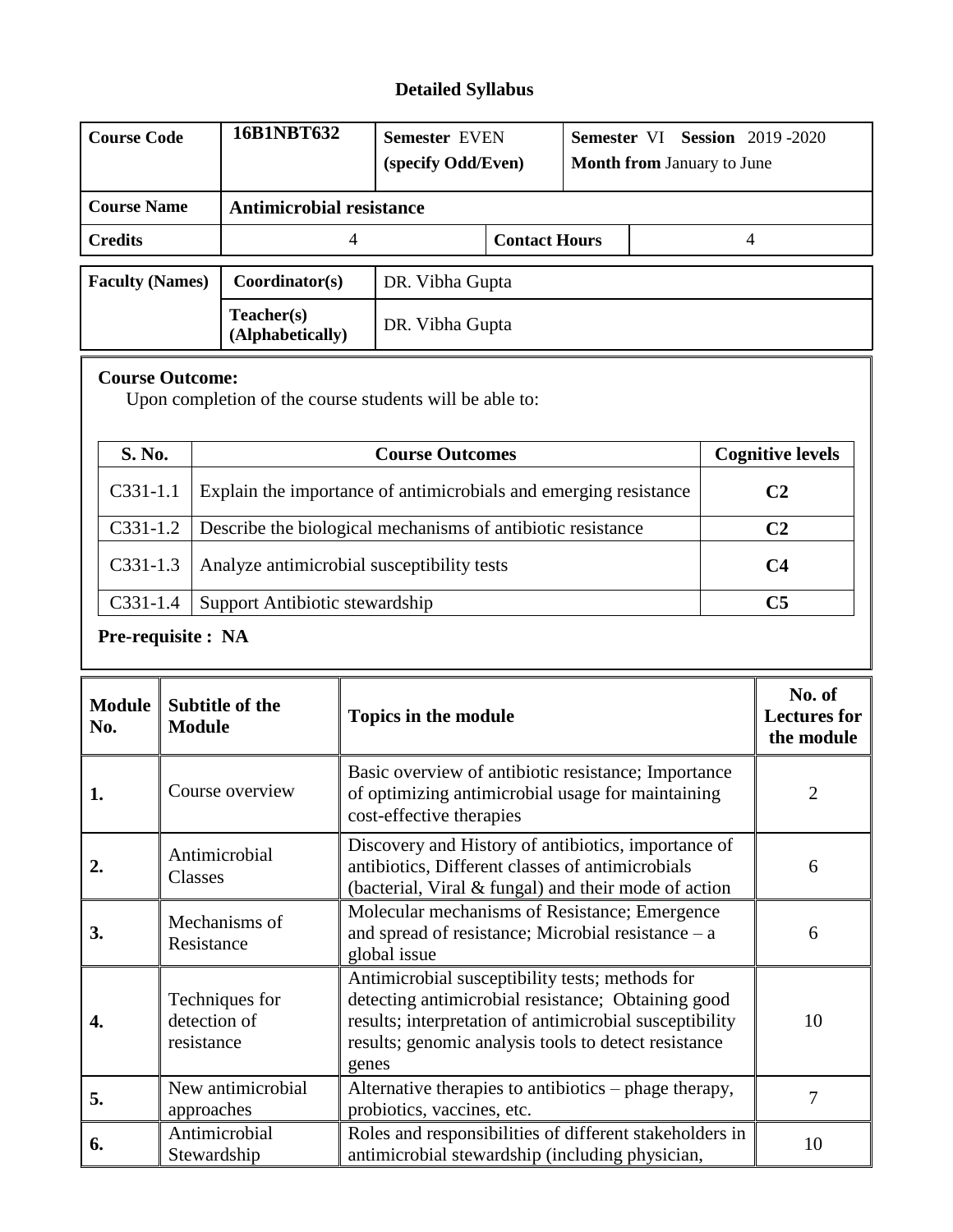|                                                                                                                          | pharmacist, microbiologist, hospital administrators);<br>Case studies - Antimicrobial stewardship strategies<br>by WHO, ICMR etc.                                                  |  |  |  |
|--------------------------------------------------------------------------------------------------------------------------|------------------------------------------------------------------------------------------------------------------------------------------------------------------------------------|--|--|--|
|                                                                                                                          | <b>Total number of Contact hours</b>                                                                                                                                               |  |  |  |
|                                                                                                                          | Recommended Reading material: Author(s), Title, Edition, Publisher, Year of Publication etc. (Text<br>books, Reference Books, Journals, Reports, Websites etc. in the IEEE format) |  |  |  |
| KaterynaKon and Mahendra Rai "Antibiotic Resistance: Mechanisms and New<br>Antimicrobial Approaches" Academic press 2016 |                                                                                                                                                                                    |  |  |  |

| CARD - Comprehensive Antibiotic Resistance Database (https://card.mcmaster.ca/) site<br>for information on publicly available resistance genes and related information. |
|-------------------------------------------------------------------------------------------------------------------------------------------------------------------------|
| Research papers and Reports provided as per the course content.                                                                                                         |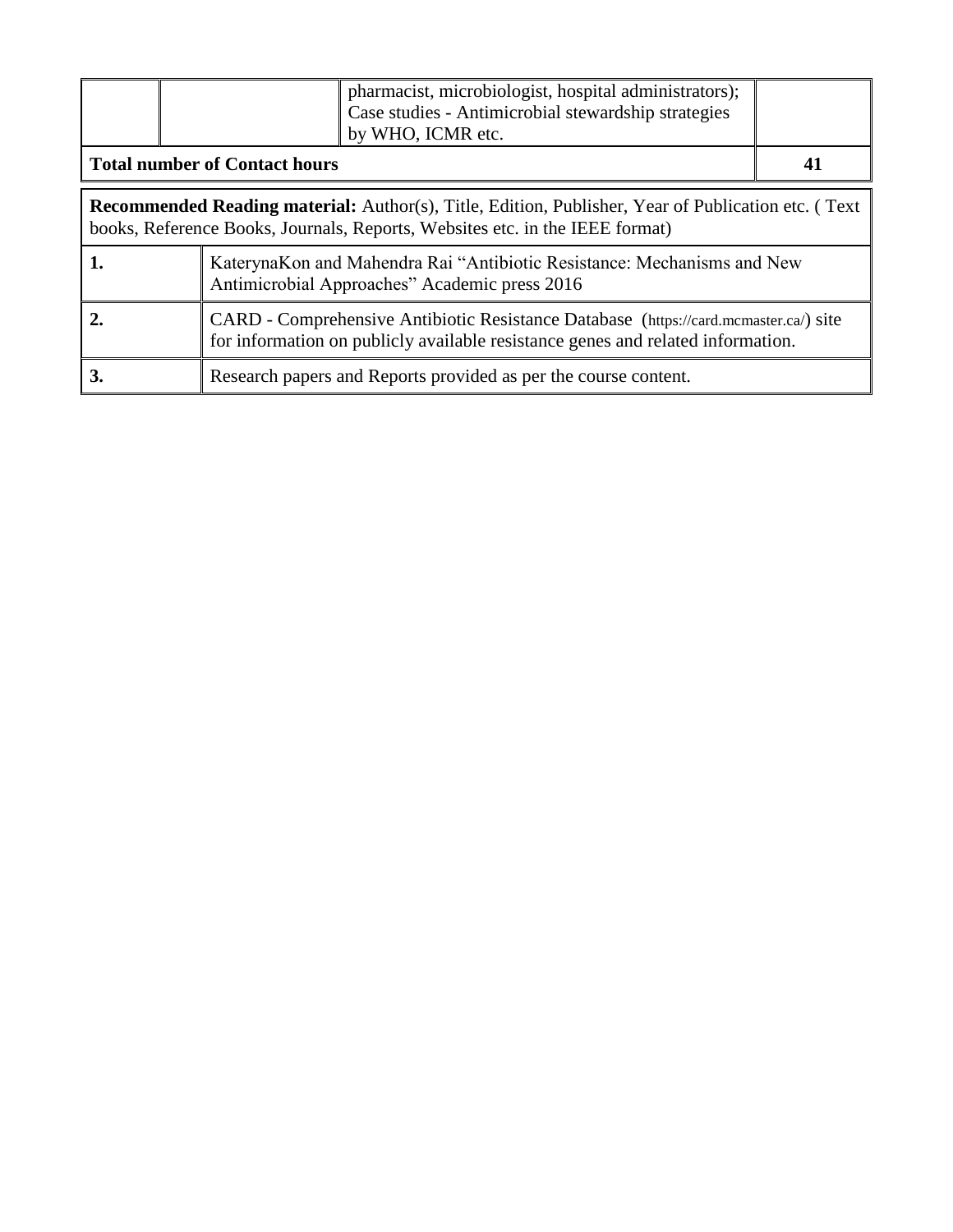| <b>Course Code</b> | 16B1NBT633                     | <b>Semester Even</b><br>(specify Odd/Even)  |                      |  | <b>Semester</b> VI Session 2019 -2020<br><b>Month from January to June</b> |  |  |
|--------------------|--------------------------------|---------------------------------------------|----------------------|--|----------------------------------------------------------------------------|--|--|
| <b>Course Name</b> |                                | INSTRUMENTATION TECHNIQUES IN BIOTECHNOLOGY |                      |  |                                                                            |  |  |
| <b>Credits</b>     |                                |                                             | <b>Contact Hours</b> |  |                                                                            |  |  |
| <b>Faculty</b>     | Coordinator(s)                 | DR. PRIYADARSHINI                           |                      |  |                                                                            |  |  |
| (Names)            | Teacher(s)<br>(Alphabetically) | DR. PRIYADARSHINI                           |                      |  |                                                                            |  |  |

|                | <b>COURSE OUTCOMES</b>                                                                                                            | <b>COGNITIVE</b><br><b>LEVELS</b> |
|----------------|-----------------------------------------------------------------------------------------------------------------------------------|-----------------------------------|
| $C330-$<br>2.1 | Explain the principles, practices and instrumentation                                                                             | Apply Level $(C2)$                |
| C330-<br>2.2   | Apply understanding of the principles, practices and<br>instrumentation                                                           | Apply Level $(C3)$                |
| C330-<br>2.3   | Compare and contrast techniques of different instruments for<br>their strength, limitations and creative use for problem-solving. | Apply Level (C4)                  |
| C330-<br>2.4   | Assess sample preparation method(s) and problem solving                                                                           | Apply Level (C4)                  |

| <b>Module</b><br>No. | Title of the<br><b>Module</b>          | <b>Topics in the Module</b>                                                                                                                                                                                          | No. of<br><b>Lectures for</b><br>the module |
|----------------------|----------------------------------------|----------------------------------------------------------------------------------------------------------------------------------------------------------------------------------------------------------------------|---------------------------------------------|
| 1.                   | <b>Basic laboratory</b><br>Instruments | Background of instrumentation, Principle, working<br>and applications of centrifugation, pH meter and<br>other basic instruments                                                                                     | 5                                           |
| $\overline{2}$ .     | Microscopy<br>techniques               | Principle, working and applications of simple<br>microscope, electron microscopy (SEM & TEM),<br>confocal, fluorescence and phase contrast<br>microscopy.                                                            | 7                                           |
| 3 <sub>1</sub>       | Spectroscopy<br>techniques             | Principle, working and applications of UV, Visible,<br>IR, NMR, Fluorescence, circular dichroism, Atomic<br>Absorption spectroscopy, Surface plasmon<br>resonance, Nuclear magnetic resonance, X-ray<br>diffraction. | 7                                           |
| 4.                   | Mass spectrometry<br>techniques        | Introduction to Ionisation, Mass analysers,<br>a)<br>Detectors<br>b) Structural information by tandem mass<br>spectrometry<br>Analysing protein complexes<br>c)                                                      | 7                                           |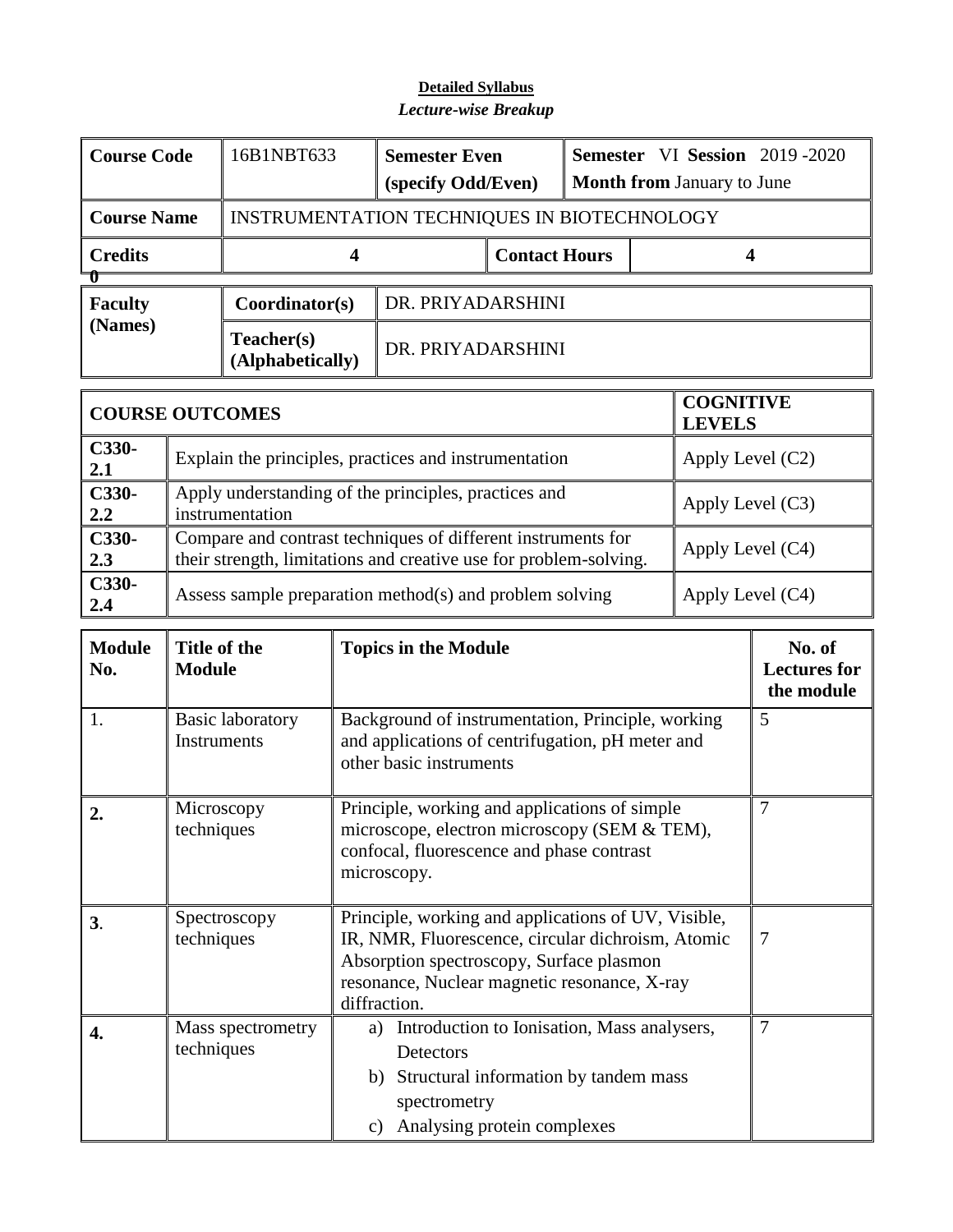|                   |                                      | d) Computing and database analysis                                                                                                                                       |    |
|-------------------|--------------------------------------|--------------------------------------------------------------------------------------------------------------------------------------------------------------------------|----|
| 5.                | Radioisotopic                        | a) Principles & application of radioisotope                                                                                                                              | 6  |
|                   | techniques                           | b) The nature of radioactivity                                                                                                                                           |    |
|                   |                                      | c) Detection and measurement of radioactivity                                                                                                                            |    |
|                   |                                      | d) Other practical aspects of counting of                                                                                                                                |    |
|                   |                                      | radioactivity and analysis of data                                                                                                                                       |    |
|                   |                                      | Safety aspects<br>e)                                                                                                                                                     |    |
| 6.                | Flow cytometry                       | a) Principles of the Flow Cytometer                                                                                                                                      |    |
|                   |                                      | b) Principles of Fluorescence                                                                                                                                            | 5  |
|                   |                                      | c) Data Analysis                                                                                                                                                         |    |
|                   |                                      | d) Controls in Flow Cytometry                                                                                                                                            |    |
|                   |                                      | e) Optimizing your Experiments                                                                                                                                           |    |
| 7.                | Live imaging                         | a) Issues of maintaining cell viability during                                                                                                                           | 5  |
|                   | techniques.                          | imaging                                                                                                                                                                  |    |
|                   |                                      | b) Types of techniques and microscopy used for                                                                                                                           |    |
|                   |                                      | live-cell imaging                                                                                                                                                        |    |
|                   |                                      | Applications of Live Cell Imaging<br>$\mathbf{c})$                                                                                                                       |    |
|                   |                                      |                                                                                                                                                                          |    |
|                   |                                      | <b>Total number of Lectures</b>                                                                                                                                          | 42 |
|                   | <b>Evaluation Criteria</b>           |                                                                                                                                                                          |    |
| <b>Components</b> |                                      | <b>Maximum Marks</b>                                                                                                                                                     |    |
| T <sub>1</sub>    |                                      | 20                                                                                                                                                                       |    |
| T2                |                                      | 20                                                                                                                                                                       |    |
|                   | <b>End Semester Examination</b>      | 35                                                                                                                                                                       |    |
| <b>TA</b>         |                                      | 25 (Assignment 1, Assignment2)                                                                                                                                           |    |
| <b>Total</b>      |                                      | 100                                                                                                                                                                      |    |
|                   |                                      |                                                                                                                                                                          |    |
|                   |                                      | Recommended Reading material: Author(s), Title, Edition, Publisher, Year of Publication etc. (Text                                                                       |    |
|                   |                                      | books, Reference Books, Journals, Reports, Websites etc. in the IEEE format)                                                                                             |    |
| 1.                |                                      | I. D. Campbell, Biological spectroscopy (Benjamin/Cummings Pub. Co, Menlo Park, Calif,                                                                                   |    |
|                   | 1984), Biophysical techniques series |                                                                                                                                                                          |    |
| 2.                |                                      | K. Wilson, J. M. Walker, Eds., Principles and techniques of biochemistry and molecular biology                                                                           |    |
| 3.                |                                      | (Cambridge University Press, Cambridge, UK: New York, 7th ed., 2009).<br>D. B. Williams, C. B. Carter, Transmission electron microscopy a textbook for materials science |    |

**4.** R. M. Silverstein, Spectrometric identification of organic compounds (John Wiley & Sons,

Darzynkiewicz, Z., Crissman, H.A. and Robinson, J.P. (eds.) (2001) Cytometry. 3rd edition. Part A and B. Methods in Cell Biology, Volume 63 and 64, Academic Press, San Diego, USA. (ISBN

Hoboken, NJ, 7th ed., 2005)

0-12-203053-2 (Part A); 0-12-203054-0 (Part B)).

**5.**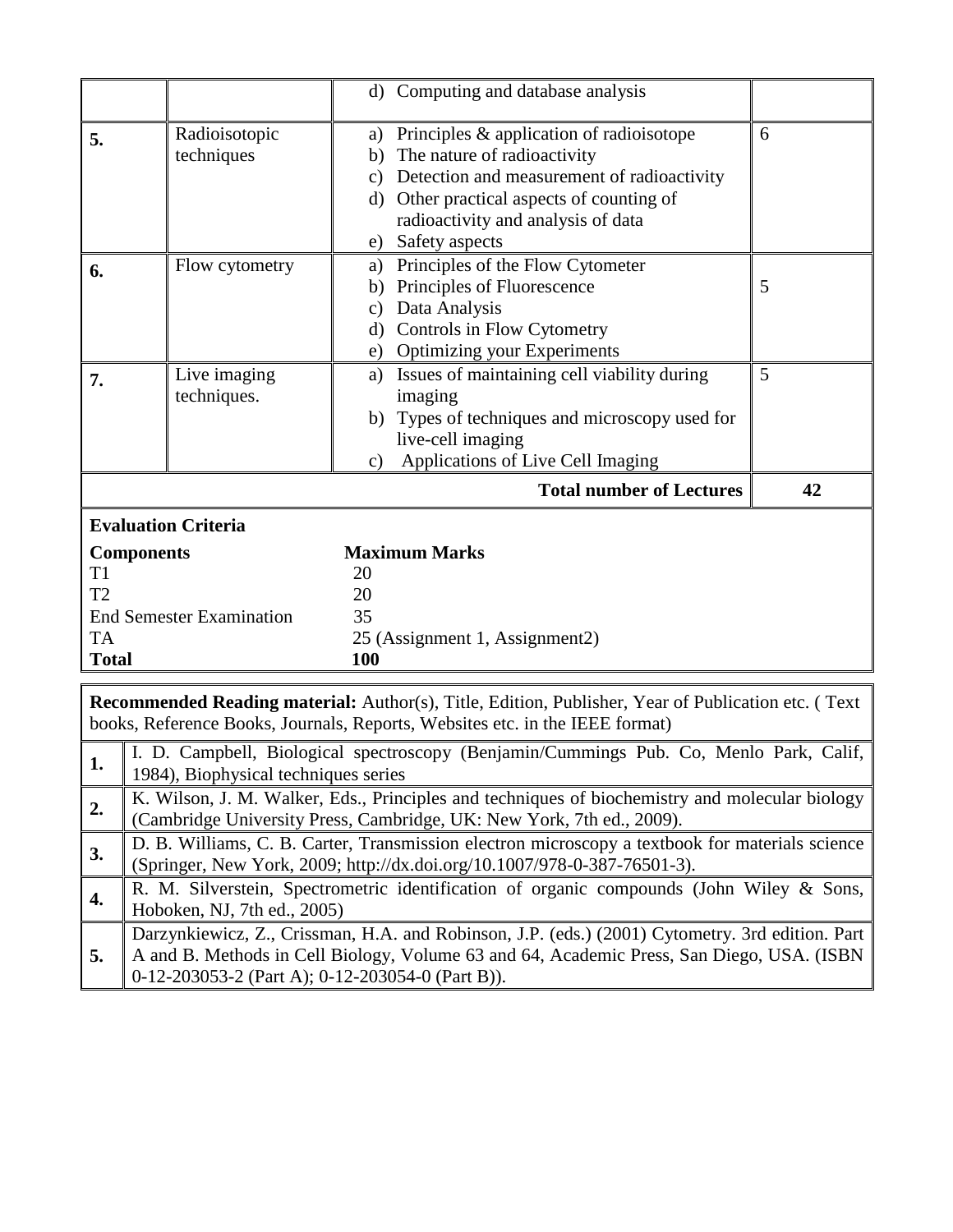| <b>Course Code</b>     |                          | 16B1NBT634<br><b>ELECTIVE</b>                                                               | <b>Semester EVEN</b>                       |                                                                                                                                                                                                                                      | 2020                 |         | Month from January to June | <b>Semester VI Semester Session 2019 -</b> |                                             |
|------------------------|--------------------------|---------------------------------------------------------------------------------------------|--------------------------------------------|--------------------------------------------------------------------------------------------------------------------------------------------------------------------------------------------------------------------------------------|----------------------|---------|----------------------------|--------------------------------------------|---------------------------------------------|
| <b>Course Name</b>     |                          |                                                                                             | Genetic Disorder and Personalized Medicine |                                                                                                                                                                                                                                      |                      |         |                            |                                            |                                             |
| <b>Credits</b><br>4    |                          |                                                                                             |                                            |                                                                                                                                                                                                                                      | <b>Contact Hours</b> |         |                            | $\overline{4}$                             |                                             |
| <b>Faculty (Names)</b> |                          | Coordinator(s)                                                                              |                                            | Dr. Sujata Mohanty                                                                                                                                                                                                                   |                      |         |                            |                                            |                                             |
|                        |                          | Teacher(s)<br>(Alphabetically)                                                              |                                            | Dr. Sujata Mohanty                                                                                                                                                                                                                   |                      |         |                            |                                            |                                             |
| <b>COURSE OUTCOMES</b> |                          |                                                                                             |                                            |                                                                                                                                                                                                                                      |                      |         |                            |                                            | <b>COGNITIVE LEVELS</b>                     |
| $C330-1.1$             |                          | clinical features and mode of inheritance                                                   |                                            | Apply knowledge of genetic principles to understand disease etiology,                                                                                                                                                                |                      |         |                            | Apply Level $(C3)$                         |                                             |
| $C330-1.2$             | results                  |                                                                                             |                                            | Explain and interpret different molecular diagnoses and genetic test                                                                                                                                                                 |                      |         |                            |                                            | Understand Level (C2)                       |
| $C330-1.3$             | disorders                |                                                                                             |                                            | Analyze the role of population and quantitative genetics for genetic                                                                                                                                                                 |                      |         |                            |                                            | Analyze Level (C4)                          |
| $C330-1.4$             |                          | information from HGP databases                                                              |                                            | Develop the concept of Personalized Medicine and integrate                                                                                                                                                                           |                      |         |                            | Apply Level (C3)                           |                                             |
| $C330-1.5$             |                          | ethical and psychosocial perspective                                                        |                                            | Assess the genetic counseling process and its impact from a cultural,                                                                                                                                                                |                      |         |                            |                                            | Evaluate Level (C5)                         |
| <b>Module</b>          | Title of the             |                                                                                             | <b>Topics in the Module</b>                |                                                                                                                                                                                                                                      |                      |         |                            |                                            |                                             |
| No.                    | <b>Module</b>            |                                                                                             |                                            |                                                                                                                                                                                                                                      |                      |         |                            |                                            | No. of<br><b>Lectures for</b><br>the module |
| 1.                     |                          | <b>Introduction to</b><br><b>Genetic Disorder</b><br>and Principles of<br>their Inheritance |                                            | <b>Introduction to Medical Genetics, Genetic Disorder and</b><br><b>Concern, Clinical Features, Genetic Principles to</b><br><b>Understand Disease Etiology, and Mode of Inheritance,</b><br>Pedigree analysis and carrier screening |                      |         |                            |                                            | 08                                          |
| 2.                     |                          | and DNA Banking                                                                             |                                            | Genetic Screening Preventive Genetics; DNA Banking and Clinical DNA<br>Testing, Cytogenetic, Molecular and Biochemical Common<br>as well as Modern Technology based Genetic Tests and<br>their Results Interpretation                |                      |         |                            |                                            | 08                                          |
| 3.                     | Quantitative<br>Genetics | Population and                                                                              | estimation                                 | Application of population genetics in genetic risk<br>calculation within Family/Population, heritability factor                                                                                                                      |                      |         |                            |                                            | 06                                          |
| 4.                     | Case studies             |                                                                                             |                                            | Case studies; Epigenetics, Uniparental disomy, Mosaicism,<br>Inborn errors of metabolism, cancer genetics etc.,                                                                                                                      |                      |         |                            |                                            | 06                                          |
| 5.                     | Human<br>Projects        | Genome                                                                                      | Genome,<br>prospects,                      | Human Genome Projects and Outcomes: Initial Reference<br>100,000, Encode, Gencode<br>Integration<br><b>Biomedical Sciences, Related Databases</b><br>Personalized Medicine, Study of Genetic resources (OMIM,                        | of                   | genomic | information                | and the future<br>in                       | 06                                          |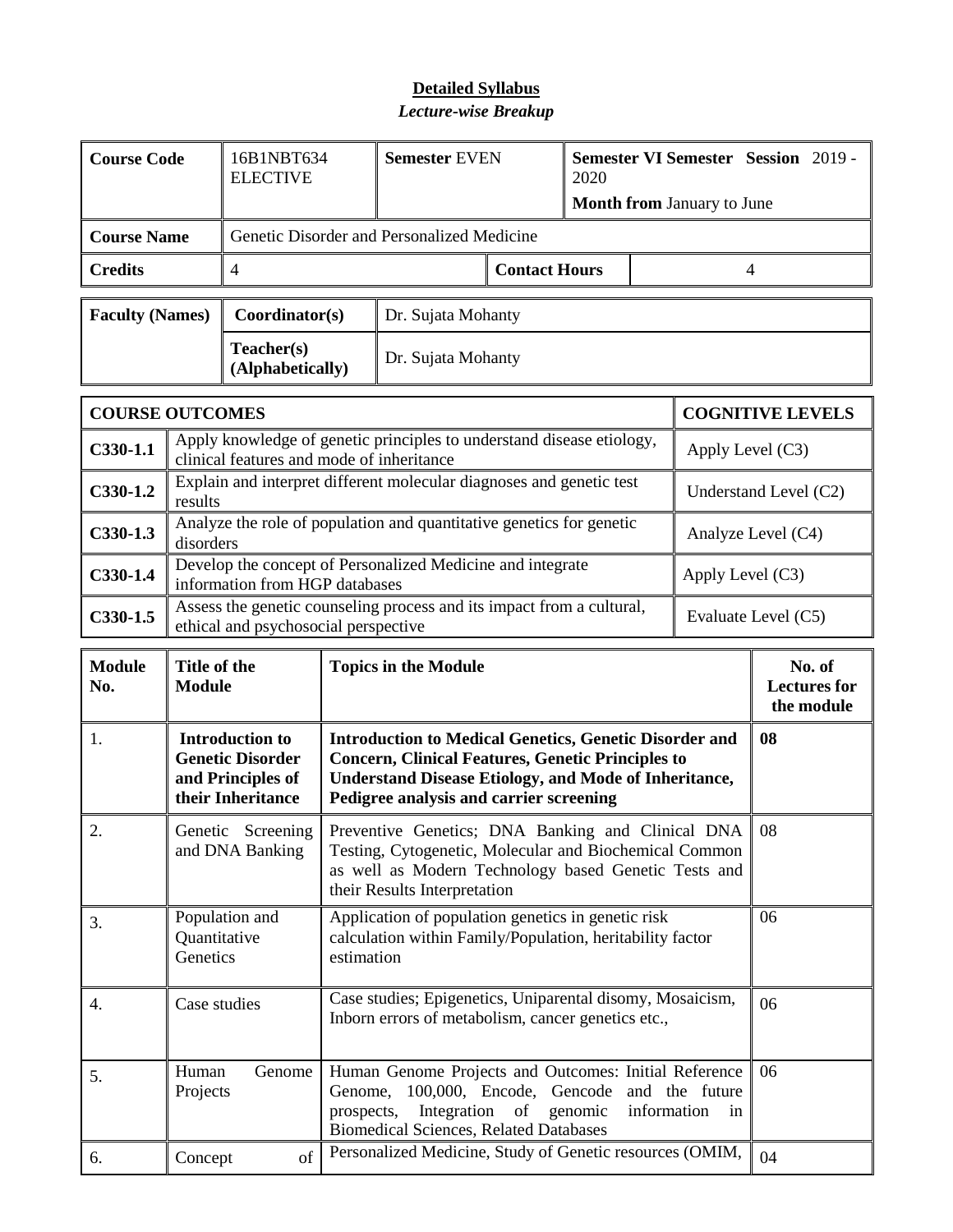|                            | Personalized<br>Medicine        | Gene tests, Gene clinics etc.)                                                                                                                                                            |    |
|----------------------------|---------------------------------|-------------------------------------------------------------------------------------------------------------------------------------------------------------------------------------------|----|
| 7.                         | Genetic counseling              | The Genetic Counseling Process and Its Impact from a<br>Cultural, Ethical and Psychosocial Perspective                                                                                    | 04 |
|                            |                                 | <b>Total number of Lectures</b>                                                                                                                                                           | 42 |
| <b>Evaluation Criteria</b> |                                 |                                                                                                                                                                                           |    |
| <b>Components</b>          |                                 | <b>Maximum Marks</b>                                                                                                                                                                      |    |
| T1                         |                                 | 20                                                                                                                                                                                        |    |
| T <sub>2</sub>             |                                 | 20                                                                                                                                                                                        |    |
|                            | <b>End Semester Examination</b> | 35                                                                                                                                                                                        |    |
| <b>TA</b>                  |                                 | 25 (Assignment 1, Class Test, assignment 2)                                                                                                                                               |    |
| <b>Total</b>               |                                 | 100                                                                                                                                                                                       |    |
|                            |                                 |                                                                                                                                                                                           |    |
|                            |                                 | <b>Recommended Reading material:</b> Author(s), Title, Edition, Publisher, Year of Publication etc. (Text books,<br>Reference Books, Journals, Reports, Websites etc. in the IFFF format) |    |

|                  | Reference BOOKS, JOULHAIS, Reports, Websites etc. In the IEEE format)                                                                                                                                                                                                                                           |
|------------------|-----------------------------------------------------------------------------------------------------------------------------------------------------------------------------------------------------------------------------------------------------------------------------------------------------------------|
| 1.               | A.J.F. Griffiths, S.R. Wessler, R.C. Lewontin, S.B. Carroll, <i>Introduction to Genetic Analysis</i> , 9th Ed, WH<br>Freeman, 2015                                                                                                                                                                              |
| $\overline{2}$ . | C. Szalai (Eds), Genetics and Genomics, 1 <sup>st</sup> Edition, Tipotex, 2014                                                                                                                                                                                                                                  |
| 3.               | S. Gersen, M. B. Keagle (Eds), The Principles of Clinical Cytogenetics, Humana Press, 2010                                                                                                                                                                                                                      |
| 4.               | M.R. Speicher, A.G. Motulsky, and S.E. Antonarakis (Eds) Vogel and Motulsky's Human Genetics.<br>Berlin Heidelberg: Springer, 2010                                                                                                                                                                              |
| 5.               | E.S. Tobias, M. Connor, M.F. Smith, <i>Essential Medical Genetics</i> , 7 <sup>th</sup> Ed, John Wiley & Sons                                                                                                                                                                                                   |
| 6.               | Genetic disorder and related databases e.g.<br>Indian Genetic Disease Database (http://www.igdd.iicb.res.in/IGDD/home.aspx),<br>Rare Disorder by Ministry of health and family welfare (https://mohfw.gov.in/diseasealerts/rare-<br>diseases), Clinical genomic databases (https://research.nhgri.nih.gov/CGD/) |
| 7.               | Current research articles relevant to this subject will be provided as study materials and discussed in the<br>class.                                                                                                                                                                                           |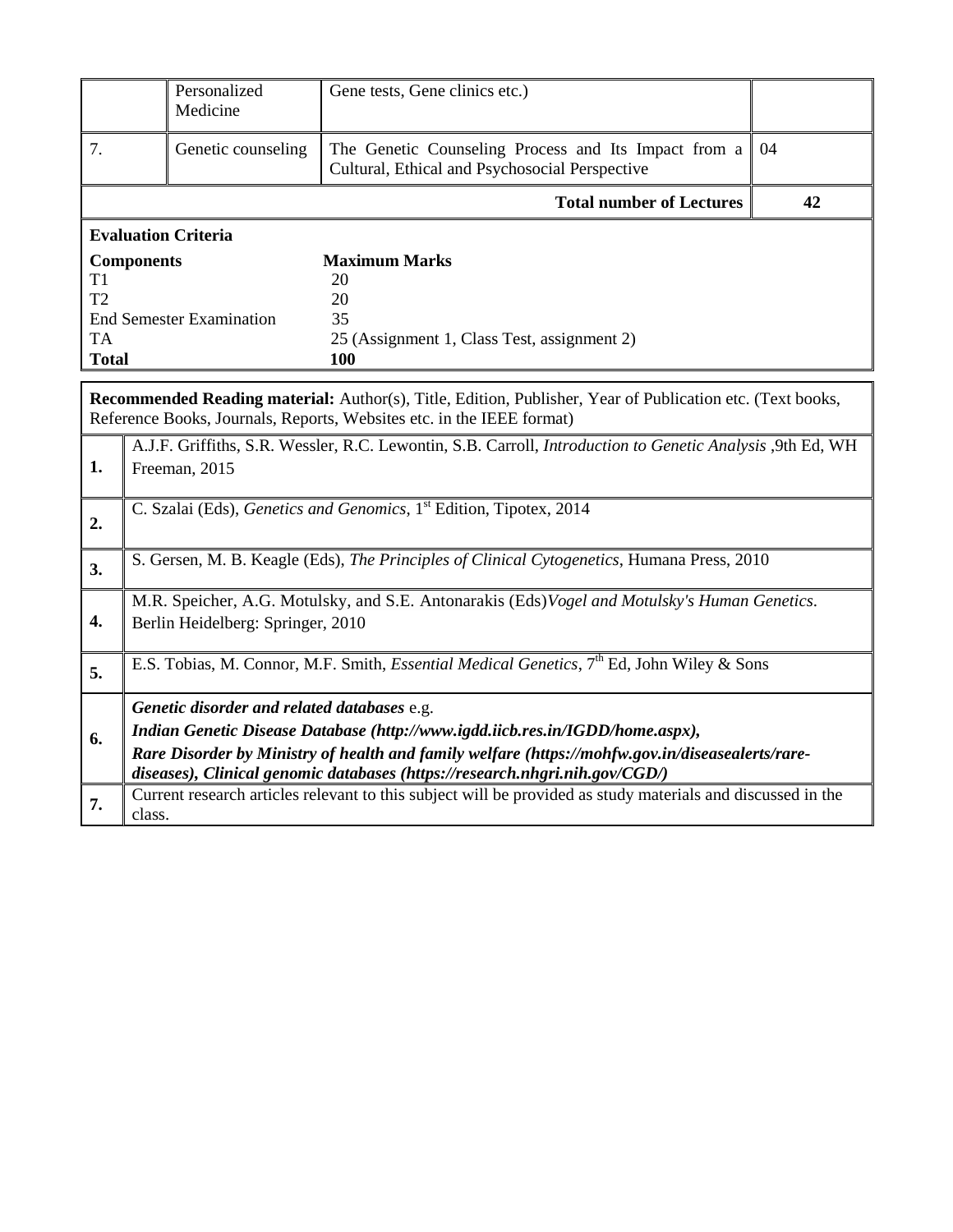| <b>Course Code</b>     |                                                              | 16B1NHS631                                                                                                                                                                             |                                                                                                                                                      | <b>Semester</b><br>Even                                                                                                                                                                                                                                         |  | <b>Semester VI Session 2019-2020</b><br><b>Month from January to June</b> |  |                     |                     |                         |
|------------------------|--------------------------------------------------------------|----------------------------------------------------------------------------------------------------------------------------------------------------------------------------------------|------------------------------------------------------------------------------------------------------------------------------------------------------|-----------------------------------------------------------------------------------------------------------------------------------------------------------------------------------------------------------------------------------------------------------------|--|---------------------------------------------------------------------------|--|---------------------|---------------------|-------------------------|
| <b>Course Name</b>     |                                                              | PROJECT MANAGEMENT                                                                                                                                                                     |                                                                                                                                                      |                                                                                                                                                                                                                                                                 |  |                                                                           |  |                     |                     |                         |
| <b>Credits</b>         |                                                              |                                                                                                                                                                                        | 3                                                                                                                                                    |                                                                                                                                                                                                                                                                 |  | <b>Contact Hours</b>                                                      |  |                     | $2 - 1 - 0$         |                         |
| <b>Faculty (Names)</b> |                                                              | Coordinator(s)                                                                                                                                                                         |                                                                                                                                                      | Dr. SantoshiSengupta (Sec-62), Dr. Deepak Verma (Sec-128)                                                                                                                                                                                                       |  |                                                                           |  |                     |                     |                         |
|                        |                                                              | Teacher(s)<br>(Alphabetically)                                                                                                                                                         |                                                                                                                                                      | Dr. Deepak Verma, Dr. Santosh Dev, Dr. Santoshi Sengupta                                                                                                                                                                                                        |  |                                                                           |  |                     |                     |                         |
| <b>COURSE OUTCOMES</b> |                                                              |                                                                                                                                                                                        |                                                                                                                                                      |                                                                                                                                                                                                                                                                 |  |                                                                           |  |                     |                     | <b>COGNITIVE LEVELS</b> |
| $304 - 5.1$            |                                                              | Apply the basic concepts of project management such as features,<br>objectives, life cycle, model and management, in a given context                                                   |                                                                                                                                                      |                                                                                                                                                                                                                                                                 |  |                                                                           |  |                     | Apply Level $(C3)$  |                         |
| 304-5.2                |                                                              | Analyze projects and their associated risks by understanding the<br>various theoretical frameworks, non-numerical and numerical models<br>in order to make correct selection decisions |                                                                                                                                                      |                                                                                                                                                                                                                                                                 |  |                                                                           |  |                     | Analyze Level (C4)  |                         |
| 304-5.3                |                                                              | Evaluate the stages of project management and identify and determine<br>correct techniques for planning and scheduling                                                                 |                                                                                                                                                      |                                                                                                                                                                                                                                                                 |  |                                                                           |  |                     | Evaluate Level (C5) |                         |
| 304-5.4                |                                                              |                                                                                                                                                                                        | Evaluate management processes for budgeting, controlling and<br>terminating projects in order to achieve overall project success                     |                                                                                                                                                                                                                                                                 |  |                                                                           |  |                     | Evaluate Level (C5) |                         |
| <b>Module</b><br>No.   | Title of the<br><b>Topics in the Module</b><br><b>Module</b> |                                                                                                                                                                                        |                                                                                                                                                      |                                                                                                                                                                                                                                                                 |  | No. of<br><b>Lectures</b> for<br>the module                               |  |                     |                     |                         |
| 1.                     | Project<br>Introduction                                      | Management:                                                                                                                                                                            | Characteristics of project; Life Cycle of Project; Project<br>Model; Project Management as discipline; Contemporary<br>aspects of Project Management |                                                                                                                                                                                                                                                                 |  |                                                                           |  |                     | $\overline{4}$      |                         |
| 2.                     |                                                              | <b>Project Selection</b>                                                                                                                                                               | Theoretical Models; Non-numeric models;<br>Models; Financial Models; Project Portfolio<br>Significance and applicability of Monte Carlo simulation   |                                                                                                                                                                                                                                                                 |  |                                                                           |  | Numeric<br>process, | 6                   |                         |
| 3.                     | Project<br>Planning                                          | Organization,<br>Manager and                                                                                                                                                           |                                                                                                                                                      | Pure Project organization; Functional Organizations; Mixed<br>organizations; Matrix organizations; Role, Attitudes and<br>Skills of Project Manager, Project Coordination, Systems<br>Integration,<br>Work<br>Breakdown<br>Structure,<br>Responsibility Charts. |  |                                                                           |  |                     | Linear              | 4                       |
| 4.                     | <b>Risk Management</b>                                       |                                                                                                                                                                                        |                                                                                                                                                      | Theoretical Aspects of risk, Risk Management process,<br>Numeric Techniques, Hillier model, Sensitivity Analysis,<br>Certainty Equivalent approach and Risk adjusted discount<br>rates, Game theory.                                                            |  |                                                                           |  |                     |                     | $\overline{4}$          |
| 5.                     | Allocation                                                   | Project Scheduling<br>and Resource                                                                                                                                                     |                                                                                                                                                      | Theoretical aspects-Importance, Focus Area-PERT/CPM,<br>AOA and AON charts, Probability Analysis, Gantt Charts,<br>Crashing of Projects- Time and Cost tradeoff, Basics-<br>Resource Leveling and Loading.                                                      |  |                                                                           |  |                     |                     | 6                       |
| 6.                     | and Project                                                  | Budgeting, Control                                                                                                                                                                     |                                                                                                                                                      | Estimating Project Budgets, Improving the process of cost<br>estimation, Basics, Importance, Purpose of control, Types                                                                                                                                          |  |                                                                           |  |                     |                     | 4                       |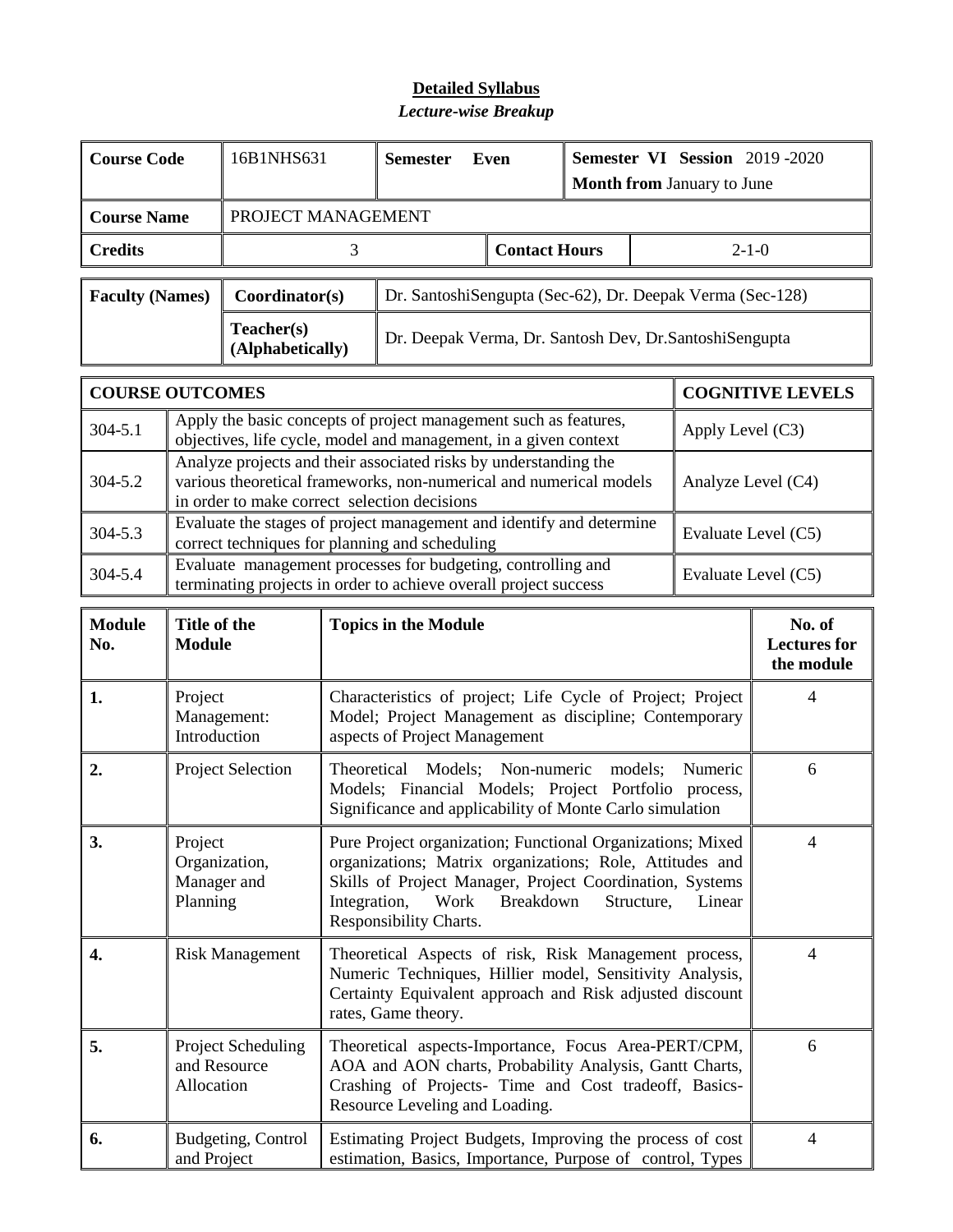|                | Termination                                                                                              | of Control, Desirable features of Control, Control Systems,                                                      |    |  |  |  |  |  |
|----------------|----------------------------------------------------------------------------------------------------------|------------------------------------------------------------------------------------------------------------------|----|--|--|--|--|--|
|                |                                                                                                          | Critical Ratio Method, Control of creative activities,                                                           |    |  |  |  |  |  |
|                |                                                                                                          | Control of change and scope creep, Why Termination,                                                              |    |  |  |  |  |  |
|                |                                                                                                          | Types of termination, typical termination activities.                                                            |    |  |  |  |  |  |
|                |                                                                                                          |                                                                                                                  |    |  |  |  |  |  |
|                | <b>Total number of Lectures</b>                                                                          |                                                                                                                  | 28 |  |  |  |  |  |
|                | <b>Evaluation Criteria</b>                                                                               |                                                                                                                  |    |  |  |  |  |  |
|                | <b>Components</b>                                                                                        | <b>Maximum Marks</b>                                                                                             |    |  |  |  |  |  |
| T <sub>1</sub> |                                                                                                          | 20                                                                                                               |    |  |  |  |  |  |
| T <sub>2</sub> | 20                                                                                                       |                                                                                                                  |    |  |  |  |  |  |
|                | <b>End Semester Examination</b>                                                                          | 35                                                                                                               |    |  |  |  |  |  |
| TA             |                                                                                                          | 25 (Assignment, Project, Oral Questions)                                                                         |    |  |  |  |  |  |
| <b>Total</b>   |                                                                                                          | <b>100</b>                                                                                                       |    |  |  |  |  |  |
|                |                                                                                                          |                                                                                                                  |    |  |  |  |  |  |
|                |                                                                                                          | <b>Recommended Reading material:</b> Author(s), Title, Edition, Publisher, Year of Publication etc. (Text books, |    |  |  |  |  |  |
|                | Reference Books, Journals, Reports, Websites etc. in the IEEE format)                                    |                                                                                                                  |    |  |  |  |  |  |
| 1.             | Meredith, Mantel, Project Management-A Managerial Approach, 10 <sup>th</sup> Edition, Wiley Publications |                                                                                                                  |    |  |  |  |  |  |
| 2.             | TimmothyKloppenborg, Contemporary Project Management, 5th <sup>t</sup> Edition, Cengage Learning, 2017   |                                                                                                                  |    |  |  |  |  |  |
| 3.             | Company, 2017                                                                                            | Vohra, N. D., Quantitative Techniques in Management, 5 <sup>th</sup> Edition, Tata McGraw Hill Publishing        |    |  |  |  |  |  |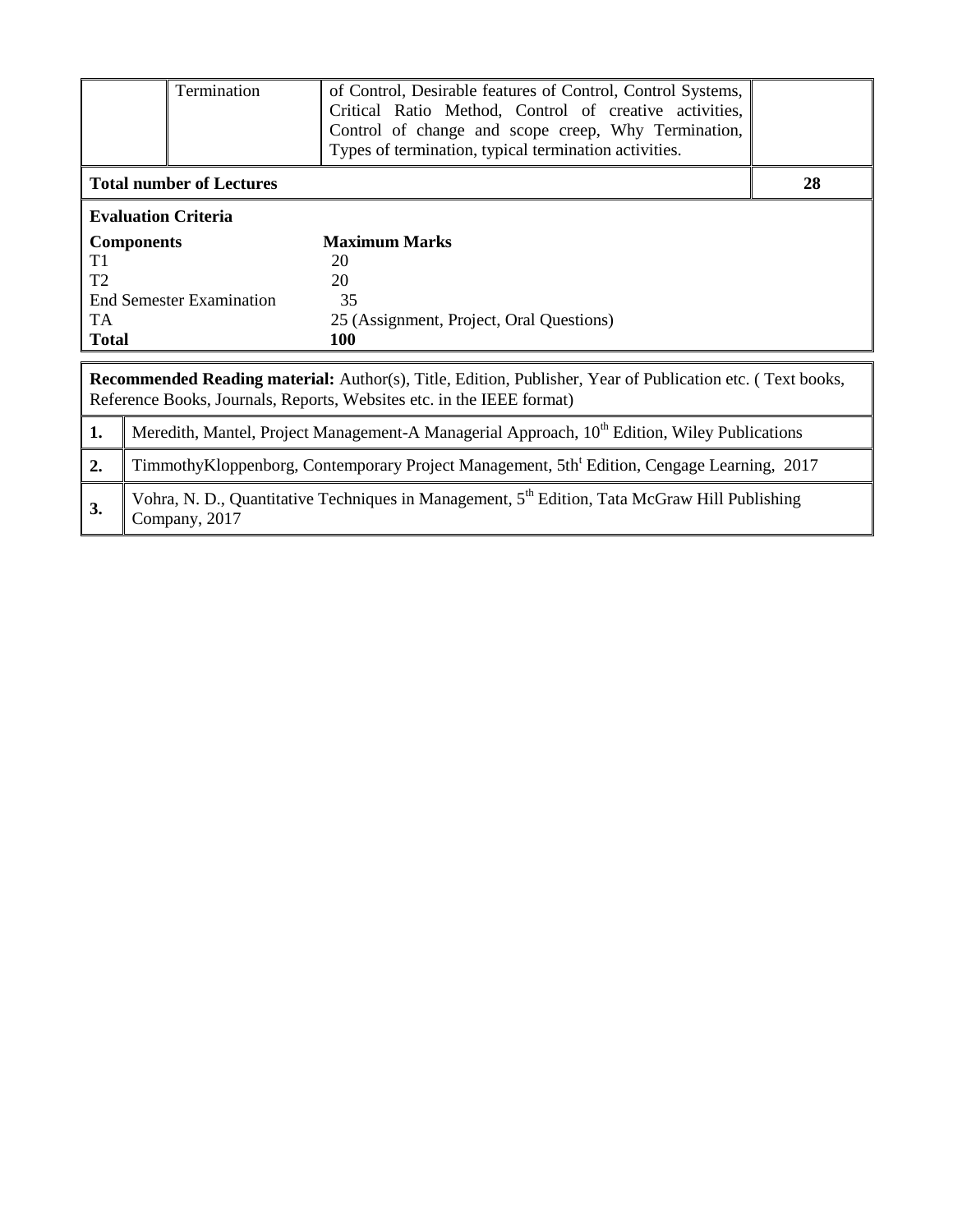| Course Code        | 16B1NHS635                     | <b>Semester: Even</b> |                      | <b>Semester: VI Session: 2019 -2020</b><br><b>Month from: January to June</b> |            |  |
|--------------------|--------------------------------|-----------------------|----------------------|-------------------------------------------------------------------------------|------------|--|
| <b>Course Name</b> | <b>Organizational Behavior</b> |                       |                      |                                                                               |            |  |
| Credits<br>دہ      |                                |                       | <b>Contact Hours</b> |                                                                               | $3(2-1-0)$ |  |

| <b>Faculty (Names)</b> | Coordinator(s)                 | Ms PuneetPannu (Sec 62) &DrAnshuBanwari (Sec 128) |
|------------------------|--------------------------------|---------------------------------------------------|
|                        | Teacher(s)<br>(Alphabetically) | <b>DrAnshuBanwari</b><br><b>Ms PuneetPannu</b>    |

|            | <b>COURSE OUTCOMES</b>                                                                                                 | <b>COGNITIVE</b><br><b>LEVELS</b> |
|------------|------------------------------------------------------------------------------------------------------------------------|-----------------------------------|
| $C304-6.1$ | Identify dynamic human behavior through an insight into relationships between<br>individuals, groups and organizations | Apply<br>(C3)                     |
| $C304-6.2$ | Analyze individual management style as it relates to influencing and managing<br>behavior in the organization.         | Analyze<br>(C4)                   |
| $C304-6.3$ | Decide and justify set of strategies for meeting the special challenges in the 21st<br>century competitive workplace   | Evaluate<br>(C5)                  |
| $C304-6.4$ | Assess the potential effects of important developments in the external<br>environment on behavior in organizations     | Evaluate<br>(C5)                  |

| <b>Module</b><br>No. | Title of the<br><b>Module</b>                          | <b>Topics in the Module</b>                                                                                                                                                                                                                                                                                                                                           | No. of<br><b>Lectures for</b><br>the module |
|----------------------|--------------------------------------------------------|-----------------------------------------------------------------------------------------------------------------------------------------------------------------------------------------------------------------------------------------------------------------------------------------------------------------------------------------------------------------------|---------------------------------------------|
| $\mathbf{1}$         | Introduction to OB:<br>Challenges and<br>Opportunities | Interdisciplinary Field, Concepts, Approaches, Responding<br>to Globalization; Improving Quality & Productivity;<br>Improving Customer Service; Improving People Skill;<br>Empowering People; Stimulating Innovation & Change;<br>Coping with Temporariness; Positive Organizational<br>Behavior, Working in Networked Organizations; Balancing<br>Work-Life Conflict | $\overline{3}$                              |
| 2                    | Managing<br>Workforce<br>Diversity                     | Major forms of Workplace Diversity, Valuing Diversity,<br>Role of Disabilities, Discrimination, Diversity Initiatives,<br>Diversity Awareness and Affirmative Action, Diversity<br>Management and strategies to implement it Competitive<br><b>Advantage of Diversity Management</b><br><b>Generational Workforce</b>                                                 | $\overline{4}$                              |
| 3.                   | Job Design and<br>Flexible Job<br>Environment          | Job Design & its uses; Flexible Job Environment; Job<br><b>Enrichment Model</b>                                                                                                                                                                                                                                                                                       | 2                                           |
| 4.                   | Leadership:<br>Authentic<br>Leadership                 | Inspirational Approach to Leadership: Authentic, Ethical &<br>Servant Leadership Defining Authentic Leadership<br>through Intrapersonal, Interpersonal and Developmental                                                                                                                                                                                              | 6                                           |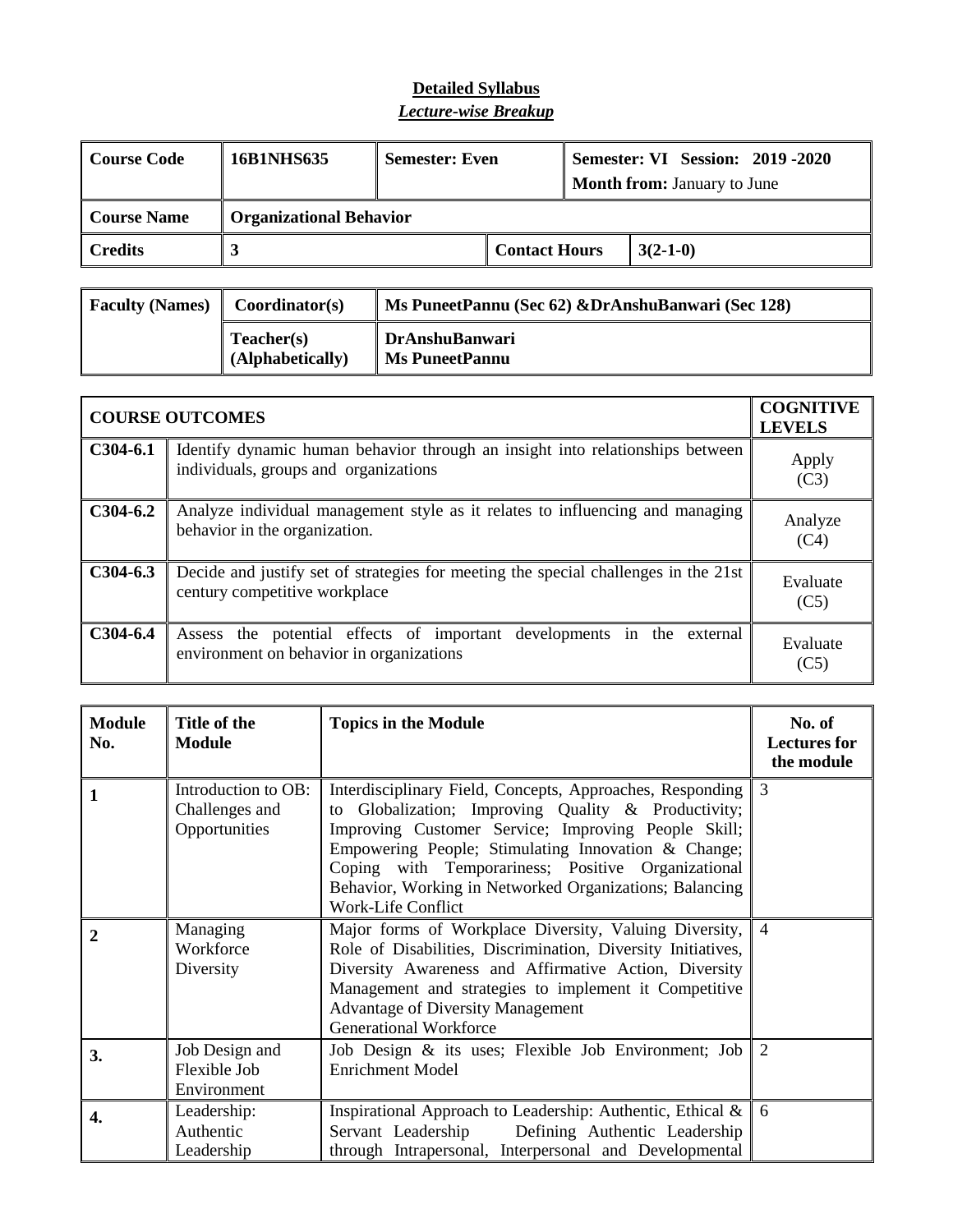|                                                            |                                                          | Aspects; Basic Model Of Authentic Leadership; Practical<br>Approach to Authentic Leadership through the research of<br>Terry and Bill George; Authentic Leadership: Trust and                                                                                                                                                      |                |
|------------------------------------------------------------|----------------------------------------------------------|------------------------------------------------------------------------------------------------------------------------------------------------------------------------------------------------------------------------------------------------------------------------------------------------------------------------------------|----------------|
| 5.                                                         | Power & Politics                                         | Ethics, Dimensions of Trust, Counseling & Mentoring<br>Concept of Power; Sources of Power<br>Contingencies of Power; Power Tactics; Measuring Power<br><b>Bases: Power Authority Obedience</b><br><b>Organizational Politics: Types</b><br>Factors contributing to Political Behavior; Consequences &<br><b>Ethics of Politics</b> | 5              |
| 6.                                                         | Employee<br>Engagement                                   | Creating a Culture of Engagement, Models of engagement,<br>Benefits of Employee Engagement, Gallup Study, Methods<br>of engaging employees – from entry to exit, Managers Role<br>in Driving Engagement                                                                                                                            | $\overline{2}$ |
| 7.                                                         | Organizational<br>Culture &<br>Workplace<br>Spirituality | <b>Creating Organizational Culture</b><br>Approaches to Organizational Culture; How employees<br>culture;<br>Measuring<br>Organizational<br>Culture;<br>learn<br>Spirituality & Organizational Culture                                                                                                                             | 3              |
| 8.                                                         | Organizational<br>Change $&$<br>Development              | Organizational Change: Meaning & Types; Technology &<br>Change; Resistance to Change v/s Inviting Change;<br>Approaches to Organizational Change; Planning &<br>Implementing Change;<br>Organizational Development; OD Interventions & Change                                                                                      | 3              |
|                                                            |                                                          | <b>Total number of Lectures</b>                                                                                                                                                                                                                                                                                                    | 28             |
| <b>Evaluation Criteria</b>                                 |                                                          |                                                                                                                                                                                                                                                                                                                                    |                |
| <b>Components</b><br>T1<br>T2<br><b>TA</b><br><b>Total</b> | <b>End Semester Examination</b>                          | <b>Maximum Marks</b><br>20<br>20<br>35<br>25 (Assignment, Project)<br>100                                                                                                                                                                                                                                                          |                |

**Recommended Reading material:** Author(s), Title, Edition, Publisher, Year of Publication etc. ( Text books, Reference Books, Journals, Reports, Websites etc. in the IEEE format)

|                  | S. Robbins, T. Judge, S. Sanghi, <i>Organizational Behavior</i> , 13th Ed, Prentice-Hall India, 2001                                                     |
|------------------|----------------------------------------------------------------------------------------------------------------------------------------------------------|
|                  | <b>P.Subba Rao</b> , <i>Organizational Behavior: Text Cases &amp; Games</i> , $2^{nd}$ Edition, Himalaya Publishing House,<br>2015                       |
| 3.               | John R. Schermerhorn, Richard N. Osborne, Mary Uhl-Bien; James G. Hunt, Organizational<br>Behavior, 12 <sup>th</sup> Edition, Wiley India Pvt. Ltd, 2012 |
| $\overline{4}$ . | Debra L.Nelson and James C. Quick, Organizational Behavior, Cengage Learning, India Edition, 2009                                                        |
| 5.               | <b>Steven L. McShane and Mary Ann Von Glinow, Organizational Behavior Essentials, Tata McGraw</b><br>Hill Publishing Company Ltd, 2007                   |
| 6.               | <b>Jerald Greenberg</b> , Behavior in Organizations, 10 <sup>th</sup> Ed, PHI Learning Pvt Ltd                                                           |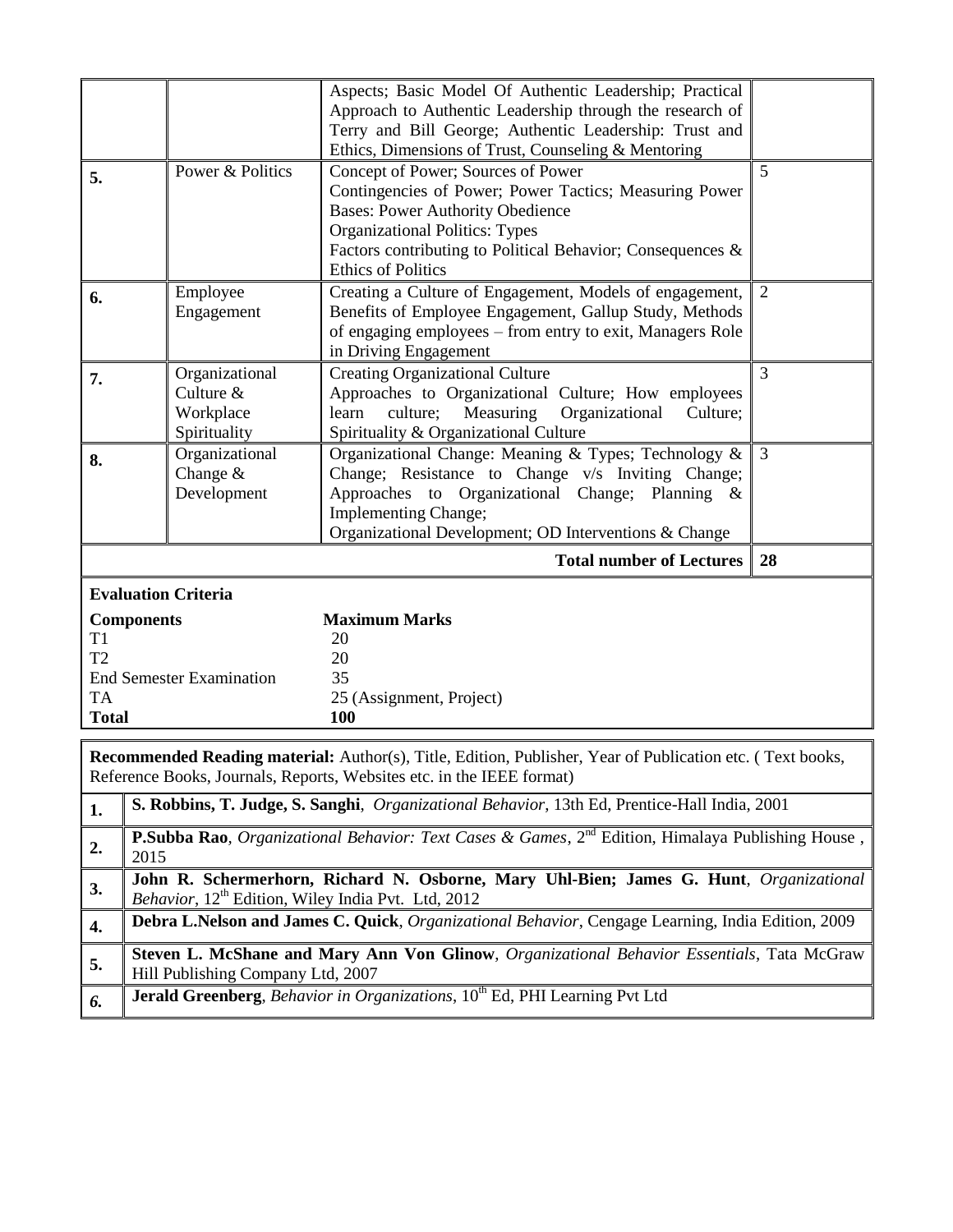| <b>Course Code</b>     |                                                                                                                                                                                                                                                                                                    | 16B1NHS636                       |                                                                                      | <b>Semester: Even</b>                                                                                                                                                          |                      | Semester VI Session 2019 - 2020<br><b>Month from:</b> January to June |  |                                 |                         |  |
|------------------------|----------------------------------------------------------------------------------------------------------------------------------------------------------------------------------------------------------------------------------------------------------------------------------------------------|----------------------------------|--------------------------------------------------------------------------------------|--------------------------------------------------------------------------------------------------------------------------------------------------------------------------------|----------------------|-----------------------------------------------------------------------|--|---------------------------------|-------------------------|--|
| <b>Course Name</b>     |                                                                                                                                                                                                                                                                                                    | <b>Literature &amp; Adaption</b> |                                                                                      |                                                                                                                                                                                |                      |                                                                       |  |                                 |                         |  |
| <b>Credits</b>         |                                                                                                                                                                                                                                                                                                    | $\mathbf{3}$                     |                                                                                      |                                                                                                                                                                                | <b>Contact Hours</b> |                                                                       |  |                                 | $2 - 1 - 0$             |  |
| <b>Faculty (Names)</b> |                                                                                                                                                                                                                                                                                                    | Coordinator(s)<br>Teacher(s)     |                                                                                      | Dr. Monali Bhattacharya (Sector 62)<br>$\&$<br>Dr. Ekta Srivastava (Sector 128)                                                                                                |                      |                                                                       |  |                                 |                         |  |
|                        |                                                                                                                                                                                                                                                                                                    | (Alphabetically)                 |                                                                                      | Dr. Ekta Srivastava, Dr. Monali Bhattacharya                                                                                                                                   |                      |                                                                       |  |                                 |                         |  |
| <b>COURSE OUTCOMES</b> |                                                                                                                                                                                                                                                                                                    |                                  |                                                                                      |                                                                                                                                                                                |                      |                                                                       |  |                                 | <b>COGNITIVE LEVELS</b> |  |
| $C304-3.1$             | Understand and outline the elements and theories of adaptation and its<br><b>Understanding Level</b><br>various forms, and relate with the texts reflecting the cultural, moral<br>(C2)<br>and linguistic changes in the contemporary society.                                                     |                                  |                                                                                      |                                                                                                                                                                                |                      |                                                                       |  |                                 |                         |  |
| $C304-3.2$             | Utilize visual literacy to analyze the language and style adopted in<br>Applying Level<br>filmed texts and examine them as reflections of Readers' and<br>(C3)<br>Audience' values and perceptions in the context of myriad cultures and<br>multidisciplinary settings individually and in groups. |                                  |                                                                                      |                                                                                                                                                                                |                      |                                                                       |  |                                 |                         |  |
| $C304-3.3$             | Analyze texts and their adaptations beyond the surface level of<br>Analysing Level<br>narrative or character as reflections of value systems of various<br>(C4)<br>cultures and times individually and in a team.                                                                                  |                                  |                                                                                      |                                                                                                                                                                                |                      |                                                                       |  |                                 |                         |  |
| $C304-3.4$             |                                                                                                                                                                                                                                                                                                    | and values of the society.       |                                                                                      | Evaluate, interpret and document source texts and adaptations<br>thematically and stylistically to learn the nuances of language, culture                                      |                      |                                                                       |  | <b>Evaluating Level</b><br>(C5) |                         |  |
| $C304-3.5$             | Compose and make an effective presentation of a literary/non literary<br><b>Creating Level</b><br>piece in any genre and design an ethical adaptation of any literary/non<br>(C6)<br>literary piece in another form individually and in groups.                                                    |                                  |                                                                                      |                                                                                                                                                                                |                      |                                                                       |  |                                 |                         |  |
| <b>Module</b><br>No.   | Title of the<br>No. of<br><b>Topics in the Module</b><br><b>Module</b><br><b>Lectures for</b><br>the module                                                                                                                                                                                        |                                  |                                                                                      |                                                                                                                                                                                |                      |                                                                       |  |                                 |                         |  |
| 1.                     | Introduction                                                                                                                                                                                                                                                                                       | <b>Literary Devices</b>          | Figures of speech, Character, Plotline, Conflict, Point of<br>$\overline{2}$<br>View |                                                                                                                                                                                |                      |                                                                       |  |                                 |                         |  |
| 2.                     | Literature &<br>Adaptation                                                                                                                                                                                                                                                                         |                                  |                                                                                      | <b>Understanding Cultural Contexts</b><br>$\overline{4}$<br>Forms of Adaption<br>Cinematography & Narratology                                                                  |                      |                                                                       |  |                                 |                         |  |
| 3.                     | Framework                                                                                                                                                                                                                                                                                          |                                  |                                                                                      | Adaptation Theories; Reader Response & Audience<br><b>Response Theories</b><br>Case study of the Classic Fairy Tale The Sleeping and its<br>contemporary adaptation Maleficent |                      |                                                                       |  |                                 | $\overline{7}$          |  |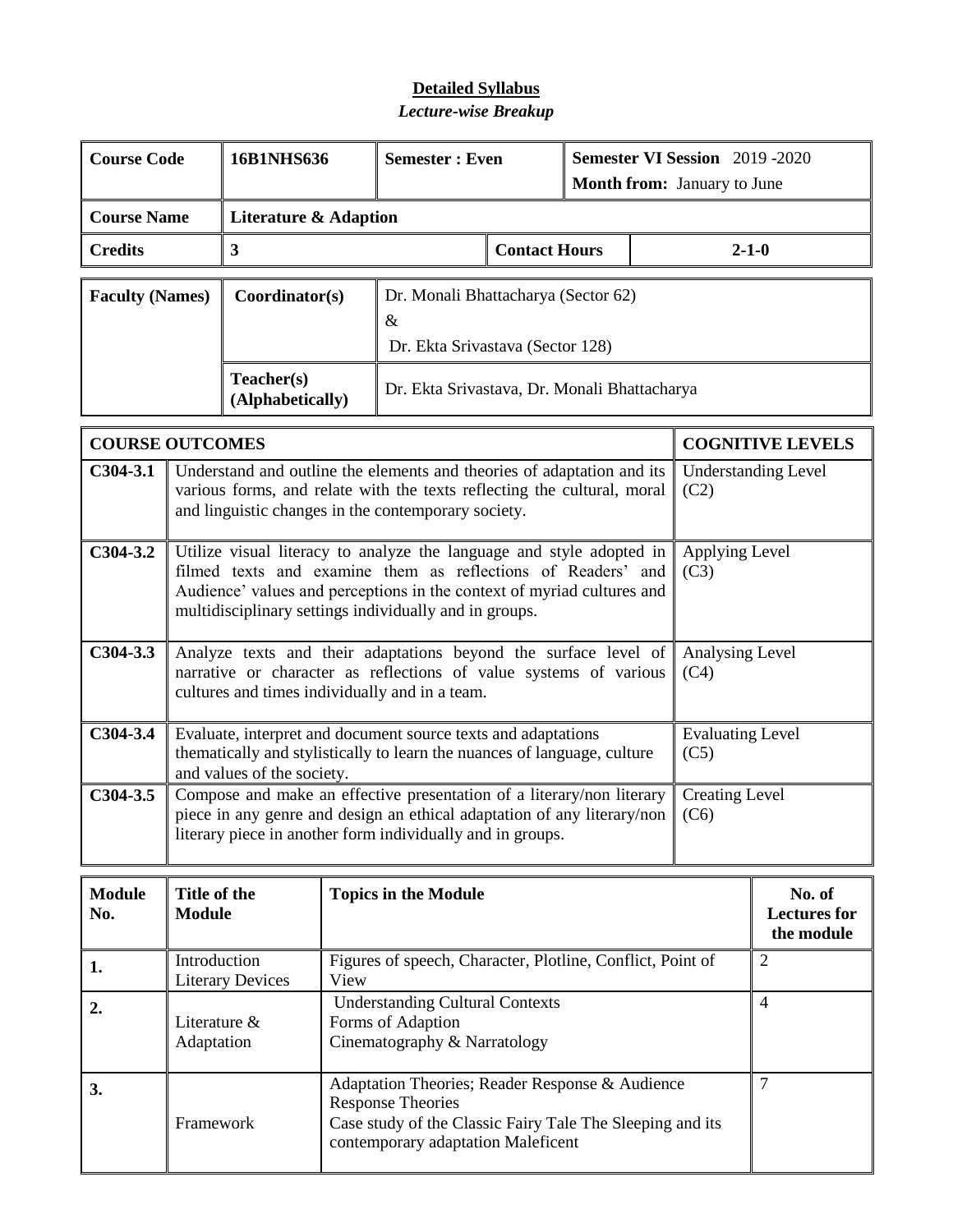|                  |                                                                                                                          | The Pygmalion: George Bernard Shaw                                                                                              | 6            |  |  |  |
|------------------|--------------------------------------------------------------------------------------------------------------------------|---------------------------------------------------------------------------------------------------------------------------------|--------------|--|--|--|
| $\overline{4}$ . | Play & adaptations                                                                                                       | Hamlet: William Shakespeare                                                                                                     |              |  |  |  |
|                  |                                                                                                                          |                                                                                                                                 |              |  |  |  |
| 5.               | Novel &                                                                                                                  | Pride & Prejudice: Jane Austen                                                                                                  | $\mathbf{Q}$ |  |  |  |
|                  | Adaptations                                                                                                              | The Giver: Lois Lowry                                                                                                           |              |  |  |  |
|                  |                                                                                                                          | The Godfather: Mario Puzo                                                                                                       |              |  |  |  |
|                  |                                                                                                                          | <b>Total number of Lectures</b>                                                                                                 | 28           |  |  |  |
|                  | <b>Evaluation Criteria</b>                                                                                               |                                                                                                                                 |              |  |  |  |
|                  | <b>Components</b>                                                                                                        | <b>Maximum Marks</b>                                                                                                            |              |  |  |  |
| T1               |                                                                                                                          | 20                                                                                                                              |              |  |  |  |
| T <sub>2</sub>   |                                                                                                                          | 20                                                                                                                              |              |  |  |  |
|                  | <b>End Semester Examination</b><br>35                                                                                    |                                                                                                                                 |              |  |  |  |
| <b>TA</b>        |                                                                                                                          | 25 (Assignment, Seminar/Presentation, Oral Questions)                                                                           |              |  |  |  |
| <b>Total</b>     |                                                                                                                          | 100                                                                                                                             |              |  |  |  |
|                  |                                                                                                                          |                                                                                                                                 |              |  |  |  |
|                  | <b>Recommended Reading material:</b>                                                                                     |                                                                                                                                 |              |  |  |  |
| 1.               |                                                                                                                          | Linda Hutcheon, A Theory of Adaptation, Routledge, 2006                                                                         |              |  |  |  |
| 2.               |                                                                                                                          | Mark William Roche, Why Literature matters in the 21 <sup>st</sup> Century, 1 <sup>st</sup> edition, Yale University Press 2004 |              |  |  |  |
| 3.               |                                                                                                                          | George Bernard Shaw, Pygmalion, Electronic Version, Bartleyby.com, New York, 1999                                               |              |  |  |  |
| 4.               | Stanley Wills &Gary Taylor, The Complete Works. The Oxford Shakespeare (Compact ed.). Oxford:<br>Clarendon Press., 1988. |                                                                                                                                 |              |  |  |  |
| 5.               | https://www.sparknotes.com/film/sleepingbeauty/                                                                          |                                                                                                                                 |              |  |  |  |
| 6.               | Jane Austen, Pride & Prejudice, Reprint, Thomas Egerton, 2013                                                            |                                                                                                                                 |              |  |  |  |
| 7.               |                                                                                                                          | Mario Puzo, The Godfather, 1st Edition, G. P. Putnam's Sons, USA, 1969                                                          |              |  |  |  |
| 8.               |                                                                                                                          | Lois Lowry, The Giver, 1st Edition, Houghton Mifflin Harcourt Publishing Company, USA, 1993                                     |              |  |  |  |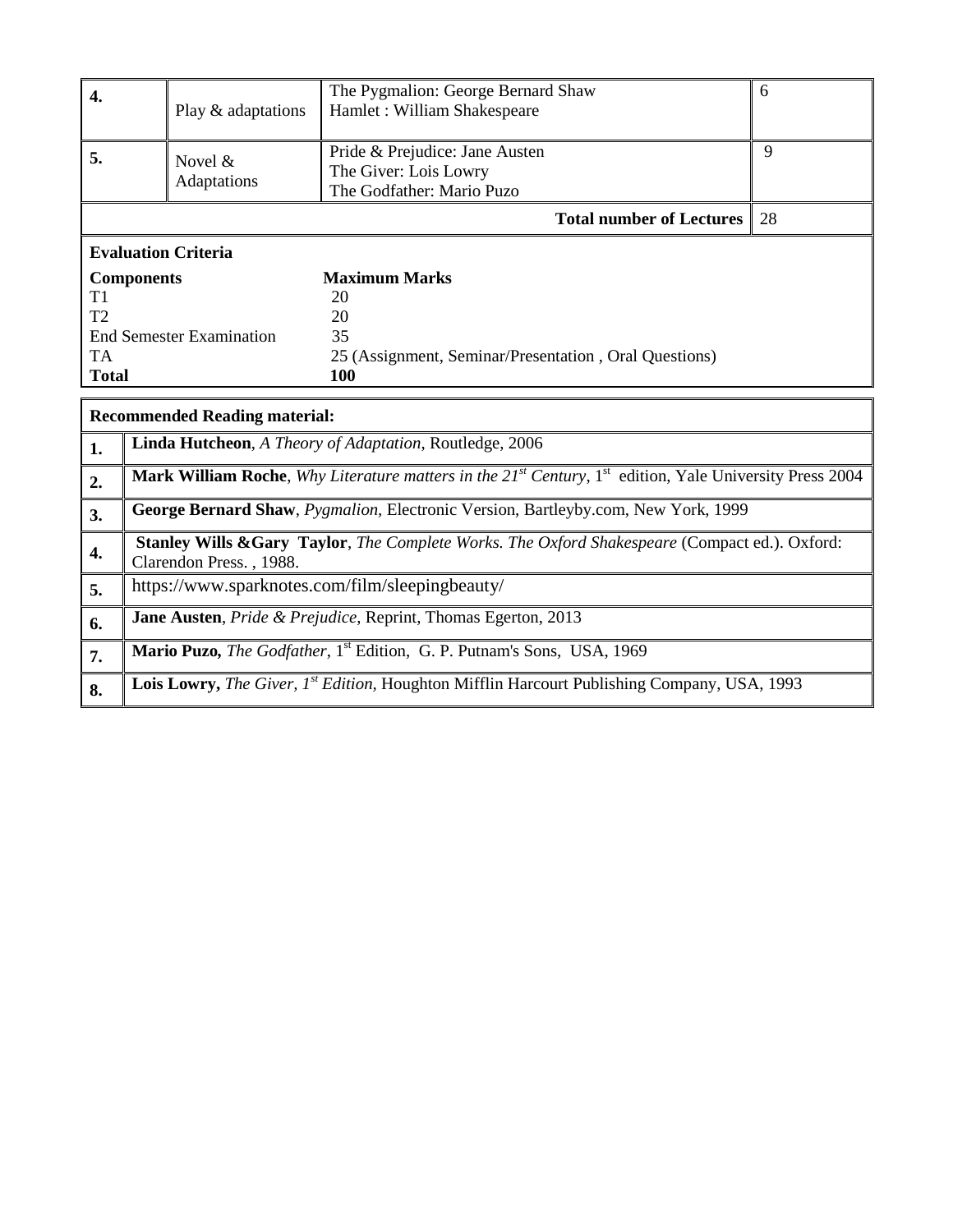| <b>Course Code</b>     | 16B1NPH636                     | <b>Semester: Even</b>                                  |  | Semester: VI Session 2019-2020<br><b>Month from:</b> January to June |  |  |
|------------------------|--------------------------------|--------------------------------------------------------|--|----------------------------------------------------------------------|--|--|
| <b>Course Name</b>     |                                | Medical & Industrial Applications of Nuclear Radiation |  |                                                                      |  |  |
| <b>Credits</b>         |                                | <b>Contact Hours</b>                                   |  |                                                                      |  |  |
| <b>Faculty (Names)</b> | Coordinator(s)                 | DrPapia Chowdhury                                      |  |                                                                      |  |  |
|                        | Teacher(s)<br>(Alphabetically) | DrPapia Chowdhury & DrManoj Tripathi                   |  |                                                                      |  |  |

| <b>COURSE OUTCOMES</b> | <b>COGNITIVE LEVELS</b>                                                                                                                       |                      |
|------------------------|-----------------------------------------------------------------------------------------------------------------------------------------------|----------------------|
| C302-11.1              | Define nuclear structure, properties and reactions; Nuclear magnetic<br>resonance process.                                                    | Remembering $(C1)$   |
| $C302-11.2$            | Explain models of different nuclear imaging techniques; CNO<br>cycle; principle of radioactive decays.                                        | Understanding $(C2)$ |
| $C302-11.3$            | Apply knowledge of nuclear reaction mechanisms in atomic<br>devices, dosimetry, radiotracers, medical imaging, SPECT, PET,<br>tomography etc. | Applying $(C3)$      |
| C302-11.4              | Analyze different radiocarbon dating mechanisms and processes.                                                                                | Analyzing (C4)       |

| <b>Module</b><br>No. | Title of the<br>Module                       | <b>Topics in the Module</b>                                                                                                                                                                                                                                                                                                                                                                                                                                                                                                                                                                                                                                                                                                                                                                                                                                             | No. of<br><b>Lectures for</b><br>the module |
|----------------------|----------------------------------------------|-------------------------------------------------------------------------------------------------------------------------------------------------------------------------------------------------------------------------------------------------------------------------------------------------------------------------------------------------------------------------------------------------------------------------------------------------------------------------------------------------------------------------------------------------------------------------------------------------------------------------------------------------------------------------------------------------------------------------------------------------------------------------------------------------------------------------------------------------------------------------|---------------------------------------------|
| 1.                   | Nucleus,<br>Radioactivity &<br><b>Dating</b> | Structure of matter; Nucleus:Nuclear Size, Structure and<br>forces; Binding energy and Nuclear stability, mass<br>defect; Nuclear reaction: Fission, Fusion, chain reaction.<br>Nuclear fusion in stars, Formation of basic elements:<br>proton-proton chain, CNO cycle, Hydrostatic equilibrium;<br>Applications: atom bomb, hydrogen bomb, nuclear power<br>Nuclear<br>reactor<br>problems,<br>plants,<br>precautions.<br>ii)Radioactive decay, kinetics of radioactive decay, Types<br>of radioactive decay and their measurement, Half life,<br>decay constant, Population of states, Production of<br>radionuclides. Radioactive dating, Radiocarbon dating:<br>Formation, mechanism of dating, carbon cycle, radiocarbon<br>and applications, advantages, disadvantages,<br>clock<br>precautions; Other dating techniques, protein dating,<br>accuracy in dating; | 17                                          |
| 2.                   | Radiation<br>and<br>matter interactions      | Dosimetry and applications: Interaction of Radiation of<br>matter: Biological effects of radiations; dosimetry, working<br>principles, Tools and radiotherapy, Doses, Radioisotopes,<br>Radiotracers:                                                                                                                                                                                                                                                                                                                                                                                                                                                                                                                                                                                                                                                                   | 09                                          |
| 3.                   | NMR and MRI                                  | Nuclear Magnetic Resonance: General Introduction to<br>Magnetic Resonance, Reference Frame; RF Pulses, Larmor<br>precision, Basic principles of NMR & ESR Spectroscopy,<br>Nuclear shielding, Chemical shifts; Couplings, Nuclear                                                                                                                                                                                                                                                                                                                                                                                                                                                                                                                                                                                                                                       | 09                                          |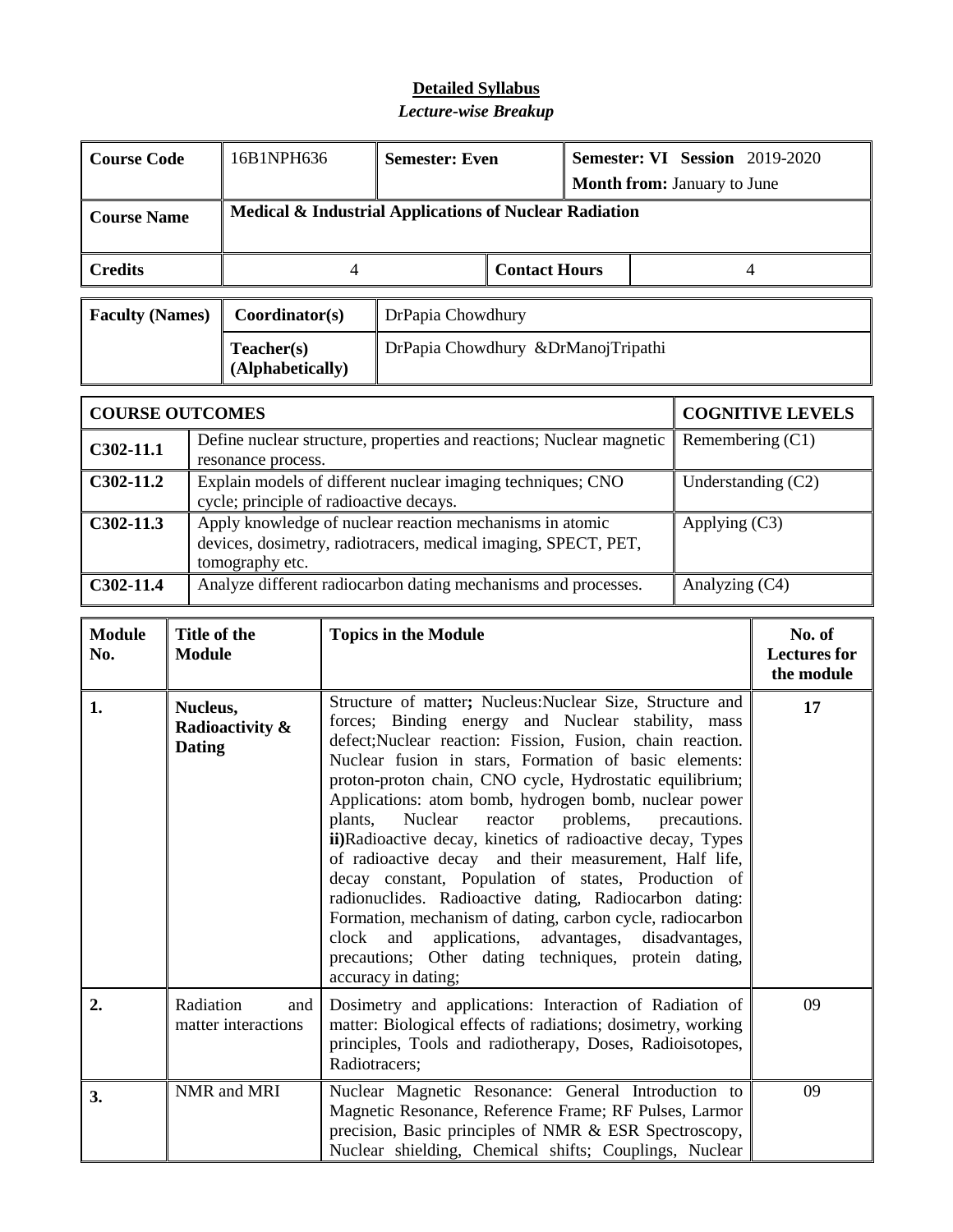|              |                                                                     | Imaging; 1D,2D, 3D Images, Application of NMR in                                                            |    |  |  |  |
|--------------|---------------------------------------------------------------------|-------------------------------------------------------------------------------------------------------------|----|--|--|--|
|              |                                                                     | medical industry as MRI, working MRI, Types of differen<br>MRI, Applications of NMR in quantum computation; |    |  |  |  |
|              | Nuclear Medicine                                                    | Nuclear Medicine and Nuclear imaging techniques,                                                            | 05 |  |  |  |
| 4.           | and Nuclear                                                         | preclinical imaging, detector designing, photon counting,                                                   |    |  |  |  |
|              | Imaging                                                             | Medical imaging using $\beta + \gamma$ coincidences, SPECT AND                                              |    |  |  |  |
|              |                                                                     | PET: Radiation tomography, applications;                                                                    |    |  |  |  |
|              |                                                                     | <b>Total number of Lectures</b>                                                                             | 40 |  |  |  |
|              | <b>Evaluation Criteria</b>                                          |                                                                                                             |    |  |  |  |
|              | <b>Components</b>                                                   | <b>Maximum Marks</b>                                                                                        |    |  |  |  |
| T1           |                                                                     | 20                                                                                                          |    |  |  |  |
| T2           |                                                                     | 20                                                                                                          |    |  |  |  |
|              | <b>End Semester Examination</b>                                     | 35                                                                                                          |    |  |  |  |
| <b>TA</b>    |                                                                     | 25 [2 Quiz (10 M), Attendance (10 M) and Cass performance (5 M)]                                            |    |  |  |  |
| <b>Total</b> |                                                                     | <b>100</b>                                                                                                  |    |  |  |  |
|              |                                                                     |                                                                                                             |    |  |  |  |
|              |                                                                     | Recommended Reading material: Author(s), Title, Edition, Publisher, Year of Publication etc. (Text books,   |    |  |  |  |
|              |                                                                     | Reference Books, Journals, Reports, Websites etc. in the IEEE format)                                       |    |  |  |  |
| 1.           | Basic Sciences of Nuclear Medicine; Magdy M K halil, Springer       |                                                                                                             |    |  |  |  |
| 2.           | Physics and Radibiology of Nuclear Medicine; Gopal B Saha, Springer |                                                                                                             |    |  |  |  |
| 3.           | A. Beiser, Concepts of Modern Physics, Mc Graw Hill International.  |                                                                                                             |    |  |  |  |
| 4.           |                                                                     | Radionuclide Techniques in Medicine, JM McAlister (Cambridge University Press, 1979).                       |    |  |  |  |
| 5.           | Nuclear Physics; S.N.Ghosal                                         |                                                                                                             |    |  |  |  |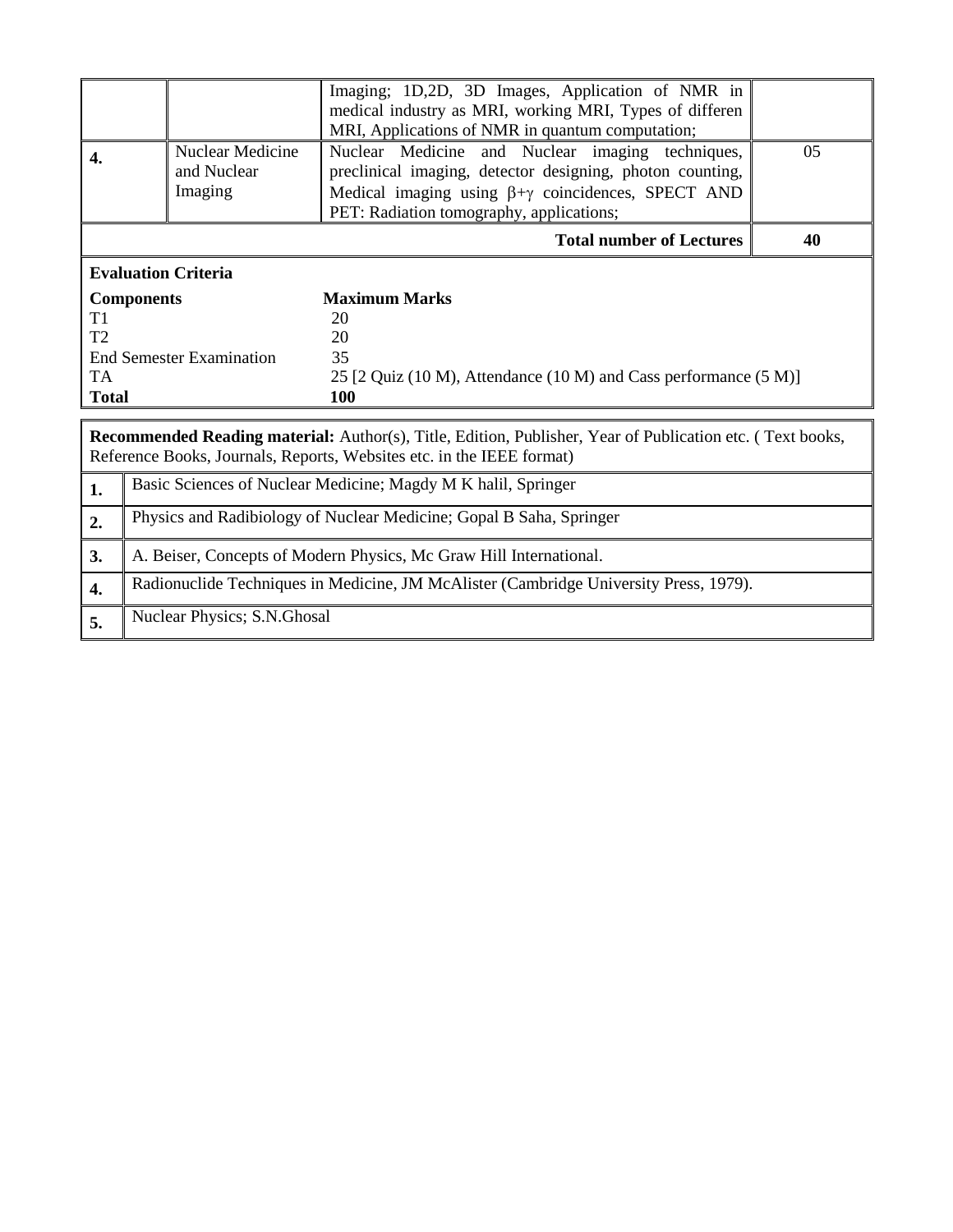| <b>Course Code</b>     |                                                                                                                                                                                                                                                                                                                                                                                                        | 18B12HS611                                                   | <b>Semester EVEN</b><br>(specify Odd/Even) |                                                                                                                                                                                                                  |                      | Semester VI Session 2019-2020<br><b>Month from: January to June</b> |  |                |                          |
|------------------------|--------------------------------------------------------------------------------------------------------------------------------------------------------------------------------------------------------------------------------------------------------------------------------------------------------------------------------------------------------------------------------------------------------|--------------------------------------------------------------|--------------------------------------------|------------------------------------------------------------------------------------------------------------------------------------------------------------------------------------------------------------------|----------------------|---------------------------------------------------------------------|--|----------------|--------------------------|
| <b>Course Name</b>     |                                                                                                                                                                                                                                                                                                                                                                                                        | <b>Marketing Management</b>                                  |                                            |                                                                                                                                                                                                                  |                      |                                                                     |  |                |                          |
| <b>Credits</b>         |                                                                                                                                                                                                                                                                                                                                                                                                        |                                                              | $3(2-1-0)$                                 |                                                                                                                                                                                                                  | <b>Contact Hours</b> |                                                                     |  | 28             |                          |
| <b>Faculty (Names)</b> |                                                                                                                                                                                                                                                                                                                                                                                                        | Coordinator(s)                                               |                                            | Dr Swati Sharma                                                                                                                                                                                                  |                      |                                                                     |  |                |                          |
|                        |                                                                                                                                                                                                                                                                                                                                                                                                        | Teacher(s)<br>(Alphabetically)                               |                                            | $\cdots$                                                                                                                                                                                                         |                      |                                                                     |  |                |                          |
| <b>COURSE OUTCOMES</b> |                                                                                                                                                                                                                                                                                                                                                                                                        |                                                              |                                            |                                                                                                                                                                                                                  |                      |                                                                     |  |                | <b>COGNITIVE LEVELS</b>  |
| $C304-7.1$             |                                                                                                                                                                                                                                                                                                                                                                                                        | and market research                                          |                                            | To illustrate the fundamentals of marketing, marketing environment                                                                                                                                               |                      |                                                                     |  |                | Understanding Level (C2) |
| $C304-7.2$             |                                                                                                                                                                                                                                                                                                                                                                                                        | To model the dynamics of marketing mix                       |                                            |                                                                                                                                                                                                                  |                      |                                                                     |  |                | Applying Level (C3)      |
| $C304-7.3$             |                                                                                                                                                                                                                                                                                                                                                                                                        | marketing and emerging marketing trends.                     |                                            | To demonstrate the implications of current trends in social media                                                                                                                                                |                      |                                                                     |  |                | Understanding Level (C2) |
| $C305-7.4$             | responsibility                                                                                                                                                                                                                                                                                                                                                                                         |                                                              |                                            | To appraise the importance of marketing ethics and social                                                                                                                                                        |                      |                                                                     |  | Evaluating(C5) |                          |
| $C-305-$<br>7.5        | To conduct environmental analysis, design business portfolios and<br>develop marketing strategies for businesses to gain competitive<br>Creating (C6)<br>advantage.                                                                                                                                                                                                                                    |                                                              |                                            |                                                                                                                                                                                                                  |                      |                                                                     |  |                |                          |
| <b>Module</b><br>No.   |                                                                                                                                                                                                                                                                                                                                                                                                        | Title of the<br><b>Topics in the Module</b><br><b>Module</b> |                                            |                                                                                                                                                                                                                  |                      | No.<br>of<br><b>Lectures</b><br>for<br>the module                   |  |                |                          |
| 1.                     | Understanding<br>Defining Marketing For 21 <sup>st</sup> Century<br><b>New Age</b><br>The importance of marketing and marketing's role in<br><b>Marketing</b><br>business and society.<br>Introduction to Digital Marketing.<br><b>Online Communication Tools.</b><br>The Social Media-Conversations, Community and<br>Content.<br>Affiliate Marketing and Mobile Engagement.<br>The Digital Campaigns |                                                              |                                            |                                                                                                                                                                                                                  | 5                    |                                                                     |  |                |                          |
| $\overline{2}$         | <b>Marketing</b><br>Internal and external forces impacting marketers.<br><b>Environment</b> and<br>Marketing and Customer Value.<br><b>Market Research</b><br>Gathering Information and Scanning the environment.<br>and insights<br>Company's Micro and Macro Environment<br>Responding to the Marketing Environment                                                                                  |                                                              |                                            | 3                                                                                                                                                                                                                |                      |                                                                     |  |                |                          |
| 3                      | <b>Process</b>                                                                                                                                                                                                                                                                                                                                                                                         | <b>Strategic Planning</b><br>and the marketing               |                                            | Explore the impact of social forces on marketing<br>actions.<br>Describe how technological change affects marketing.<br>Designing the business Portfolio<br>Discuss the Strategic Planning Process and Strategic |                      |                                                                     |  |                | 5                        |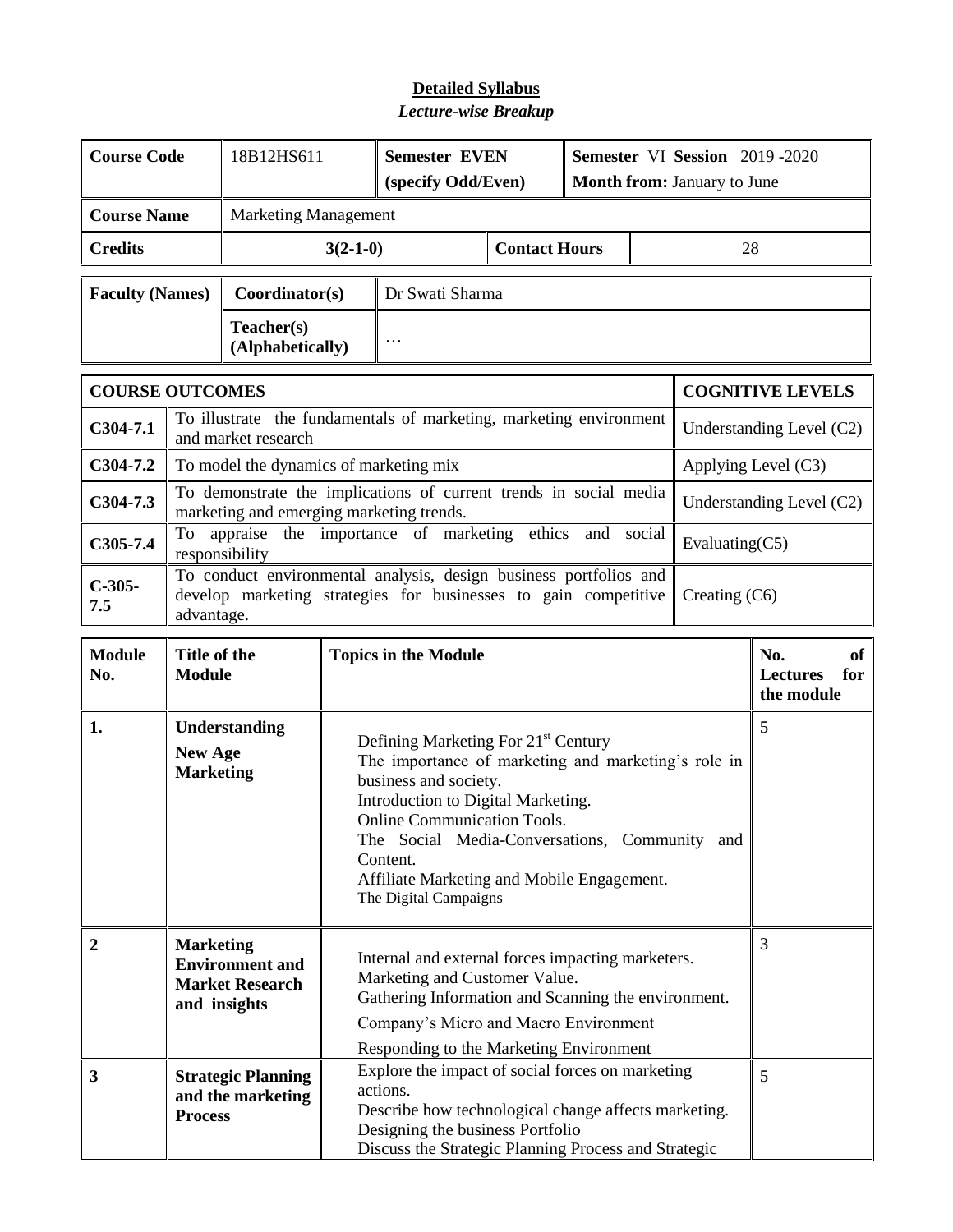|                                                                                                                                                                                    |                                                                                                                                                          | Marketing Process.                                                                               |                |  |  |  |
|------------------------------------------------------------------------------------------------------------------------------------------------------------------------------------|----------------------------------------------------------------------------------------------------------------------------------------------------------|--------------------------------------------------------------------------------------------------|----------------|--|--|--|
| 4                                                                                                                                                                                  | <b>Consumer and</b>                                                                                                                                      | Consumer Markets and consumer buyer behaviour.                                                   | 5              |  |  |  |
|                                                                                                                                                                                    | <b>Business Buyer</b>                                                                                                                                    | The buying decision process.                                                                     |                |  |  |  |
|                                                                                                                                                                                    | <b>Behaviour</b>                                                                                                                                         | Business Markets and business buyer behaviour.                                                   |                |  |  |  |
|                                                                                                                                                                                    |                                                                                                                                                          | Discuss the modern ethical standards.                                                            |                |  |  |  |
| 5                                                                                                                                                                                  | <b>Branding</b>                                                                                                                                          | Brand Image, Identity and Association.                                                           | $\overline{4}$ |  |  |  |
|                                                                                                                                                                                    |                                                                                                                                                          | Product brands and Branding decisions.                                                           |                |  |  |  |
|                                                                                                                                                                                    |                                                                                                                                                          | Product line and mix decisions.                                                                  |                |  |  |  |
|                                                                                                                                                                                    |                                                                                                                                                          | Consumer Brand Knowledge.                                                                        |                |  |  |  |
|                                                                                                                                                                                    |                                                                                                                                                          | New Product Development and Product life cycle                                                   |                |  |  |  |
|                                                                                                                                                                                    |                                                                                                                                                          | strategies.                                                                                      |                |  |  |  |
| 6                                                                                                                                                                                  | <b>Pricing products:</b>                                                                                                                                 | Factors to consider when setting prices.                                                         | $\overline{4}$ |  |  |  |
|                                                                                                                                                                                    | Pricing                                                                                                                                                  | New product pricing strategies.                                                                  |                |  |  |  |
|                                                                                                                                                                                    | considerations and<br>strategies                                                                                                                         | Product mix pricing strategies.                                                                  |                |  |  |  |
|                                                                                                                                                                                    |                                                                                                                                                          | Price adjustments and changes.                                                                   |                |  |  |  |
| 7                                                                                                                                                                                  | The New Age                                                                                                                                              | Ethics and social responsibility in marketing.                                                   | $\overline{2}$ |  |  |  |
|                                                                                                                                                                                    | <b>Social Marketing</b>                                                                                                                                  | Ethical behaviour in business.                                                                   |                |  |  |  |
|                                                                                                                                                                                    |                                                                                                                                                          | Ethical decision making.                                                                         |                |  |  |  |
|                                                                                                                                                                                    |                                                                                                                                                          | Social forces affecting marketing.                                                               |                |  |  |  |
|                                                                                                                                                                                    |                                                                                                                                                          | Impact of culture on marketing.                                                                  |                |  |  |  |
|                                                                                                                                                                                    |                                                                                                                                                          | Discuss modern ethical standards.                                                                |                |  |  |  |
|                                                                                                                                                                                    |                                                                                                                                                          | Importance of marketing in CSR and business                                                      |                |  |  |  |
|                                                                                                                                                                                    |                                                                                                                                                          | sustainability.                                                                                  |                |  |  |  |
|                                                                                                                                                                                    |                                                                                                                                                          | <b>Total number of Lectures</b>                                                                  | 28             |  |  |  |
|                                                                                                                                                                                    | <b>Evaluation Criteria</b>                                                                                                                               |                                                                                                  |                |  |  |  |
|                                                                                                                                                                                    | <b>Components</b>                                                                                                                                        | <b>Maximum Marks</b>                                                                             |                |  |  |  |
| T1<br>T <sub>2</sub>                                                                                                                                                               |                                                                                                                                                          | 20<br>20                                                                                         |                |  |  |  |
|                                                                                                                                                                                    | <b>End Semester Examination</b>                                                                                                                          | 35                                                                                               |                |  |  |  |
| TA                                                                                                                                                                                 |                                                                                                                                                          | 25 (Assignment Viva)                                                                             |                |  |  |  |
| <b>Total</b>                                                                                                                                                                       |                                                                                                                                                          | 100                                                                                              |                |  |  |  |
| Recommended Reading material: Author(s), Title, Edition, Publisher, Year of Publication etc. (Text books,<br>Reference Books, Journals, Reports, Websites etc. in the IEEE format) |                                                                                                                                                          |                                                                                                  |                |  |  |  |
| Grewal and Levy, Marketing, 5 <sup>th</sup> Edition, Mc Graw Hill Education, 2017<br>1.                                                                                            |                                                                                                                                                          |                                                                                                  |                |  |  |  |
| 2.                                                                                                                                                                                 | Darymple, Douglas J., and Leonard J. Parsons, Marketing Management: Text and Cases, 7 <sup>th</sup> Edition,<br>John Wiley & Sons(Asia) Pte. Ltd., 2002. |                                                                                                  |                |  |  |  |
| 3.                                                                                                                                                                                 | Kotler, Philip., and Kevin Lane Keller, Marketing Management, 12 <sup>th</sup> Edition, New Delhi, Pearson<br>Education, 2006.                           |                                                                                                  |                |  |  |  |
| 4.                                                                                                                                                                                 |                                                                                                                                                          | Winer, Russell S., Marketing Management, 2 <sup>nd</sup> Edition, Prentice Hall, 2003.           |                |  |  |  |
| 5                                                                                                                                                                                  |                                                                                                                                                          | Dalrymple, Douglas J., and Leonard J. Parsons, 2 <sup>nd</sup> Edition, Wiley Publication, 2000. |                |  |  |  |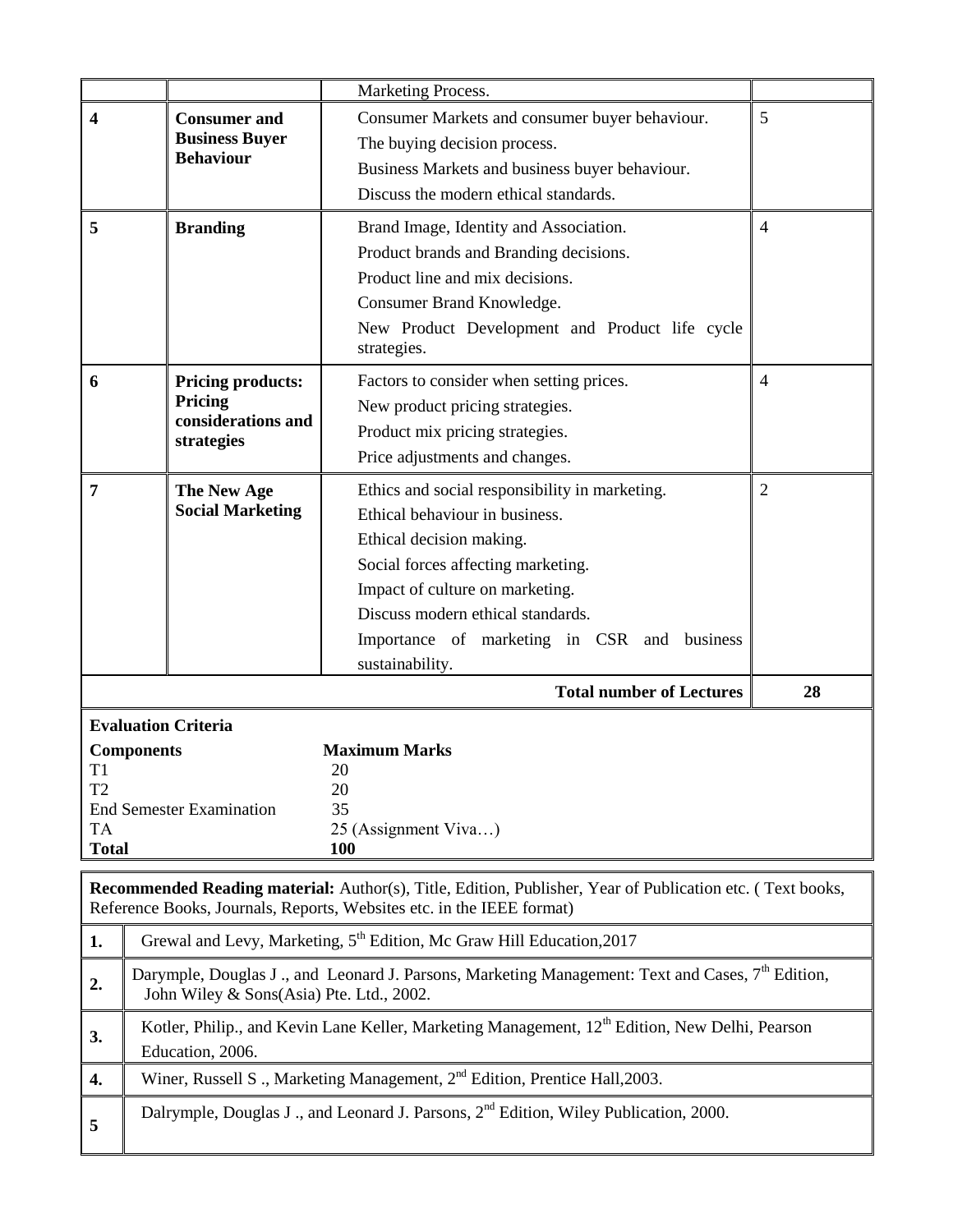| <b>Detailed Syllabus</b><br>Lecture-wise Breakup |                                                                                                                                                                                                                                                                                                                                                                                                                                                                      |                                                              |             |                                                                                                                                                            |                      |               |                                         |                                    |                                             |
|--------------------------------------------------|----------------------------------------------------------------------------------------------------------------------------------------------------------------------------------------------------------------------------------------------------------------------------------------------------------------------------------------------------------------------------------------------------------------------------------------------------------------------|--------------------------------------------------------------|-------------|------------------------------------------------------------------------------------------------------------------------------------------------------------|----------------------|---------------|-----------------------------------------|------------------------------------|---------------------------------------------|
| <b>Course Code</b>                               |                                                                                                                                                                                                                                                                                                                                                                                                                                                                      | 19B12HS611                                                   |             | <b>Semester: EVEN</b>                                                                                                                                      |                      |               | <b>Semester</b> : VI Session 2019 -2020 |                                    |                                             |
|                                                  |                                                                                                                                                                                                                                                                                                                                                                                                                                                                      |                                                              |             | (specify Odd/Even)                                                                                                                                         |                      |               |                                         | <b>Month from:</b> January to June |                                             |
| <b>Course Name</b>                               |                                                                                                                                                                                                                                                                                                                                                                                                                                                                      | <b>Econometric Analysis</b>                                  |             |                                                                                                                                                            |                      |               |                                         |                                    |                                             |
| <b>Credits</b>                                   |                                                                                                                                                                                                                                                                                                                                                                                                                                                                      |                                                              | $2 - 1 - 0$ |                                                                                                                                                            | <b>Contact Hours</b> |               |                                         | 03                                 |                                             |
| <b>Faculty</b>                                   |                                                                                                                                                                                                                                                                                                                                                                                                                                                                      | Coordinator(s)                                               |             | ManasRanjanBehera                                                                                                                                          |                      |               |                                         |                                    |                                             |
| (Names)                                          |                                                                                                                                                                                                                                                                                                                                                                                                                                                                      | Teacher(s)<br>(Alphabetically)                               |             | ManasRanjanBehera                                                                                                                                          |                      |               |                                         |                                    |                                             |
| <b>COURSE OUTCOMES</b>                           |                                                                                                                                                                                                                                                                                                                                                                                                                                                                      |                                                              |             |                                                                                                                                                            |                      |               |                                         | <b>COGNITIVE</b><br><b>LEVELS</b>  |                                             |
| CO1                                              |                                                                                                                                                                                                                                                                                                                                                                                                                                                                      | the properties of a set of data.                             |             | Demonstrate the key concepts from basic statistics to understand                                                                                           |                      |               |                                         | C <sub>2</sub>                     | Understanding Level -                       |
| CO <sub>2</sub>                                  | studies.                                                                                                                                                                                                                                                                                                                                                                                                                                                             |                                                              |             | Apply Ordinary Least Square method to undertake econometric                                                                                                |                      |               |                                         | Apply Level - C3                   |                                             |
| CO <sub>3</sub>                                  | behaved.                                                                                                                                                                                                                                                                                                                                                                                                                                                             |                                                              |             | <i>Examine</i> whether the residuals from an OLS regression are well-                                                                                      |                      |               |                                         |                                    | Analyze Level - C4                          |
| CO <sub>4</sub>                                  |                                                                                                                                                                                                                                                                                                                                                                                                                                                                      | Evaluate different model selection criteria for forecasting. |             |                                                                                                                                                            |                      |               |                                         | <b>Evaluation Level - C5</b>       |                                             |
| CO <sub>5</sub>                                  |                                                                                                                                                                                                                                                                                                                                                                                                                                                                      |                                                              |             | Create models for prediction from a given set of data.                                                                                                     |                      |               |                                         |                                    | Creation Level - C6                         |
| <b>Module</b><br>No.                             | Title of the<br><b>Module</b>                                                                                                                                                                                                                                                                                                                                                                                                                                        |                                                              |             | <b>Topics in the Module</b>                                                                                                                                |                      |               |                                         |                                    | No. of<br><b>Lectures for</b><br>the module |
| 1.                                               | Statistical<br>Inference                                                                                                                                                                                                                                                                                                                                                                                                                                             |                                                              | Null        | Point and interval estimation; ; The Z distribution ; The<br>Alternate<br>and<br>distribution; The F distribution; The t distribution                      |                      |               |                                         | hypotheses ; The chi-square        | 3                                           |
| 2.                                               | Two variable regression model; The concept of the<br>$\overline{7}$<br>Regression<br>PRF; Classical assumptions of regression; Derivation<br>Analysis<br>of the OLS estimators and their variance; Properties of<br>OLS estimators under classical assumptions; Gauss-<br>Tests of Hypothesis, confidence<br>Markov Theorem;<br>intervals for OLS estimators; Measures of goodness of<br>fit: R square and its limitations; Adjusted R square and<br>its limitations |                                                              |             |                                                                                                                                                            |                      |               |                                         |                                    |                                             |
| 3.                                               | Model                                                                                                                                                                                                                                                                                                                                                                                                                                                                | Econometric<br>Specification                                 |             | Identification: Structural and reduced form; Omitted<br>Variables and Bias; Misspecification and Ramsay<br>RESET; Specification test; Endogeneity and Bias |                      |               |                                         |                                    | 5                                           |
| 4.                                               | Failure of<br>Classical                                                                                                                                                                                                                                                                                                                                                                                                                                              |                                                              |             | Multi-collinearity<br>correlation: Consequences and Durbin-Watson test                                                                                     | and<br>its           | implications; |                                         | Auto-                              | $\overline{2}$                              |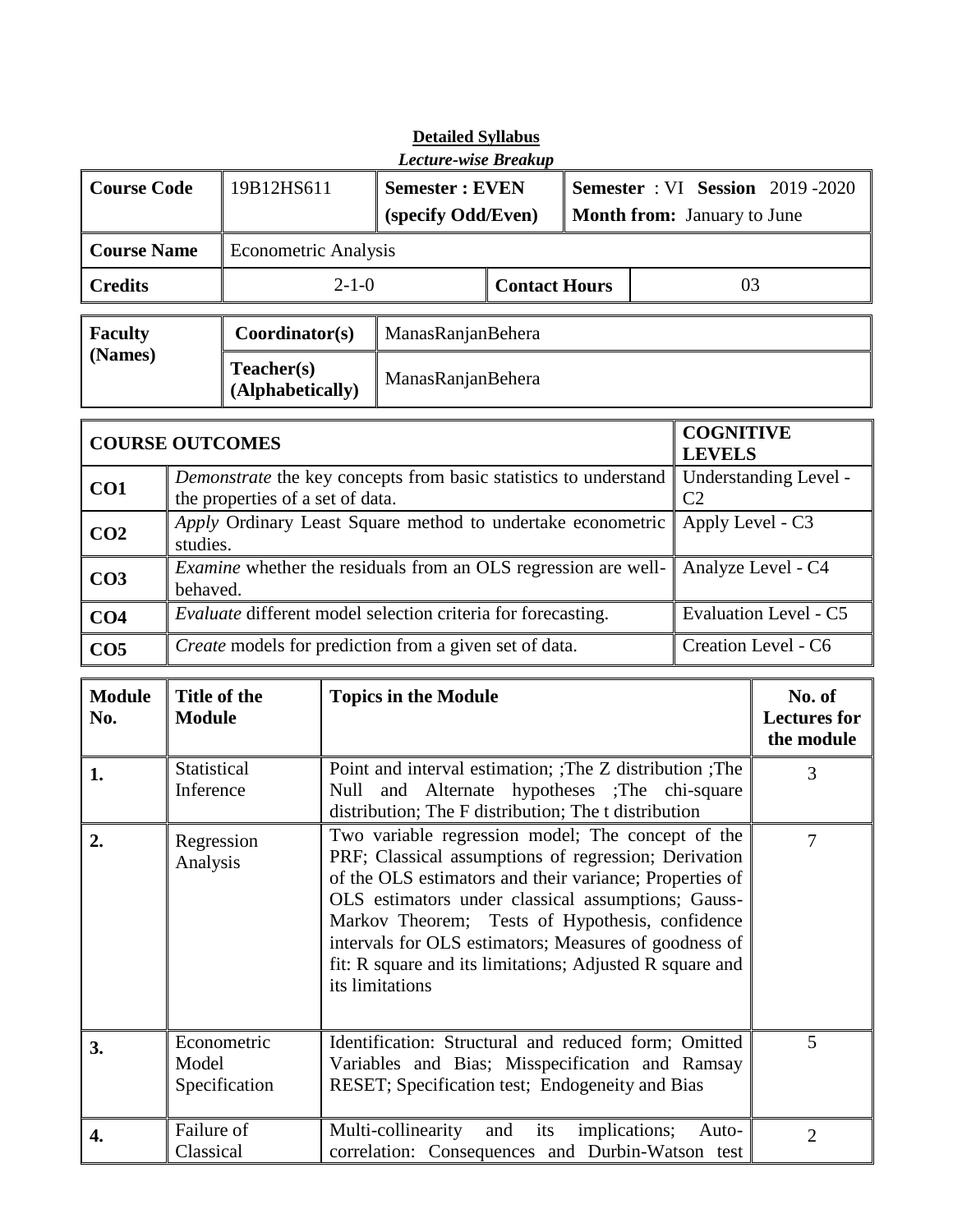|                                 | Assumptions                | ; Heteroskedasticity: Consequences and the Goldfeld -  |    |  |
|---------------------------------|----------------------------|--------------------------------------------------------|----|--|
|                                 |                            | Quandt test                                            |    |  |
| 5.                              | Forecasting                | Forecasting with a) moving averages b) linear trend c) | 5  |  |
|                                 |                            | exponential trend CAGR; Forecasting with linear        |    |  |
|                                 |                            | regression; Classical time series decomposition;       |    |  |
|                                 |                            | Measures of forecast performance: Mean square error    |    |  |
|                                 |                            | and root mean square error; Limitations of             |    |  |
|                                 |                            | econometric forecasts                                  |    |  |
| 6.                              | <b>Time Series</b>         | Univariate Time Series Models: Lag Operator, ARMA      | 3  |  |
|                                 | Analysis                   | , ARIMA models, Autoregressive Distributed Lag         |    |  |
|                                 |                            | Relartionship                                          |    |  |
| 7.                              | Linear                     | Linear programming; Dual of a linear programming       | 3  |  |
|                                 | Programming                | problem; Simplex method Transportation                 |    |  |
|                                 |                            | <b>Total number of Lectures</b>                        | 28 |  |
|                                 | <b>Evaluation Criteria</b> |                                                        |    |  |
| <b>Components</b>               |                            | <b>Maximum Marks</b>                                   |    |  |
| T <sub>1</sub>                  |                            | 20                                                     |    |  |
| T <sub>2</sub>                  |                            | 20                                                     |    |  |
| <b>End Semester Examination</b> |                            | 35                                                     |    |  |
| TA                              |                            | 25 (Quiz+ Assignment+Viva -Voce)                       |    |  |
| <b>Total</b>                    |                            | <b>100</b>                                             |    |  |

|    | <b>Recommended Reading material:</b> Author(s), Title, Edition, Publisher, Year of Publication etc. (Text<br>books, Reference Books, Journals, Reports, Websites etc. in the IEEE format) |  |  |  |  |
|----|-------------------------------------------------------------------------------------------------------------------------------------------------------------------------------------------|--|--|--|--|
|    | <b>1.</b> Gujarati, D.N. (2002), Basic Econometric (4 <sup>th</sup> ed.), New York: McGraw Hill.                                                                                          |  |  |  |  |
| 2. | Greene, W.H. (2003), Econometric Analysis, New Jersey: Prentice Hall.                                                                                                                     |  |  |  |  |
| 3. | Madala, G.S. (1992), Introduction to Econometrics ( $2nd$ ed.), New York: Macmillan.                                                                                                      |  |  |  |  |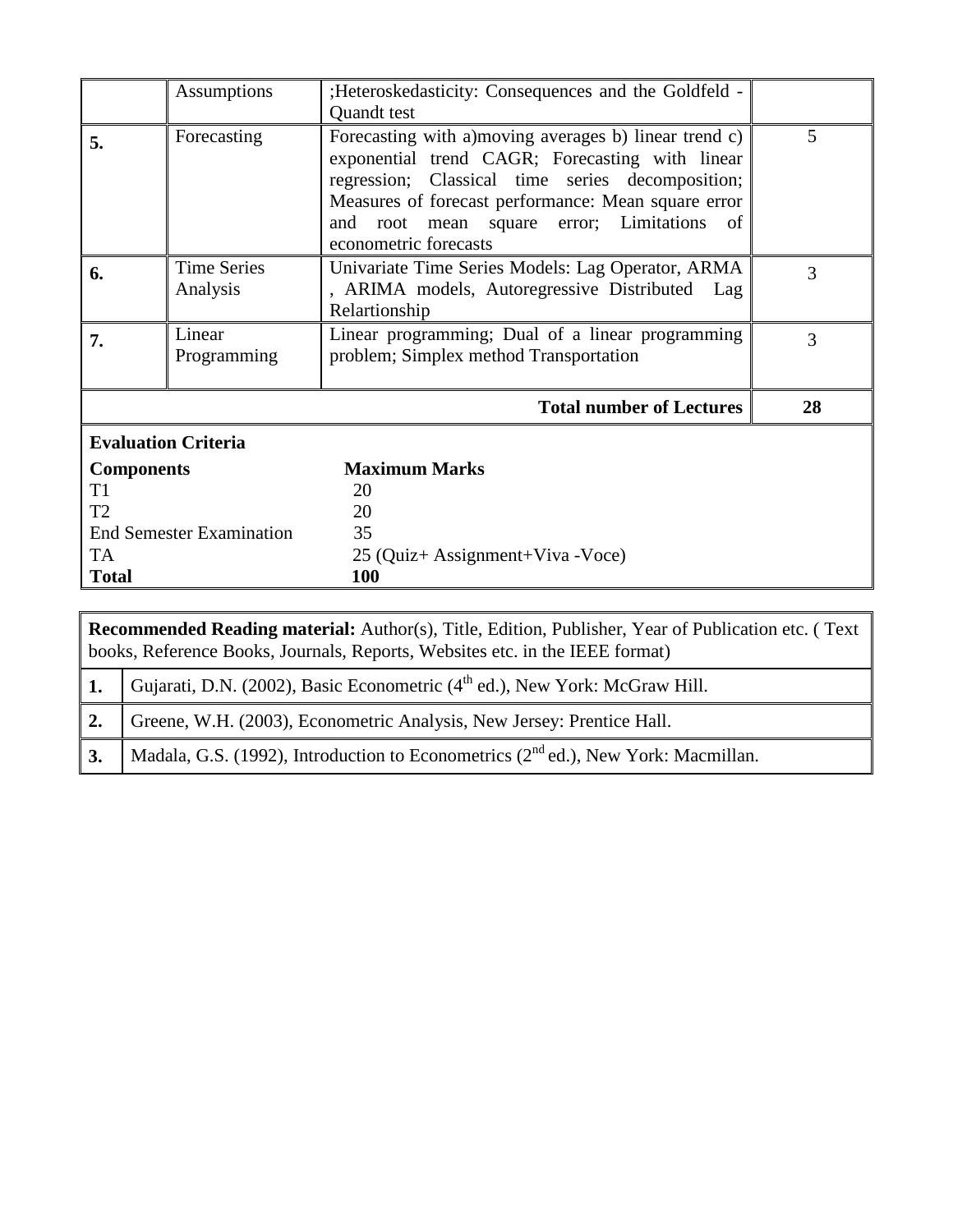| <b>Course Code</b>     | 19B12HS612                     | Semester: Even   |                      | Semester VI<br><b>Session</b> 2019 -2020<br><b>Month from January to June</b> |             |  |
|------------------------|--------------------------------|------------------|----------------------|-------------------------------------------------------------------------------|-------------|--|
| <b>Course Name</b>     | Social Media and Society       |                  |                      |                                                                               |             |  |
| <b>Credits</b>         |                                |                  | <b>Contact Hours</b> |                                                                               | $2 - 1 - 0$ |  |
| <b>Faculty (Names)</b> | Coordinator(s)                 | Dr. Shirin Alavi |                      |                                                                               |             |  |
|                        | Teacher(s)<br>(Alphabetically) | Dr. Shirin Alavi |                      |                                                                               |             |  |

|            | <b>COURSE OUTCOMES</b>                                                                                                                             | <b>COGNITIVE LEVELS</b> |
|------------|----------------------------------------------------------------------------------------------------------------------------------------------------|-------------------------|
| $C304-1.1$ | Infer the implications of digital change, and the concept of social<br>media and e-marketing in the context of the changing marketing<br>landscape | Apply Level $(C3)$      |
| $C304-1.2$ | Elaborate the implications of cyber branding and digitization on<br>online marketing mix decisions                                                 | Create Level (C6)       |
| $C304-1.3$ | Develop specific models related to social media and social media<br>analytics                                                                      | Create Level (C6)       |
| $C304-1.4$ | Evaluate concepts related to Search Engine Marketing, Customer<br>Centric Web Business models and Web Chain Analysis                               | Evaluate Level(C5)      |
| $C304-1.5$ | Illustrate the new age marketing practices                                                                                                         | Understand Level (C2)   |

| Mod<br>ule<br>No. | <b>Title of the Module</b>                                                                                              | <b>Topics in the Module</b>                                                                                                                                                                                                                                                                                                                                                                                                                       | No. of<br><b>Lectures for</b><br>the module |
|-------------------|-------------------------------------------------------------------------------------------------------------------------|---------------------------------------------------------------------------------------------------------------------------------------------------------------------------------------------------------------------------------------------------------------------------------------------------------------------------------------------------------------------------------------------------------------------------------------------------|---------------------------------------------|
| 1.                | Individuals<br>Introduction<br>$\overline{\phantom{a}}$<br>Rules<br>for<br>Online<br>and<br>engagement for social media | What is social media marketing, the importance of<br>social media for influencing target audience, Patterns<br>of internet usage, Internet user demographics, The<br>Behavioural Internet, E-Marketing, The Virtual world,<br>the changing Marketing Landscape, E -Marketing-<br>Strengths and Applications, Online Marketing<br>Domains, Digital Marketing Optimization, The Need<br>for Digital Engagement                                      | 4                                           |
| 2.                | The Online Marketing Mix                                                                                                | The Online Marketing Mix, Consumer Segmentation,<br>Consumer Traits, Consumers and Online Shopping<br>Issues, E-Product, E-Place, E-Price, E-Promotion,<br>Website Characteristics affecting online purchase<br>decision.                                                                                                                                                                                                                         | 3                                           |
| 3.                | The Online Consumer and<br>Social Media                                                                                 | The Digital Ecosystem, Online Consumer Behavior,<br>Cultural Implications of key web characteristics,<br>Models of website visits, Web 2.0 and Marketing, The<br>collaborative web, Network evolution, Network<br>science, Marketing with networks, Metcalfe's law,<br>Netnography, Social Media Model by McKinsey,<br>Wikis,<br>Social<br>Media<br>Tools-Blogs,<br>Online<br>Communities, Facebook, Twitter, You Tube, Flickr,<br>Microblogging. | 4                                           |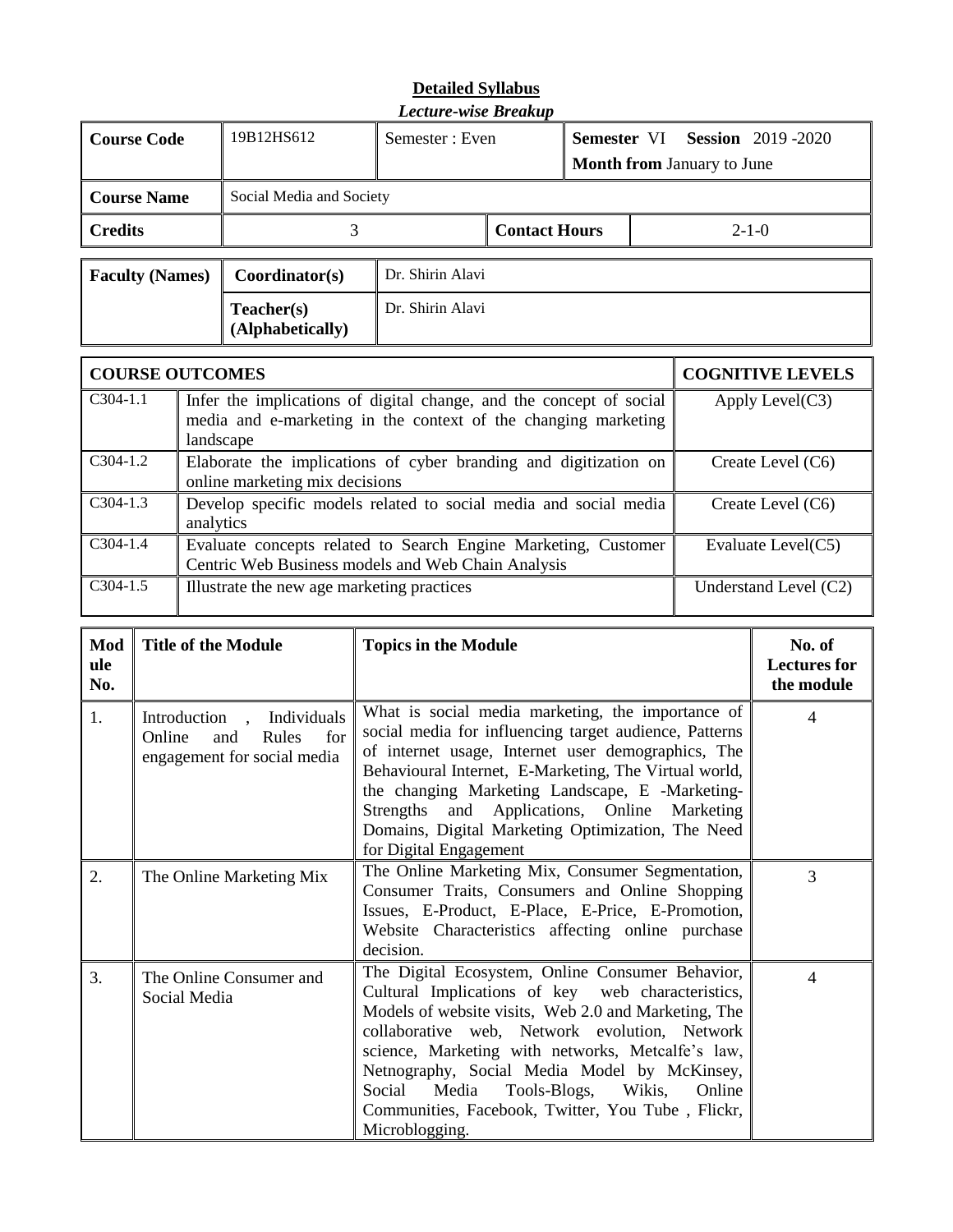| $\overline{4}$ .                                                                                                                                                                          | Online Branding and Traffic<br><b>Building</b>                                                                                                                                                           | branding, Online brand<br>Cyber<br>presence<br>and<br>enhancement, The Digital Brand Ecosystem, Brand<br>Experience, Brand Customer Centricity, Brands and<br>Emotions, The Diamond Water paradox, Internet<br>Traffic Plan, Search Marketing Methods, Internet<br>Cookies and Traffic Building, Traffic Volume and<br>quality, Traffic Building Goals, Search Engine<br>Marketing, Keyword Advertising, Keyword value,<br>Internet Marketing Metrics, Websites and Internet | 4                        |  |  |  |
|-------------------------------------------------------------------------------------------------------------------------------------------------------------------------------------------|----------------------------------------------------------------------------------------------------------------------------------------------------------------------------------------------------------|------------------------------------------------------------------------------------------------------------------------------------------------------------------------------------------------------------------------------------------------------------------------------------------------------------------------------------------------------------------------------------------------------------------------------------------------------------------------------|--------------------------|--|--|--|
| 5.                                                                                                                                                                                        | <b>Web Business Models</b><br>,Social Media Strategy<br>,Social Media Marketing<br>Plan                                                                                                                  | Marketing.<br>The value of a Customer Contact, Customer Centric<br>Web Chain of Events,<br>Business Management,<br>Customer Value Analysis and the Internet, Business<br>Revenue Benefits, Value<br>Models,<br>Uncertainty,<br>Purchase Importance, Define a social media plan,<br>explain the social Media marketing planning cycle, list<br>the 8C's of strategy development.                                                                                              | $\overline{4}$           |  |  |  |
| 6.                                                                                                                                                                                        | Market Influence analytics in<br>a Digital Ecosystem                                                                                                                                                     | Engagement Marketing through Content Management,<br>Online<br>Campaign<br>Management,<br>Consumer<br>Segmentation, Targeting, and Positioning using Online<br>Tools, Market Influence Analytics in a Digital<br>Ecosystem, The Digital Ecosystem, Knowledge as a<br>value proposition, CGM and Consumer behavior, The<br>value of the power of influence, Amplifying Social<br>Media Campaigns.                                                                              | $\overline{\mathcal{A}}$ |  |  |  |
| 7.                                                                                                                                                                                        | The Contemporary Digital<br>Revolution and its impact on<br>society                                                                                                                                      | Online<br>Communities<br>Co-creation,<br>The<br>and<br>fundamentals of online community management<br>strategies, The World of Facebook, The Future of<br>Social media Marketing-Gamification and Apps,<br>Game based marketing The world of Apps, Apps and<br>the Indian Diaspora                                                                                                                                                                                           | 3                        |  |  |  |
| 8.                                                                                                                                                                                        | Integrating Mobile into<br>Social Media Marketing                                                                                                                                                        | Types of Mobile Marketing, Progression of the mobile<br>as a Marketing channel, some Indian mobile marketing<br>campaigns, Impact of Social Media on government, the<br>economy, development, and education                                                                                                                                                                                                                                                                  | $\overline{2}$           |  |  |  |
|                                                                                                                                                                                           |                                                                                                                                                                                                          | <b>Total number of Lectures</b>                                                                                                                                                                                                                                                                                                                                                                                                                                              | 28                       |  |  |  |
| T1<br>T <sub>2</sub><br><b>TA</b>                                                                                                                                                         | <b>Evaluation Criteria</b><br><b>Maximum Marks</b><br><b>Components</b><br>20<br>20<br>35<br><b>End Semester Examination</b><br>25 (Assignment, Class Test and Attendance)<br><b>Total</b><br><b>100</b> |                                                                                                                                                                                                                                                                                                                                                                                                                                                                              |                          |  |  |  |
| <b>Recommended Reading material:</b> Author(s), Title, Edition, Publisher, Year of Publication etc. (Text books,<br>Reference Books, Journals, Reports, Websites etc. in the IEEE format) |                                                                                                                                                                                                          |                                                                                                                                                                                                                                                                                                                                                                                                                                                                              |                          |  |  |  |
| 1.                                                                                                                                                                                        |                                                                                                                                                                                                          | 2018, Digital Marketing , Seema Gupta, First Edition , Mc Graw Hill Education (India) Private Limited                                                                                                                                                                                                                                                                                                                                                                        |                          |  |  |  |
|                                                                                                                                                                                           | Social Modia Marketing A Strategic Approach Molicso Rarker DonaldBarker Second Edition Canggoo                                                                                                           |                                                                                                                                                                                                                                                                                                                                                                                                                                                                              |                          |  |  |  |

2. Social Media Marketing A Strategic Approach, Melissa Barker, DonaldBarker, Second Edition Cengage Learning ,2017.

**3.** Digital Marketing, Vandana Ahuja, First Edition, Oxford University Press, 2015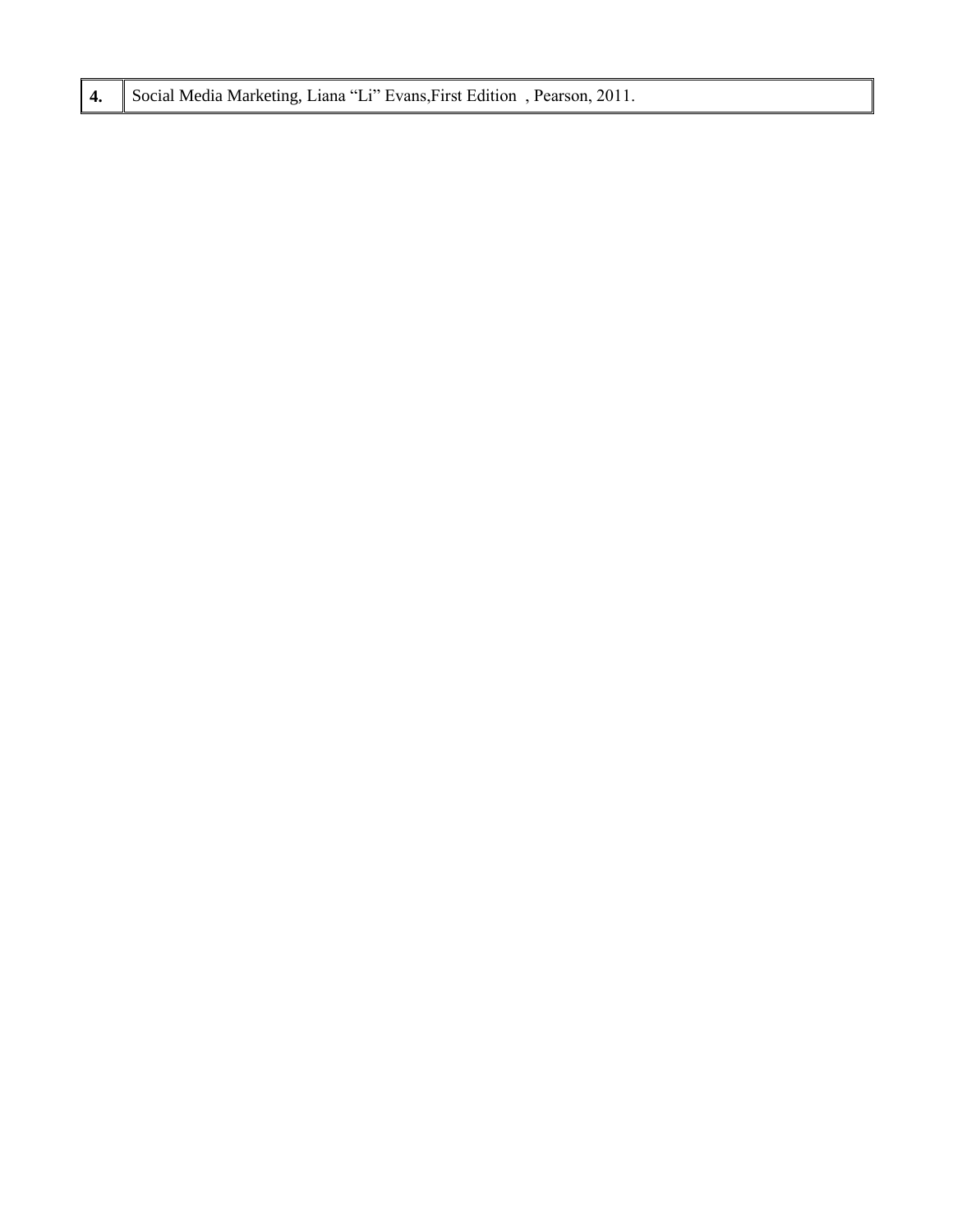| <b>Course Code</b>                                                                                                                                                                                                 |                                                                                                                                                                                                                                                                                                                                                                                                          | 19B13BT311                       | Semester Even<br>(specify Odd/Even)                                                                           |                                                                      |                                                                                    | Semester VI Session 2019-2020<br><b>Month from January to June</b> |                                 |                |                                             |  |
|--------------------------------------------------------------------------------------------------------------------------------------------------------------------------------------------------------------------|----------------------------------------------------------------------------------------------------------------------------------------------------------------------------------------------------------------------------------------------------------------------------------------------------------------------------------------------------------------------------------------------------------|----------------------------------|---------------------------------------------------------------------------------------------------------------|----------------------------------------------------------------------|------------------------------------------------------------------------------------|--------------------------------------------------------------------|---------------------------------|----------------|---------------------------------------------|--|
| <b>Course Name</b>                                                                                                                                                                                                 |                                                                                                                                                                                                                                                                                                                                                                                                          |                                  |                                                                                                               | Nanoscience in Food Technology                                       |                                                                                    |                                                                    |                                 |                |                                             |  |
| <b>Credits</b>                                                                                                                                                                                                     |                                                                                                                                                                                                                                                                                                                                                                                                          |                                  | $\overline{2}$                                                                                                |                                                                      | <b>Contact Hours</b>                                                               |                                                                    |                                 | $\overline{2}$ |                                             |  |
| <b>Faculty (Names)</b>                                                                                                                                                                                             |                                                                                                                                                                                                                                                                                                                                                                                                          | Coordinator(s)                   |                                                                                                               | Prof. Sudha Srivastava                                               |                                                                                    |                                                                    |                                 |                |                                             |  |
|                                                                                                                                                                                                                    |                                                                                                                                                                                                                                                                                                                                                                                                          | Teacher(s)<br>(Alphabetically)   |                                                                                                               | Prof.Sudha Srivastava                                                |                                                                                    |                                                                    |                                 |                |                                             |  |
| <b>COURSE OUTCOMES</b>                                                                                                                                                                                             |                                                                                                                                                                                                                                                                                                                                                                                                          |                                  |                                                                                                               |                                                                      |                                                                                    |                                                                    |                                 |                | <b>COGNITIVE LEVELS</b>                     |  |
| CO1                                                                                                                                                                                                                |                                                                                                                                                                                                                                                                                                                                                                                                          |                                  |                                                                                                               | Explain properties of nanoparticles and nanoemulsions                |                                                                                    |                                                                    |                                 |                | <b>Understand Level (C2)</b>                |  |
| CO <sub>2</sub>                                                                                                                                                                                                    |                                                                                                                                                                                                                                                                                                                                                                                                          |                                  |                                                                                                               | Outline food processing, packaging and preservation                  |                                                                                    |                                                                    |                                 |                | <b>Understand Level (C2)</b>                |  |
| CO <sub>3</sub>                                                                                                                                                                                                    | shelf life                                                                                                                                                                                                                                                                                                                                                                                               |                                  |                                                                                                               | Apply nanotechnology concepts to improve food quality, texture, and  |                                                                                    |                                                                    |                                 |                | Apply Level (C3)                            |  |
| CO <sub>4</sub>                                                                                                                                                                                                    | nanosensors                                                                                                                                                                                                                                                                                                                                                                                              |                                  |                                                                                                               | Analyze food quality degradation and pathogens detection, using      |                                                                                    |                                                                    |                                 |                | <b>Analyze Level (C4)</b>                   |  |
| <b>Module</b><br>No.                                                                                                                                                                                               | Title of the<br><b>Module</b>                                                                                                                                                                                                                                                                                                                                                                            |                                  | <b>Topics in the Module</b>                                                                                   |                                                                      |                                                                                    |                                                                    |                                 |                | No. of<br><b>Lectures for</b><br>the module |  |
| 1.                                                                                                                                                                                                                 |                                                                                                                                                                                                                                                                                                                                                                                                          | Introduction to<br>Nanomaterials | 5<br>Introduction to nanomaterials, nanoemulsions, method of<br>synthesis and identification of nanoemulsions |                                                                      |                                                                                    |                                                                    |                                 |                |                                             |  |
| 2.                                                                                                                                                                                                                 | Food                                                                                                                                                                                                                                                                                                                                                                                                     | Packaging<br>and Preservation    | Introduction                                                                                                  | to<br>preservation. Modified<br>packaging and intelligent packaging. | food<br>6<br>packaging<br>processing,<br>and<br>atmosphere<br>packaging,<br>active |                                                                    |                                 |                |                                             |  |
| 3.                                                                                                                                                                                                                 | Application of<br>Microemulsions for delivery of nutraceuticals, edible films<br>and coating for food, Polymer nanocomposites, effect of<br>nanotechnology in<br>nanomaterials on mechanical, thermal and barrier properties<br>Food and<br>of polymers. Application of nanotechnology for pesticide<br>agriculture<br>delivery, nutrient uptake etc. Nanomaterials in Food-<br>Health and Safety Issues |                                  |                                                                                                               |                                                                      |                                                                                    |                                                                    | $\overline{7}$                  |                |                                             |  |
| 4.                                                                                                                                                                                                                 | Time temperature indicators, pathogen detection using<br><b>Biosensors</b><br>for<br>biosensors, Pesticide detection using biosensor.<br>monitoring<br>food<br>quality                                                                                                                                                                                                                                   |                                  |                                                                                                               |                                                                      |                                                                                    |                                                                    | 6                               |                |                                             |  |
|                                                                                                                                                                                                                    |                                                                                                                                                                                                                                                                                                                                                                                                          |                                  |                                                                                                               |                                                                      |                                                                                    |                                                                    | <b>Total number of Lectures</b> | 24             |                                             |  |
| <b>Evaluation Criteria</b><br><b>Maximum Marks</b><br><b>Components</b><br>Mid Term<br>30<br>End Term<br>40<br><b>TA</b><br>30 (Assignment, Presentations, Project based Evaluation)<br><b>Total</b><br><b>100</b> |                                                                                                                                                                                                                                                                                                                                                                                                          |                                  |                                                                                                               |                                                                      |                                                                                    |                                                                    |                                 |                |                                             |  |

**Recommended Reading material:** Author(s), Title, Edition, Publisher, Year of Publication etc. ( Text books,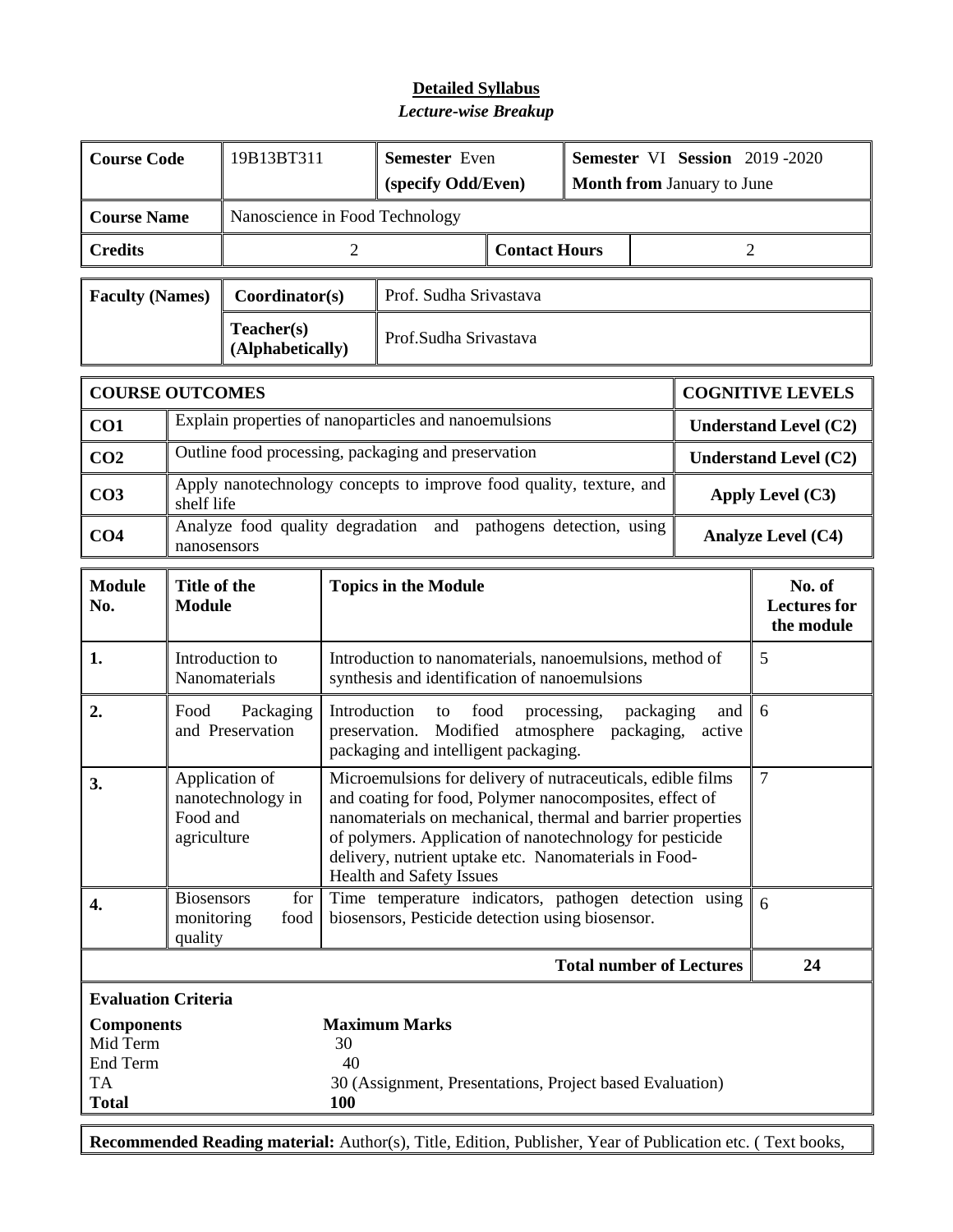| Reference Books, Journals, Reports, Websites etc. in the IEEE format)                                                                |  |  |  |  |  |  |
|--------------------------------------------------------------------------------------------------------------------------------------|--|--|--|--|--|--|
| VellaichamyChelladurai, Digvir S. Jayas, 2018 Nanoscience and Nanotechnology in Foods and<br>Beverages CRC Press, ISBN 9781498760638 |  |  |  |  |  |  |
| Recent Research papers                                                                                                               |  |  |  |  |  |  |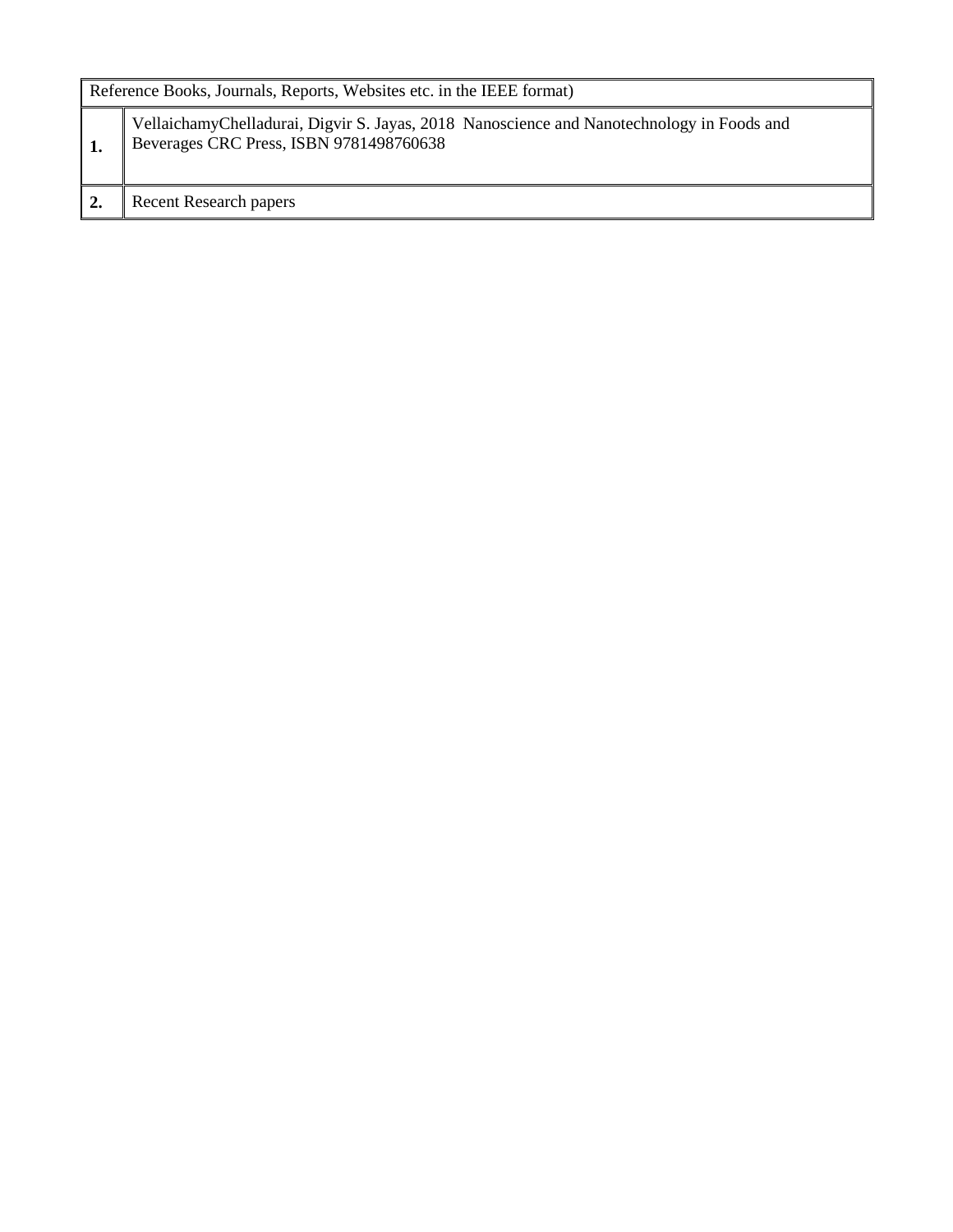#### **Detailed Syllabus**

#### *Lecture-wise Breakup*

| <b>Course Code</b>                                                                  |                                                                                                                      | 16B19BT692                                |                | <b>Semester</b> Even<br>(specify Odd/Even)                                                                                                                                                                                                                                                                                                            |                      | Semester VI Session 2019-2020<br><b>Month from January to June</b> |  |                                 |                                             |
|-------------------------------------------------------------------------------------|----------------------------------------------------------------------------------------------------------------------|-------------------------------------------|----------------|-------------------------------------------------------------------------------------------------------------------------------------------------------------------------------------------------------------------------------------------------------------------------------------------------------------------------------------------------------|----------------------|--------------------------------------------------------------------|--|---------------------------------|---------------------------------------------|
| <b>Applied Mushroom Biology</b><br><b>Course Name</b>                               |                                                                                                                      |                                           |                |                                                                                                                                                                                                                                                                                                                                                       |                      |                                                                    |  |                                 |                                             |
| <b>Credits</b>                                                                      |                                                                                                                      |                                           | $\overline{2}$ |                                                                                                                                                                                                                                                                                                                                                       | <b>Contact Hours</b> |                                                                    |  | $\overline{2}$                  |                                             |
| <b>Faculty (Names)</b>                                                              |                                                                                                                      | Coordinator(s)                            |                | Dr. Manisha Singh                                                                                                                                                                                                                                                                                                                                     |                      |                                                                    |  |                                 |                                             |
|                                                                                     |                                                                                                                      | Teacher(s)<br>(Alphabetically)            |                | Dr. Manisha Singh                                                                                                                                                                                                                                                                                                                                     |                      |                                                                    |  |                                 |                                             |
| <b>COURSE OUTCOMES</b>                                                              |                                                                                                                      |                                           |                |                                                                                                                                                                                                                                                                                                                                                       |                      |                                                                    |  |                                 | <b>COGNITIVE LEVELS</b>                     |
| CO692.1                                                                             |                                                                                                                      | Define mushroom biology                   |                |                                                                                                                                                                                                                                                                                                                                                       |                      |                                                                    |  |                                 | Remembering Level (C1)                      |
| CO692.2                                                                             |                                                                                                                      | Experiment with mushroom cultivation      |                |                                                                                                                                                                                                                                                                                                                                                       |                      |                                                                    |  | Applying Level (C3)             |                                             |
| CO692.3                                                                             |                                                                                                                      |                                           |                | Explain environmental and medicinal aspects of mushroom                                                                                                                                                                                                                                                                                               |                      |                                                                    |  |                                 | Understanding Level (C2)                    |
| CO692.4                                                                             |                                                                                                                      | Analyze economics of mushroom cultivation |                |                                                                                                                                                                                                                                                                                                                                                       |                      |                                                                    |  | Analyzing Level (C4)            |                                             |
| <b>Module</b><br>No.                                                                | Title of the<br><b>Module</b>                                                                                        |                                           |                | <b>Topics in the Module</b>                                                                                                                                                                                                                                                                                                                           |                      |                                                                    |  |                                 | No. of<br><b>Lectures</b> for<br>the module |
| -1.                                                                                 | Principles of                                                                                                        | <b>Mushroom Biology</b>                   |                | Introduction, concepts, types, uses of mushrooms, Edible and<br>2<br>poisonous mushrooms                                                                                                                                                                                                                                                              |                      |                                                                    |  |                                 |                                             |
| 2.                                                                                  | Global production                                                                                                    |                                           |                | Agribusiness involving mushrooms, global status, opportunities<br>and constraints                                                                                                                                                                                                                                                                     |                      |                                                                    |  |                                 | $\mathfrak{2}$                              |
| 3.                                                                                  | Mushroom<br>cultivation                                                                                              |                                           |                | Cultivation: Culturing, preservation methods, spawn production,<br>8<br>quality attributes, storage, transport of commercially important<br>mushrooms<br>Lab: Bed preparation, use of different types of substrates (straw,<br>cotton mill waste, water hyacinth etc.) for cultivation of oyster,<br>white button, shiitake and caterpillar mushrooms |                      |                                                                    |  |                                 |                                             |
| 4.                                                                                  | Mushroom<br>biotechnology                                                                                            |                                           |                | Constraints in transformation, production of new varieties,<br>genomic and proteomic approaches                                                                                                                                                                                                                                                       |                      |                                                                    |  |                                 | 4                                           |
| 5.                                                                                  | Environmental &<br>Medicinal aspects                                                                                 |                                           |                | Bioremediation using mushrooms, Production of nutraceuticals &<br>value-added products<br>Lab: Quality checks in cultivation process, processing and<br>preservation                                                                                                                                                                                  |                      |                                                                    |  | 8                               |                                             |
| 6.                                                                                  | Economics of setting up a commercial mushroom production unit<br>Economics<br>Lab: Report on economics of production |                                           |                |                                                                                                                                                                                                                                                                                                                                                       |                      | $\overline{4}$                                                     |  |                                 |                                             |
|                                                                                     |                                                                                                                      |                                           |                |                                                                                                                                                                                                                                                                                                                                                       |                      |                                                                    |  | <b>Total number of Lectures</b> | 28                                          |
|                                                                                     | <b>Evaluation Criteria</b>                                                                                           |                                           |                |                                                                                                                                                                                                                                                                                                                                                       |                      |                                                                    |  |                                 |                                             |
| <b>Components</b><br>T <sub>2</sub><br><b>End Semester Examination</b><br><b>TA</b> |                                                                                                                      |                                           | 20<br>35<br>45 | <b>Maximum Marks</b>                                                                                                                                                                                                                                                                                                                                  |                      |                                                                    |  |                                 |                                             |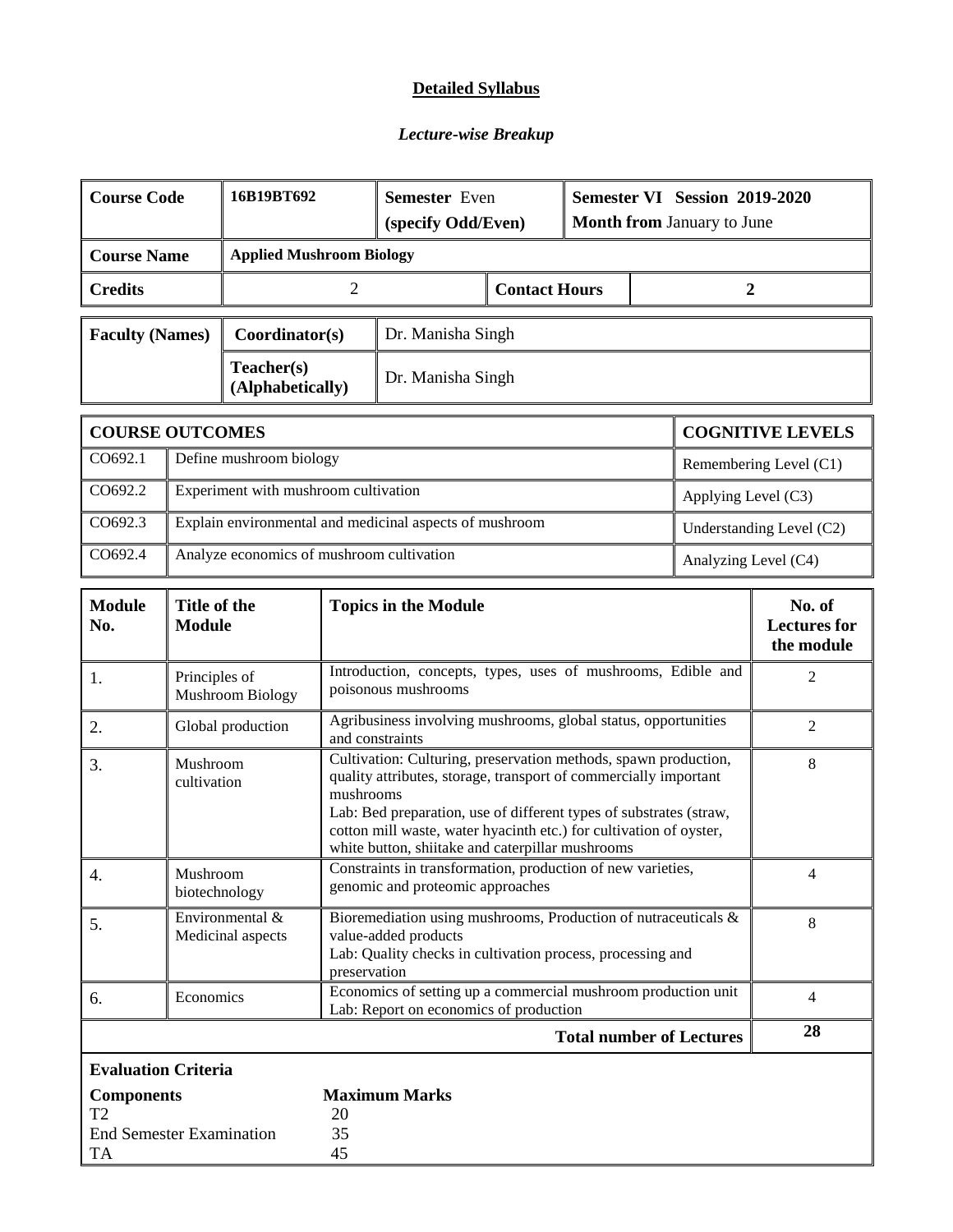| <b>Total</b> | 100                                                                                                                                                                                       |  |  |  |  |  |  |  |
|--------------|-------------------------------------------------------------------------------------------------------------------------------------------------------------------------------------------|--|--|--|--|--|--|--|
|              | <b>Recommended Reading material:</b> Author(s), Title, Edition, Publisher, Year of Publication etc. (Text books,<br>Reference Books, Journals, Reports, Websites etc. in the IEEE format) |  |  |  |  |  |  |  |
| 1.           | SHU-TING CHANG, PHILIP G. MILES: MUSHROOMS: Cultivation, Nutritional Value, Medicinal Effect, and<br>Environmental Impact, SECOND EDITION, CRC Press, 2011                                |  |  |  |  |  |  |  |
|              | Research papers and manuals                                                                                                                                                               |  |  |  |  |  |  |  |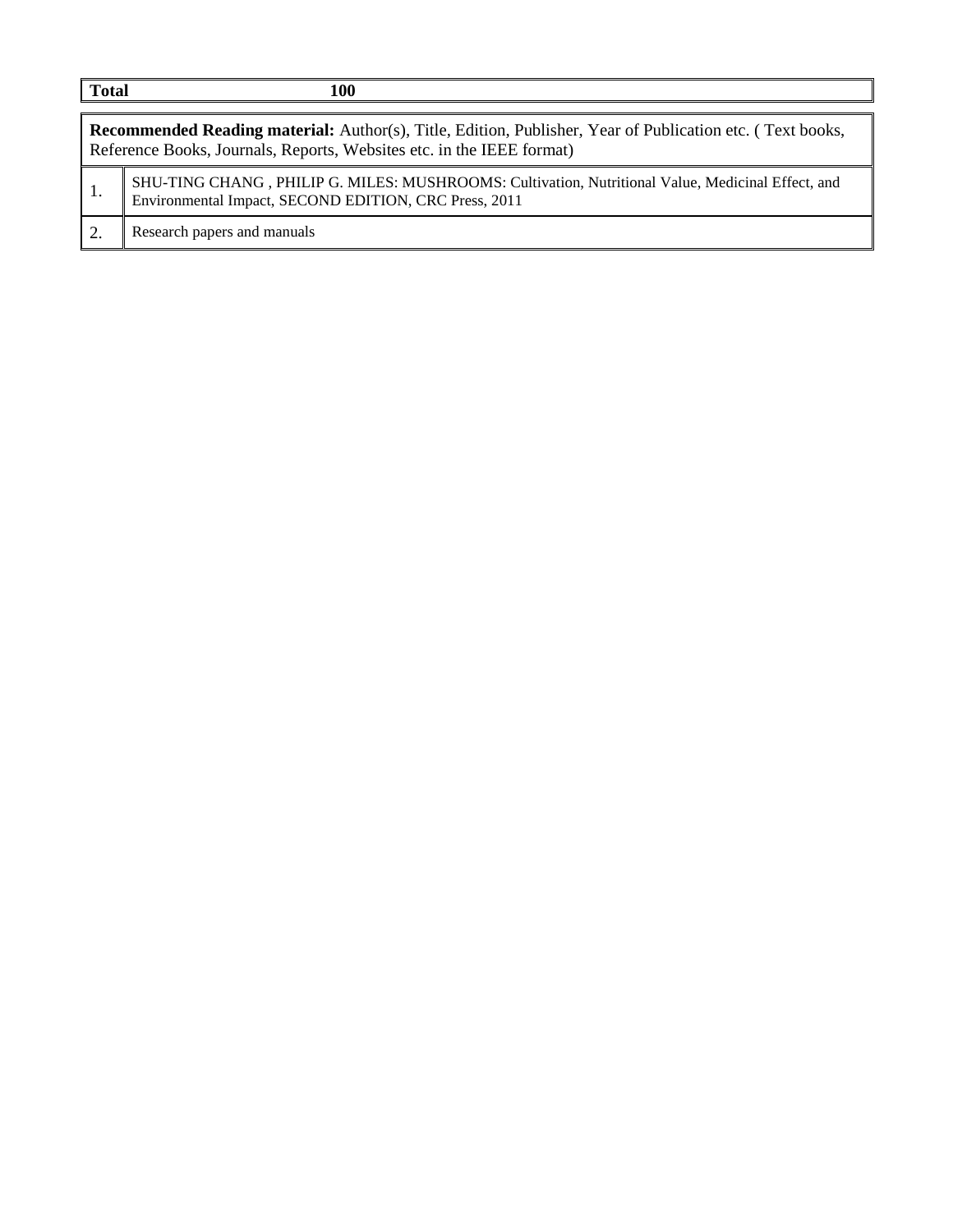|                                      | <b>Detailed Syllabus</b><br><b>Lecture-wise Breakup</b>   |                                                             |                                                                                          |                                                                                                                                       |                                              |                                   |  |  |
|--------------------------------------|-----------------------------------------------------------|-------------------------------------------------------------|------------------------------------------------------------------------------------------|---------------------------------------------------------------------------------------------------------------------------------------|----------------------------------------------|-----------------------------------|--|--|
| <b>Course Code</b>                   |                                                           | 16B1NMA633                                                  |                                                                                          | <b>Semester:</b> Even                                                                                                                 | Semester VI Session 2019 -                   |                                   |  |  |
|                                      |                                                           |                                                             |                                                                                          |                                                                                                                                       | 2020                                         |                                   |  |  |
|                                      |                                                           |                                                             |                                                                                          |                                                                                                                                       | Month from Januaryto June                    |                                   |  |  |
| <b>Course Name</b><br><b>Credits</b> |                                                           | <b>Statistics</b><br>4                                      |                                                                                          |                                                                                                                                       | <b>Contact Hours</b><br>$3 - 1 - 0$          |                                   |  |  |
| <b>Faculty</b>                       |                                                           | Coordinator(s)                                              |                                                                                          | Dr. Himanshu Agarwal                                                                                                                  |                                              |                                   |  |  |
| (Names)                              |                                                           | Teacher(s)                                                  |                                                                                          |                                                                                                                                       | Dr. Anuj Bhardwaj, Dr. Himanshu Agarwal, Dr. |                                   |  |  |
|                                      |                                                           | (Alphabetically)                                            |                                                                                          | Pinkey Chauhan                                                                                                                        |                                              |                                   |  |  |
| <b>COURSE OUTCOMES</b>               |                                                           |                                                             |                                                                                          |                                                                                                                                       |                                              | <b>COGNITIVE</b><br><b>LEVELS</b> |  |  |
|                                      |                                                           |                                                             |                                                                                          | After pursuing the above mentioned course, the students will be able to:                                                              |                                              |                                   |  |  |
| C302-<br>1.1                         |                                                           |                                                             |                                                                                          | make use of measures of central tendency, dispersion, skewness<br>and, kurtosis for description and visualization of population data. |                                              | Applying<br>Level $(C3)$          |  |  |
| C302-<br>1.2                         |                                                           |                                                             |                                                                                          | apply correlation and regression in statistical analysis of data.                                                                     |                                              | Applying<br>Level $(C3)$          |  |  |
| C302-<br>1.3                         |                                                           |                                                             |                                                                                          | explain sampling theory and its distributions.                                                                                        |                                              | Understanding<br>Level $(C2)$     |  |  |
| C302-<br>1.4                         | explain the concepts and properties of estimation theory. | Understanding<br>Level $(C2)$                               |                                                                                          |                                                                                                                                       |                                              |                                   |  |  |
| C302-<br>1.5                         | interval.                                                 | apply sampling and estimation theory to find the confidence | Applying<br>Level $(C3)$                                                                 |                                                                                                                                       |                                              |                                   |  |  |
| C302-<br>1.6                         | hypothesis.                                               |                                                             |                                                                                          | analyze small and large sample data by using the test of                                                                              |                                              | Analyzing<br>Level $(C4)$         |  |  |
| <b>Module</b>                        | Title of the                                              |                                                             |                                                                                          | <b>Topics in the Module</b>                                                                                                           |                                              | No. of                            |  |  |
| No.                                  | <b>Module</b>                                             |                                                             |                                                                                          |                                                                                                                                       | <b>Lectures for</b>                          |                                   |  |  |
|                                      |                                                           |                                                             |                                                                                          |                                                                                                                                       |                                              | the module                        |  |  |
| 1.                                   | Descriptive<br><b>Statistics</b>                          |                                                             |                                                                                          | Graphical representation such as histogram,<br>frequency polygon, AM, GM, HM, median,                                                 | 8                                            |                                   |  |  |
|                                      |                                                           |                                                             |                                                                                          | mode, measures of dispersion, skewness and                                                                                            |                                              |                                   |  |  |
|                                      |                                                           |                                                             |                                                                                          | kurtosis such as central and non-central                                                                                              |                                              |                                   |  |  |
|                                      |                                                           |                                                             | moments,                                                                                 | population variance,                                                                                                                  |                                              |                                   |  |  |
|                                      |                                                           |                                                             |                                                                                          | coefficient, Box and Whisker plot.                                                                                                    |                                              |                                   |  |  |
| 2.                                   | Regression                                                | Correlation and                                             |                                                                                          | Scatter diagram. Karl Pearson's                                                                                                       | and                                          | 5                                 |  |  |
|                                      | Analysis                                                  |                                                             | Spearman's rank correlation coefficient,<br>regression lines, regression coefficient and |                                                                                                                                       |                                              |                                   |  |  |
|                                      |                                                           |                                                             |                                                                                          | their properties.                                                                                                                     |                                              |                                   |  |  |
| 3.                                   |                                                           | Sampling and                                                |                                                                                          |                                                                                                                                       | Populations and Sample, random sample,       | $\overline{7}$                    |  |  |
|                                      | Sampling<br>Distributions                                 |                                                             |                                                                                          | statistics, sample moments, law of large<br>numbers, central limit theorem, distribution                                              |                                              |                                   |  |  |
|                                      |                                                           |                                                             |                                                                                          | of sample mean and sample variance, MGF,                                                                                              |                                              |                                   |  |  |
|                                      |                                                           |                                                             | Chi-square<br>distribution, F-distribution,                                              |                                                                                                                                       |                                              |                                   |  |  |
|                                      |                                                           |                                                             |                                                                                          | Student's <i>t</i> distribution.                                                                                                      |                                              |                                   |  |  |
| 4.                                   |                                                           | Parametric Point                                            | General                                                                                  | concept of point                                                                                                                      | estimation,                                  | 10                                |  |  |
|                                      | Estimation                                                |                                                             | methods<br>likelihood                                                                    | of<br>moments<br>for                                                                                                                  | maximum<br>and<br>finding<br>estimators,     |                                   |  |  |
|                                      |                                                           |                                                             |                                                                                          | unbiasedness,<br>consistency,                                                                                                         | efficiency,                                  |                                   |  |  |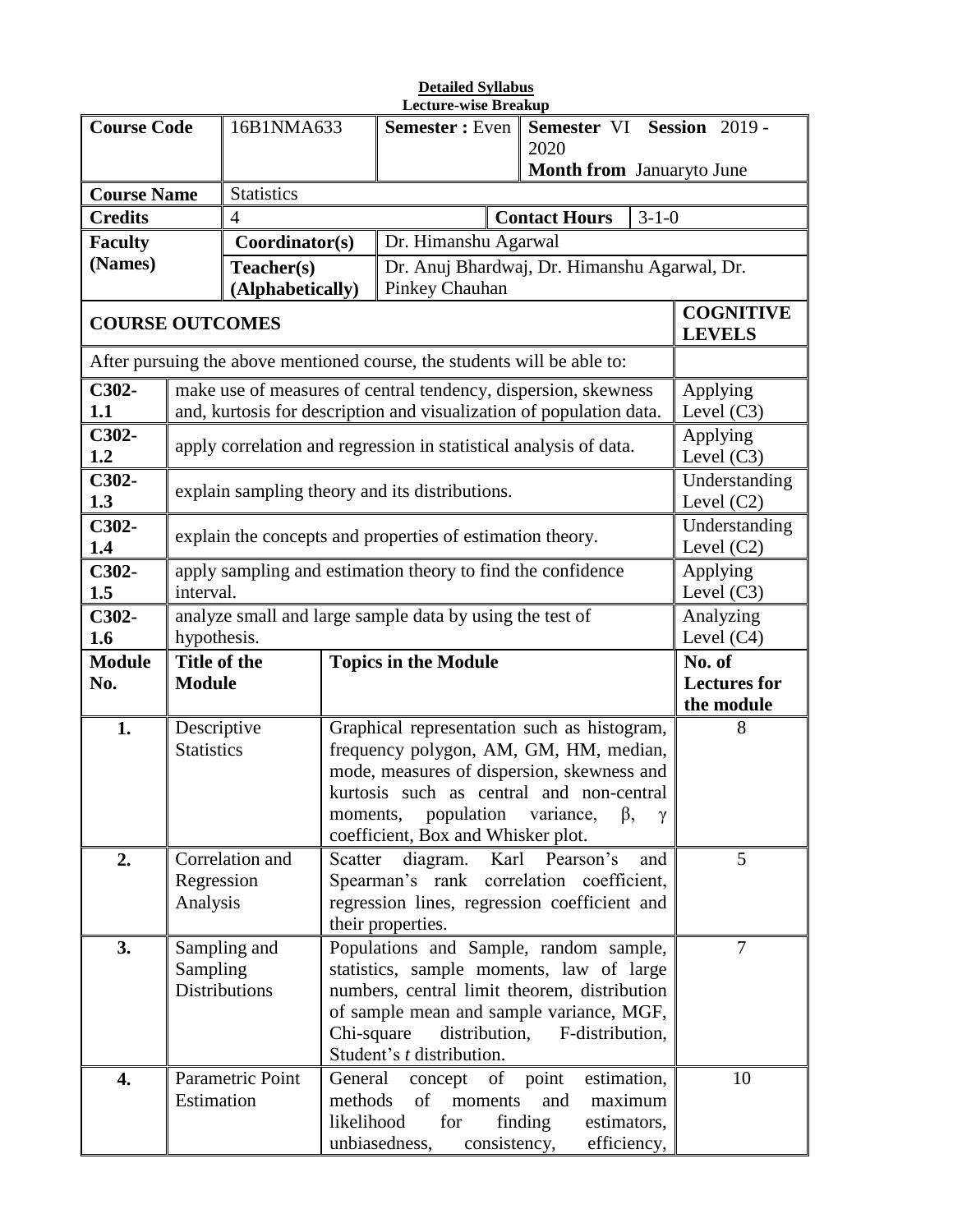|                           |                                                                                         |                                 | UMVUE,<br>Cramer-Rao<br>inequality,                                                     |                |  |  |  |  |  |
|---------------------------|-----------------------------------------------------------------------------------------|---------------------------------|-----------------------------------------------------------------------------------------|----------------|--|--|--|--|--|
|                           |                                                                                         |                                 | sufficiency,<br>factorization<br>theorem,                                               |                |  |  |  |  |  |
|                           |                                                                                         |                                 | completeness, Rao-Blackwell theorem.                                                    |                |  |  |  |  |  |
|                           | 5.                                                                                      | Parametric                      | definition of confidence interval, pivotal                                              | 5              |  |  |  |  |  |
|                           |                                                                                         | Interval                        | quantity, confidence interval for mean,                                                 |                |  |  |  |  |  |
|                           |                                                                                         | Estimation                      | variance, difference of means and difference                                            |                |  |  |  |  |  |
|                           |                                                                                         |                                 | of variances for small and large samples.                                               |                |  |  |  |  |  |
| 6.                        |                                                                                         | Hypothesis                      | The basic idea of significance test. null and                                           | $\overline{7}$ |  |  |  |  |  |
|                           |                                                                                         | Testing                         | alternative hypothesis, type-I and type II                                              |                |  |  |  |  |  |
|                           |                                                                                         |                                 | errors, testing of small and large samples for                                          |                |  |  |  |  |  |
|                           |                                                                                         |                                 | mean, variance, difference in means, and                                                |                |  |  |  |  |  |
|                           |                                                                                         |                                 | difference in variances.                                                                |                |  |  |  |  |  |
|                           |                                                                                         | <b>Total number of Lectures</b> |                                                                                         | 42             |  |  |  |  |  |
|                           |                                                                                         | <b>Evaluation Criteria</b>      |                                                                                         |                |  |  |  |  |  |
|                           | <b>Components</b>                                                                       |                                 | <b>Maximum Marks</b>                                                                    |                |  |  |  |  |  |
| T <sub>1</sub>            |                                                                                         |                                 | 20                                                                                      |                |  |  |  |  |  |
| T2                        |                                                                                         |                                 | 20                                                                                      |                |  |  |  |  |  |
|                           |                                                                                         | <b>End Semester Examination</b> | 35                                                                                      |                |  |  |  |  |  |
| <b>TA</b>                 |                                                                                         |                                 | 25 (Quiz, Assignments, Tutprials)                                                       |                |  |  |  |  |  |
|                           | <b>Total</b><br>100                                                                     |                                 |                                                                                         |                |  |  |  |  |  |
|                           |                                                                                         |                                 | Recommended Reading material: Author(s), Title, Edition, Publisher, Year of Publication |                |  |  |  |  |  |
|                           |                                                                                         |                                 | etc. (Text books, Reference Books, Journals, Reports, Websites etc. in the IEEE format) |                |  |  |  |  |  |
| 1.                        | Biswas and Srivastava, A Textbook, Mathematical Statistics Ist Edition, Narosa          |                                 |                                                                                         |                |  |  |  |  |  |
|                           | Publishing House, New Delhi.                                                            |                                 |                                                                                         |                |  |  |  |  |  |
| 2.                        | W. Feller, Introduction to Probability Theory and its Applications Vol. I and II. Wiley |                                 |                                                                                         |                |  |  |  |  |  |
|                           |                                                                                         | Eastern-Ltd, 1971               |                                                                                         |                |  |  |  |  |  |
| 3.                        |                                                                                         |                                 | V. K.Rohatgi, An Introduction to Probability Theory and Mathematical Statistics Wiley   |                |  |  |  |  |  |
|                           | Eastern, 1984                                                                           |                                 |                                                                                         |                |  |  |  |  |  |
| 4.                        | R. V. Hogg, A. T. Craig, Introduction to Mathematical Statistics, McMillan, 1971        |                                 |                                                                                         |                |  |  |  |  |  |
| 5                         | AM. Mood, F. A. Graybill, and D. C. Boes, Introduction to the Theory of Statistics      |                                 |                                                                                         |                |  |  |  |  |  |
|                           | McGraw Hill, 1974                                                                       |                                 |                                                                                         |                |  |  |  |  |  |
| 6.                        | Des Raj & Chandak, Sampling Theory, Narosa Publishing House, 1998.                      |                                 |                                                                                         |                |  |  |  |  |  |
| 7.                        |                                                                                         |                                 | Sheldon Ross, A First Course in Probability, 6th edition, Pearson Education Asia, 2002. |                |  |  |  |  |  |
| 8.                        |                                                                                         |                                 | Meyer, P.L. Introductory Probability and Statistical Applications Addison-Wesley        |                |  |  |  |  |  |
| Publishing Company, 1965. |                                                                                         |                                 |                                                                                         |                |  |  |  |  |  |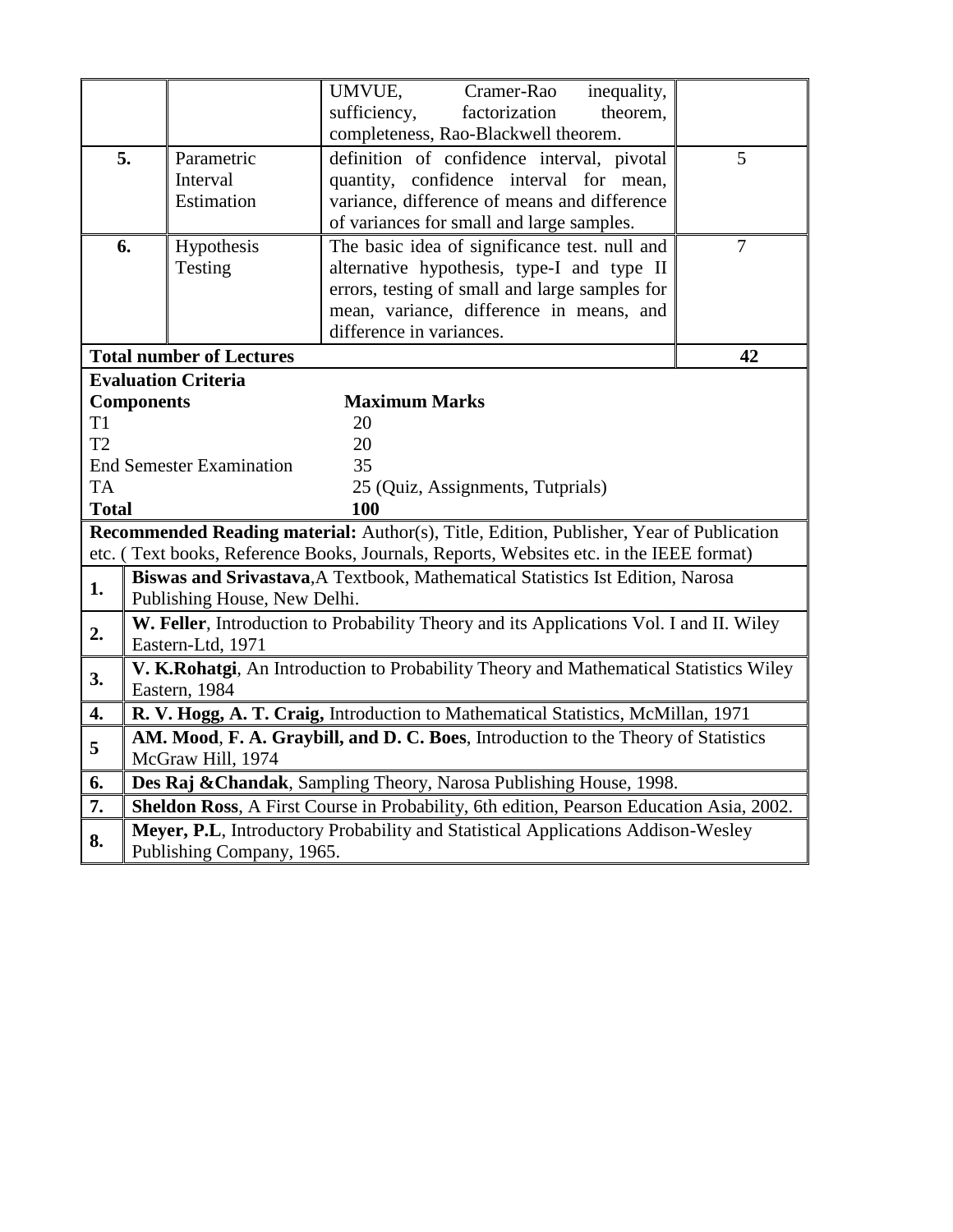| <b>Course Code</b>     |                                                                                                                                                                                                                                                                                                   | 18B12MA611                    |   | <b>Semester</b> Even                                                                                                                         | Semester VI                                              | $2019 -$<br><b>Session</b>        |
|------------------------|---------------------------------------------------------------------------------------------------------------------------------------------------------------------------------------------------------------------------------------------------------------------------------------------------|-------------------------------|---|----------------------------------------------------------------------------------------------------------------------------------------------|----------------------------------------------------------|-----------------------------------|
|                        |                                                                                                                                                                                                                                                                                                   |                               |   |                                                                                                                                              | 2020<br><b>Month from</b> January to June                |                                   |
| <b>Course Name</b>     |                                                                                                                                                                                                                                                                                                   | <b>Operations Research</b>    |   |                                                                                                                                              |                                                          |                                   |
| <b>Credits</b>         |                                                                                                                                                                                                                                                                                                   | 4                             |   |                                                                                                                                              | $3 - 1 - 0$<br><b>Contact Hours</b>                      |                                   |
| <b>Faculty</b>         |                                                                                                                                                                                                                                                                                                   | Coordinator(s)                |   | Dr. Neha Sighal                                                                                                                              |                                                          |                                   |
| (Names)                |                                                                                                                                                                                                                                                                                                   | Teacher(s)<br>(Alphabetically |   | Prof. PatoKumari<br>Dr. AmitaBhagat                                                                                                          |                                                          |                                   |
| <b>COURSE OUTCOMES</b> |                                                                                                                                                                                                                                                                                                   |                               |   |                                                                                                                                              |                                                          | <b>COGNITIVE</b><br><b>LEVELS</b> |
|                        |                                                                                                                                                                                                                                                                                                   |                               |   | After pursuing the above mentioned course, the students will be able to:                                                                     |                                                          |                                   |
| C302-<br>3.1           |                                                                                                                                                                                                                                                                                                   | simplex method.               |   | construct mathematical models for optimization problems and<br>solve linear programming problems (LPP) using graphical and                   |                                                          | Applying<br>Level $(C3)$          |
| C302-<br>3.2           | apply two-phase, Big-M and dual simplex method for linear<br>programming problems.                                                                                                                                                                                                                | Applying<br>Level $(C3)$      |   |                                                                                                                                              |                                                          |                                   |
| C302-<br>3.3           | make use of sensitivity analysis to linear programming problems.                                                                                                                                                                                                                                  | Applying<br>Level $(C3)$      |   |                                                                                                                                              |                                                          |                                   |
| C302-<br>3.4           | solve<br>problems.                                                                                                                                                                                                                                                                                | Applying<br>Level $(C3)$      |   |                                                                                                                                              |                                                          |                                   |
| C302-<br>3.5           | apply cutting plane and branch & bound techniques to integer<br>programming problems.                                                                                                                                                                                                             | Applying<br>Level $(C3)$      |   |                                                                                                                                              |                                                          |                                   |
| C302-<br>3.6           |                                                                                                                                                                                                                                                                                                   | problems.                     |   | examine optimality conditions and solve multivariable nonlinear                                                                              |                                                          | Analyzing<br>Level $(C4)$         |
| <b>Module</b><br>No.   | <b>Title</b><br><b>Module</b>                                                                                                                                                                                                                                                                     | <b>of</b><br>the              |   | <b>Topics in the Module</b>                                                                                                                  | <b>of</b><br>No.<br>for<br><b>Lectures</b><br>the module |                                   |
| 1.                     |                                                                                                                                                                                                                                                                                                   | Preliminaries                 |   | Introduction, Operations Research Models,<br>Phases and Scope of O.R. Studies.                                                               |                                                          | 3                                 |
| 2.                     | Linear<br>Programming<br>Problems (LPP)                                                                                                                                                                                                                                                           |                               |   | Convex Sets, Formulation of LPP, Graphical<br>Solutions, Simplex Method, Big-M Method,<br>Two Phase Method, Special Cases<br>Simplex Method. | in                                                       | 8                                 |
| 3.                     | Duality<br>Sensitivity<br>Analysis                                                                                                                                                                                                                                                                | 8                             |   |                                                                                                                                              |                                                          |                                   |
| 4.                     | Transportation<br>Introduction, Matrix Form, Applications,<br>Problems<br>Basic Feasible Solution- North West Corner<br>Rule,<br>Least<br>Cost<br>Method,<br>Vogel's<br>Method.<br>Approximation<br>Degeneracy,<br>Resolution<br>Degeneracy,<br>Optimal<br>on<br>Solution, Maximization TP Model. |                               |   |                                                                                                                                              |                                                          | 5                                 |
| 5.                     | Problems                                                                                                                                                                                                                                                                                          | Assignment                    |   | Definition, Hungarian Method, Traveling<br>Salesmen Problems.<br>Pure and Mixed Integer Linear Programming                                   |                                                          | $\overline{4}$                    |
| 6.                     | Integer                                                                                                                                                                                                                                                                                           | Linear                        | 6 |                                                                                                                                              |                                                          |                                   |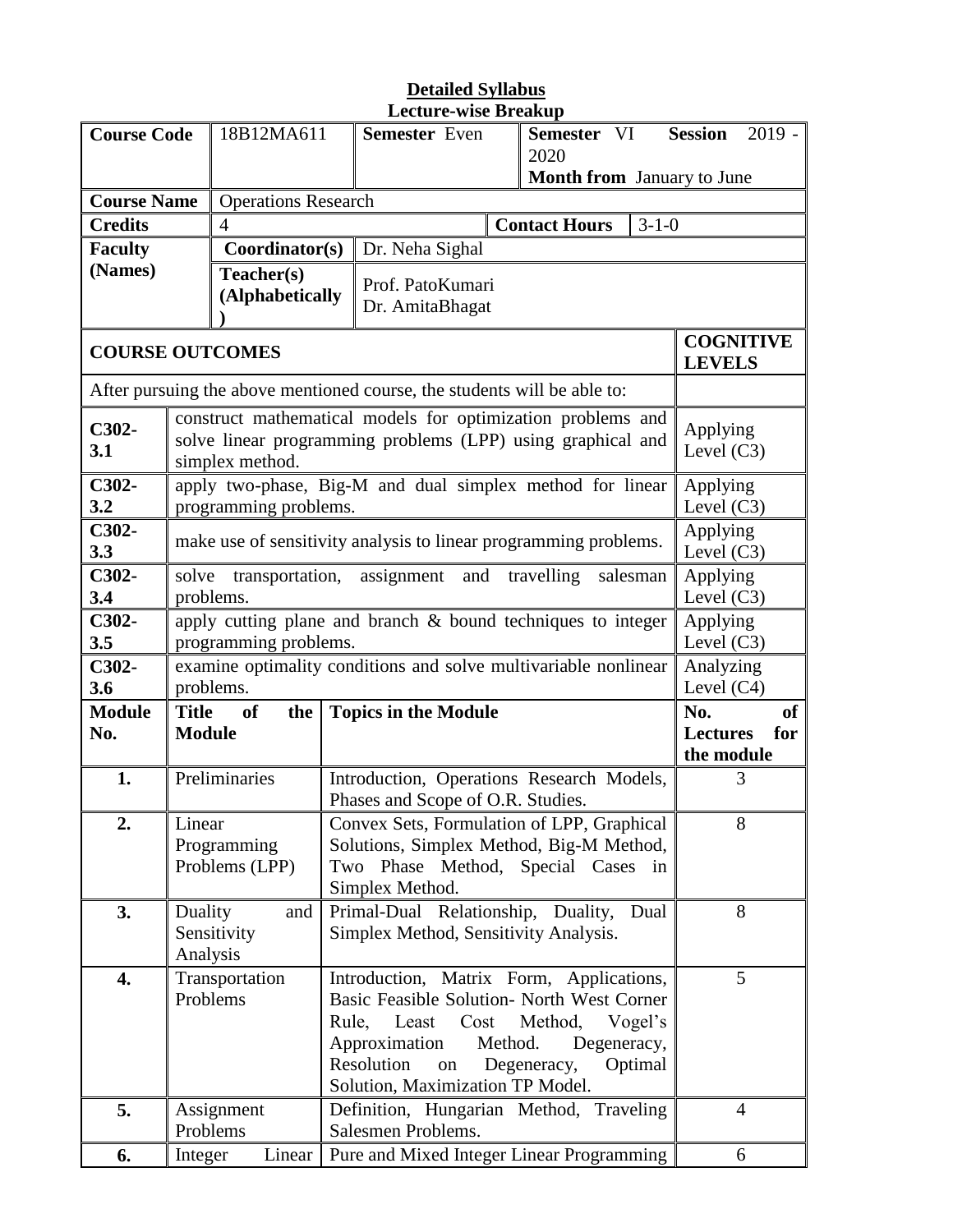|                |                                                                                         | Programming                     | Problems, Cutting Plane Method, Branch                                                         |    |  |  |  |
|----------------|-----------------------------------------------------------------------------------------|---------------------------------|------------------------------------------------------------------------------------------------|----|--|--|--|
|                |                                                                                         | Problems                        | and Bound Method.                                                                              |    |  |  |  |
| 7.             |                                                                                         | Linear<br>Non.                  | Introduction to NLP, convex functions and                                                      | 8  |  |  |  |
|                |                                                                                         | Programming                     | graphical solution, Unconstrained Problem,                                                     |    |  |  |  |
|                |                                                                                         |                                 | Constrained Problems - Lagrange Method                                                         |    |  |  |  |
|                |                                                                                         |                                 | equality constraints, Kuhn-Tucker<br>for                                                       |    |  |  |  |
|                |                                                                                         |                                 | Conditions for<br>inequality constraints,                                                      |    |  |  |  |
|                |                                                                                         |                                 | Quadratic Programming - Wolfe's Method                                                         |    |  |  |  |
|                |                                                                                         | <b>Total number of Lectures</b> |                                                                                                | 42 |  |  |  |
|                |                                                                                         | <b>Evaluation Criteria</b>      |                                                                                                |    |  |  |  |
|                | <b>Components</b>                                                                       |                                 | <b>Maximum Marks</b>                                                                           |    |  |  |  |
| T <sub>1</sub> |                                                                                         |                                 | 20                                                                                             |    |  |  |  |
| T2             |                                                                                         |                                 | 20                                                                                             |    |  |  |  |
|                |                                                                                         | <b>End Semester Examination</b> | 35                                                                                             |    |  |  |  |
| <b>TA</b>      |                                                                                         |                                 | 25 (Quiz, Assignments, Tutorials)                                                              |    |  |  |  |
| <b>Total</b>   |                                                                                         |                                 | <b>100</b>                                                                                     |    |  |  |  |
|                |                                                                                         |                                 | <b>Recommended Reading material:</b> Author(s), Title, Edition, Publisher, Year of Publication |    |  |  |  |
|                |                                                                                         |                                 | etc. (Text books, Reference Books, Journals, Reports, Websites etc. in the IEEE format)        |    |  |  |  |
| 1.             | Taha, H. A. - Operations Research - An Introduction, Pearson Education, 2005.           |                                 |                                                                                                |    |  |  |  |
| 2.             | Hadley, G. - Linear Programming, Massachusetts: Addison-Wesley, 1962.                   |                                 |                                                                                                |    |  |  |  |
|                | Hiller, F.S. and Lieberman, G. J. - Introduction to Operations Research, San Francisco, |                                 |                                                                                                |    |  |  |  |
| 3.             | 1995.                                                                                   |                                 |                                                                                                |    |  |  |  |
|                |                                                                                         |                                 | Wagner, H. M. - Principles of Operations Research with Applications to Managerial              |    |  |  |  |
| 4.             |                                                                                         | Decision, PHI, 1975.            |                                                                                                |    |  |  |  |
| 5.             |                                                                                         |                                 | Vohra, N. D., Quantitative Techniques in Management, Second Edition, TMH, 2003.                |    |  |  |  |
| 6.             |                                                                                         |                                 | Taha, H. A. - Operations Research - An Introduction, Pearson Education, 2005.                  |    |  |  |  |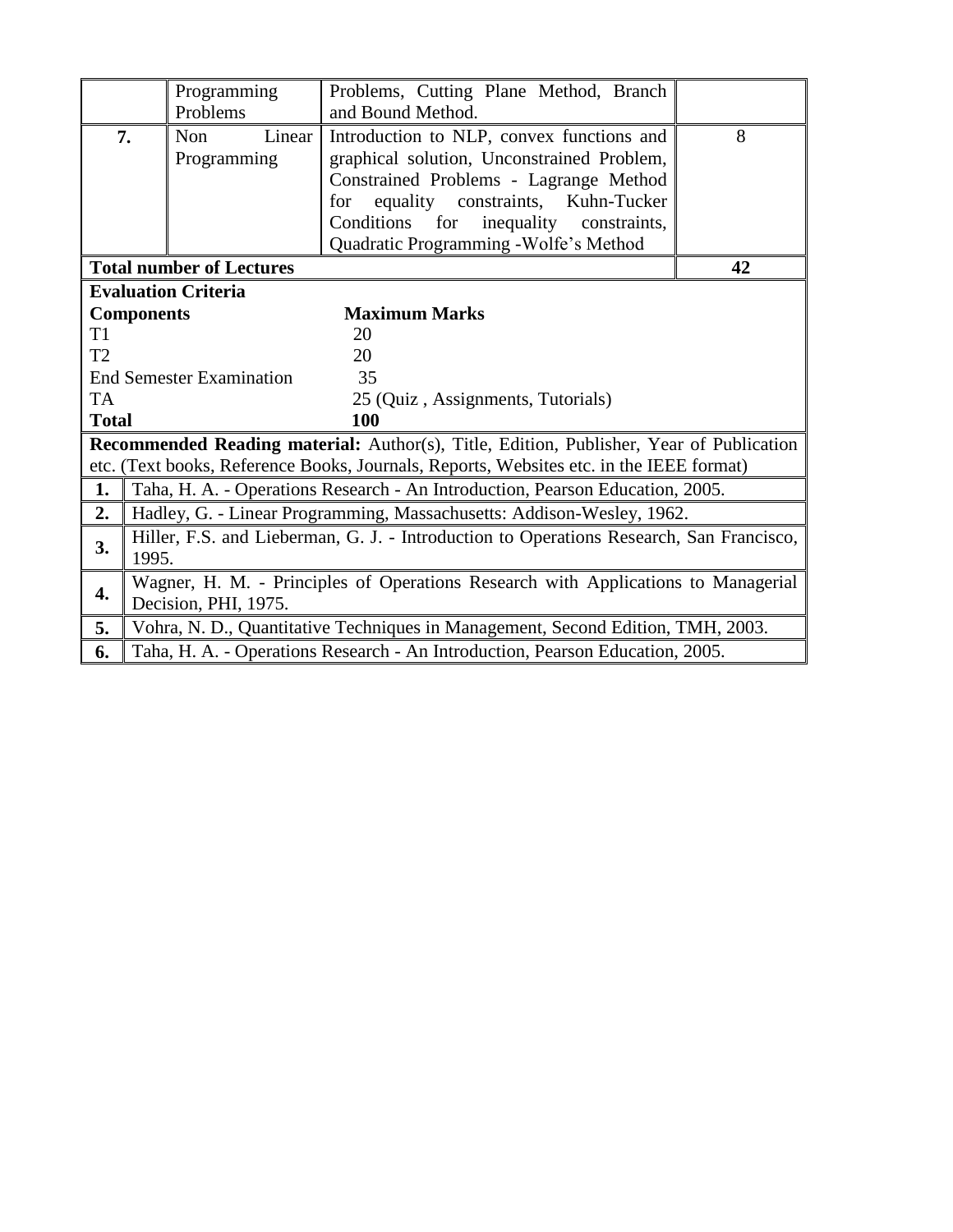# **Numerical Aptitude (16B19MA691)**

*Course Description*

| <b>Course Code</b>                        |                                                                                                                                                                                                                                                                                                                                                                                              | 16B19MA691                                                                                                                       | <b>Semester</b> Even<br>Semester VI Session 2019-2020<br><b>Month from January to June</b>                                                                        |                                                                          |  |                      |                                             |                                   |  |
|-------------------------------------------|----------------------------------------------------------------------------------------------------------------------------------------------------------------------------------------------------------------------------------------------------------------------------------------------------------------------------------------------------------------------------------------------|----------------------------------------------------------------------------------------------------------------------------------|-------------------------------------------------------------------------------------------------------------------------------------------------------------------|--------------------------------------------------------------------------|--|----------------------|---------------------------------------------|-----------------------------------|--|
| <b>Course Name</b>                        |                                                                                                                                                                                                                                                                                                                                                                                              |                                                                                                                                  | <b>Numerical Aptitude</b>                                                                                                                                         |                                                                          |  |                      |                                             |                                   |  |
| <b>Credits</b>                            |                                                                                                                                                                                                                                                                                                                                                                                              | $\overline{2}$                                                                                                                   |                                                                                                                                                                   |                                                                          |  | <b>Contact Hours</b> | $2 - 0 - 0$                                 |                                   |  |
| <b>Faculty</b>                            |                                                                                                                                                                                                                                                                                                                                                                                              | Coordinator(s)                                                                                                                   |                                                                                                                                                                   | Dr. TraptiNeer                                                           |  |                      |                                             |                                   |  |
| (Names)<br>Teacher(s)<br>(Alphabetically) |                                                                                                                                                                                                                                                                                                                                                                                              |                                                                                                                                  |                                                                                                                                                                   | Dr. Mohd. Sarfaraz                                                       |  |                      |                                             |                                   |  |
| <b>COURSE OUTCOMES</b>                    |                                                                                                                                                                                                                                                                                                                                                                                              |                                                                                                                                  |                                                                                                                                                                   |                                                                          |  |                      |                                             | <b>COGNITIVE</b><br><b>LEVELS</b> |  |
|                                           |                                                                                                                                                                                                                                                                                                                                                                                              |                                                                                                                                  |                                                                                                                                                                   | After pursuing the above mentioned course, the students will be able to: |  |                      |                                             |                                   |  |
| $C305-5.1$                                |                                                                                                                                                                                                                                                                                                                                                                                              |                                                                                                                                  |                                                                                                                                                                   | Explain basics of mathematical aptitude.                                 |  |                      |                                             | Understanding<br>Level $(C2)$     |  |
| $C305-5.2$                                |                                                                                                                                                                                                                                                                                                                                                                                              | Explain set, functions and representation of numbers.                                                                            | Understanding<br>Level $(C2)$                                                                                                                                     |                                                                          |  |                      |                                             |                                   |  |
| $C305 - 5.3$                              | Solve problem on probability theory, quadratic equations and<br>complex numbers.                                                                                                                                                                                                                                                                                                             |                                                                                                                                  |                                                                                                                                                                   |                                                                          |  |                      |                                             | Applying<br>Level $(C3)$          |  |
| C305-5.4                                  |                                                                                                                                                                                                                                                                                                                                                                                              | Explain inequalities, mensuration, data interpretation and errors.                                                               | Understanding<br>Level $(C2)$                                                                                                                                     |                                                                          |  |                      |                                             |                                   |  |
| <b>Module</b><br>No.                      | Title of the<br><b>Topics in the Module</b><br><b>Module</b>                                                                                                                                                                                                                                                                                                                                 |                                                                                                                                  |                                                                                                                                                                   |                                                                          |  |                      | No. of<br><b>Lectures for</b><br>the module |                                   |  |
| 1.                                        | Fractions, simplification, HCF and LCM, ratio<br>Mathematical<br>and proportion, percentage, partnership, age,<br>Aptitude<br>average, profit and losses, simple interest and<br>compound interest, time and work, time and<br>distance.                                                                                                                                                     |                                                                                                                                  |                                                                                                                                                                   |                                                                          |  |                      |                                             | 08                                |  |
| 2.                                        | Basics, identities, Venn diagram, addition<br>Set Theory<br>principle, Pigeon hole principle, Functions-<br>and<br>types of functions, some special functions,<br>Representatio<br>function,<br>characteristics<br>hashing<br>function,<br>n of Numbers<br>Ackermann's function, Representation<br>of<br>numbers in binary, octal, hexadecimal, floating<br>point representation of numbers. |                                                                                                                                  |                                                                                                                                                                   |                                                                          |  |                      | 10                                          |                                   |  |
| 4.                                        |                                                                                                                                                                                                                                                                                                                                                                                              | Probability<br>Probability, binomial theorem, linear equations,<br>quadratic<br>equations,<br>complex<br>numbers,<br>logarithms. |                                                                                                                                                                   |                                                                          |  |                      |                                             | 06                                |  |
| 5.                                        | Data                                                                                                                                                                                                                                                                                                                                                                                         | Geometry and<br>Interpretation                                                                                                   | Surds and indices, inequalities, mensuration,<br>geometry, data interpretation, errors- types of<br>errors, error propagation, errors in series<br>approximation. |                                                                          |  |                      |                                             |                                   |  |
|                                           |                                                                                                                                                                                                                                                                                                                                                                                              | <b>Total number of Lectures</b>                                                                                                  |                                                                                                                                                                   |                                                                          |  |                      |                                             | 30                                |  |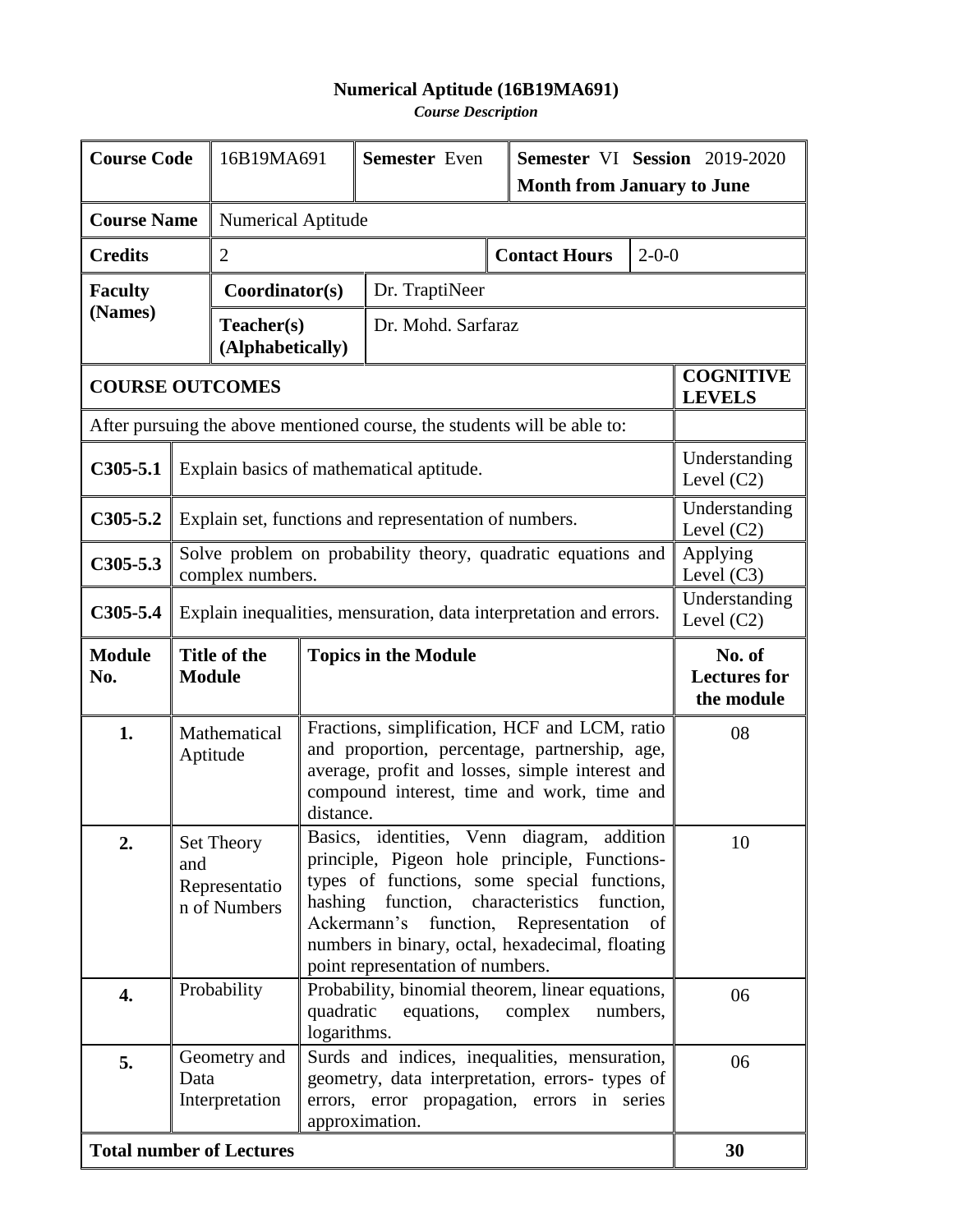|                  | <b>Evaluation Criteria</b>                                                                                                                                                                |                      |  |  |  |  |  |
|------------------|-------------------------------------------------------------------------------------------------------------------------------------------------------------------------------------------|----------------------|--|--|--|--|--|
|                  | <b>Components</b>                                                                                                                                                                         | <b>Maximum Marks</b> |  |  |  |  |  |
|                  | Mid Term Examination                                                                                                                                                                      | 30                   |  |  |  |  |  |
|                  | <b>End Semester Examination</b>                                                                                                                                                           | 40                   |  |  |  |  |  |
| TA.              |                                                                                                                                                                                           | 30 (Assignments)     |  |  |  |  |  |
| <b>Total</b>     |                                                                                                                                                                                           | 100                  |  |  |  |  |  |
|                  | <b>Recommended Reading material:</b> Author(s), Title, Edition, Publisher, Year of Publication<br>etc. (Text books, Reference Books, Journals, Reports, Websites etc. in the IEEE format) |                      |  |  |  |  |  |
| 1.               | Aggarwal, R.S., Quantitative Aptitude, S. Chand & Co., 2008                                                                                                                               |                      |  |  |  |  |  |
| 2.               | Praveen, R. V., Quantitative Aptitude and Reasoning, 3rd Edition, Prentice Hall India,<br>2016.                                                                                           |                      |  |  |  |  |  |
| 3.               | Prakasa Rao, B.L.S., A First Course in Probability and Statistics, World Scientific, 2009.                                                                                                |                      |  |  |  |  |  |
| $\overline{4}$ . | <b>Rosen &amp; Kenneth H, Discrete Mathematics and Its Applications, Tata Mc-Graw Hill,</b><br>New Delhi, 2007.                                                                           |                      |  |  |  |  |  |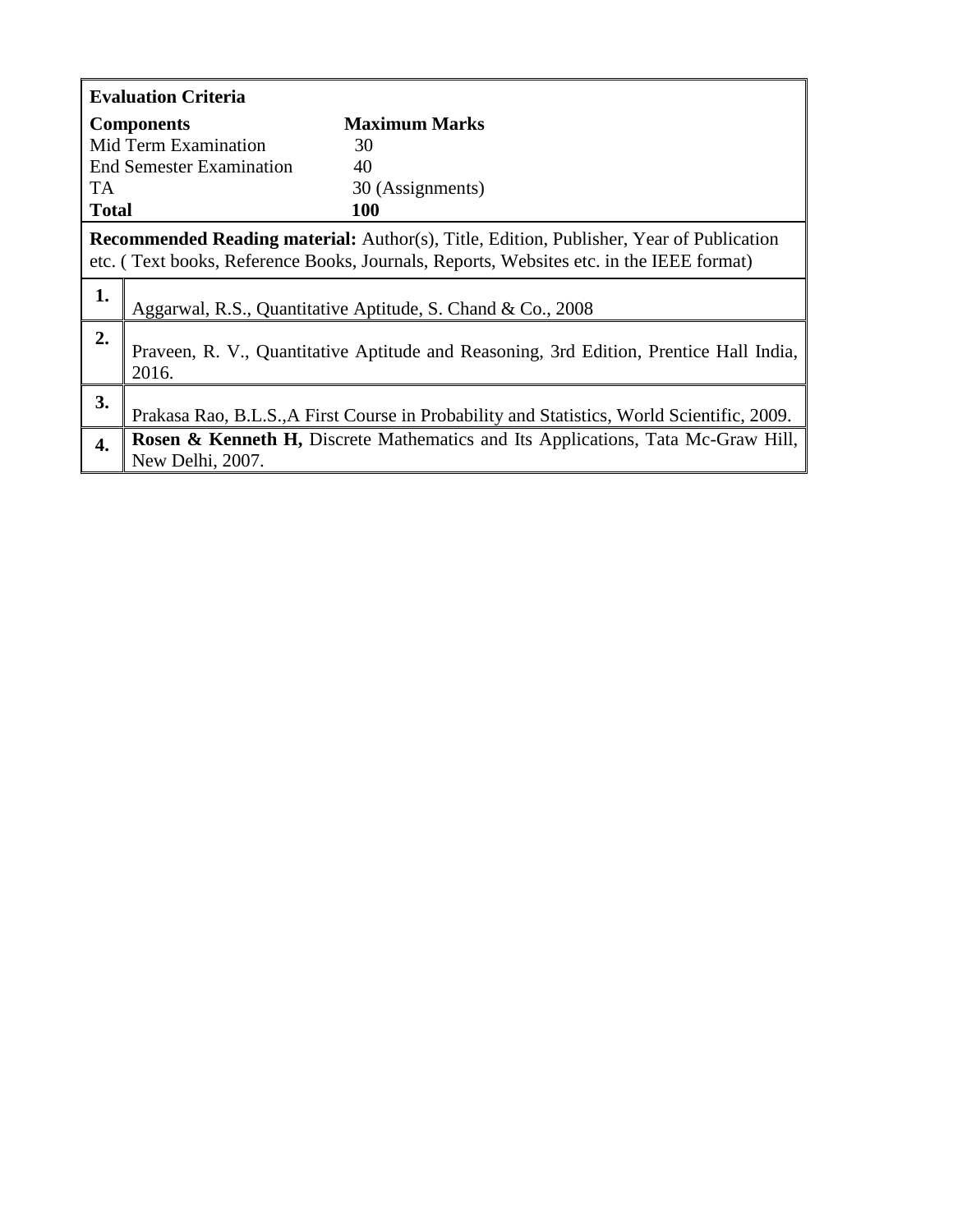| <b>Subject Code</b> | 16B1NHS632                     |                                   | <b>Semester: EVEN</b>             | <b>Semester VI</b>                      | <b>Session</b> 2019-20 |  |
|---------------------|--------------------------------|-----------------------------------|-----------------------------------|-----------------------------------------|------------------------|--|
|                     |                                |                                   |                                   | <b>Month</b> from Jan 2020 to June 2020 |                        |  |
| <b>Subject Name</b> | COGNITIVE PSYCHOLOGY           |                                   |                                   |                                         |                        |  |
| <b>Credits</b>      |                                |                                   | <b>Contact Hours</b>              | $2 - 1 - 0$                             |                        |  |
| <b>Faculty</b>      | Coordinator(s)                 |                                   | Dr. Badri Bajaj, Dr. Ruchi Gautam |                                         |                        |  |
| (Names)             | Teacher(s)<br>(Alphabetically) | Dr. Badri Bajaj, Dr. Ruchi Gautam |                                   |                                         |                        |  |

|                                                                                          | <b>COURSE OUTCOMES</b>                                                               | <b>COGNITIVE LEVELS</b> |
|------------------------------------------------------------------------------------------|--------------------------------------------------------------------------------------|-------------------------|
|                                                                                          | After pursuing the above mentioned course, the students will be able to:             |                         |
| Understand and apply the concepts of cognitive psychology in<br>304-4.1<br>everyday life |                                                                                      | Applying Level (C3)     |
| 304-4.2                                                                                  | Analyze the different models of various cognitive processes<br>Analyzing Level (C4)  |                         |
| 304-4.3                                                                                  | Evaluate cognitive psychology issues and recommend possible<br>solutions             | Evaluating Level (C5)   |
| 304-4.4                                                                                  | Evaluate interventions/solutions for self-development through<br>cognitive processes | Evaluating Level (C5)   |

| Module No. | <b>Subtitle of the Module</b>                 | Topics in the module                                                                                                                                     | <b>No. of Lectures</b><br>for the module |
|------------|-----------------------------------------------|----------------------------------------------------------------------------------------------------------------------------------------------------------|------------------------------------------|
| 1.         | Cognitive<br>Introduction<br>to<br>Psychology | Historical<br>Background: Emergence<br>of<br>modern<br>cognitive<br>Psychology;<br>Approaches: Information Processing and<br>PDP Model; Research Methods | 3                                        |
| 3.         | <b>Perceptual Processes</b>                   | Perceptual learning and development;<br>perception of shape, space and movement.                                                                         | 4                                        |
| 3.         | Attention                                     | Selective Attention and Divided Attention:<br>Meaning, Definition and Theories.                                                                          | 4                                        |
| 4.         | Memory                                        | <b>Short Term Memory</b>                                                                                                                                 | 3                                        |
| 5.         | Imagery                                       | of<br>Properties<br>mental<br>images;<br>Representation of images and cognitive<br>maps.                                                                 | 3                                        |
| 6.         | Language                                      | Structure of language and its acquisition,<br>speech<br>perception,<br>factors<br>affecting<br>comprehension.                                            | 4                                        |
| 7.         | Thinking and Problem                          | Classification<br><b>Types</b><br>of thinking;<br>of                                                                                                     | 4                                        |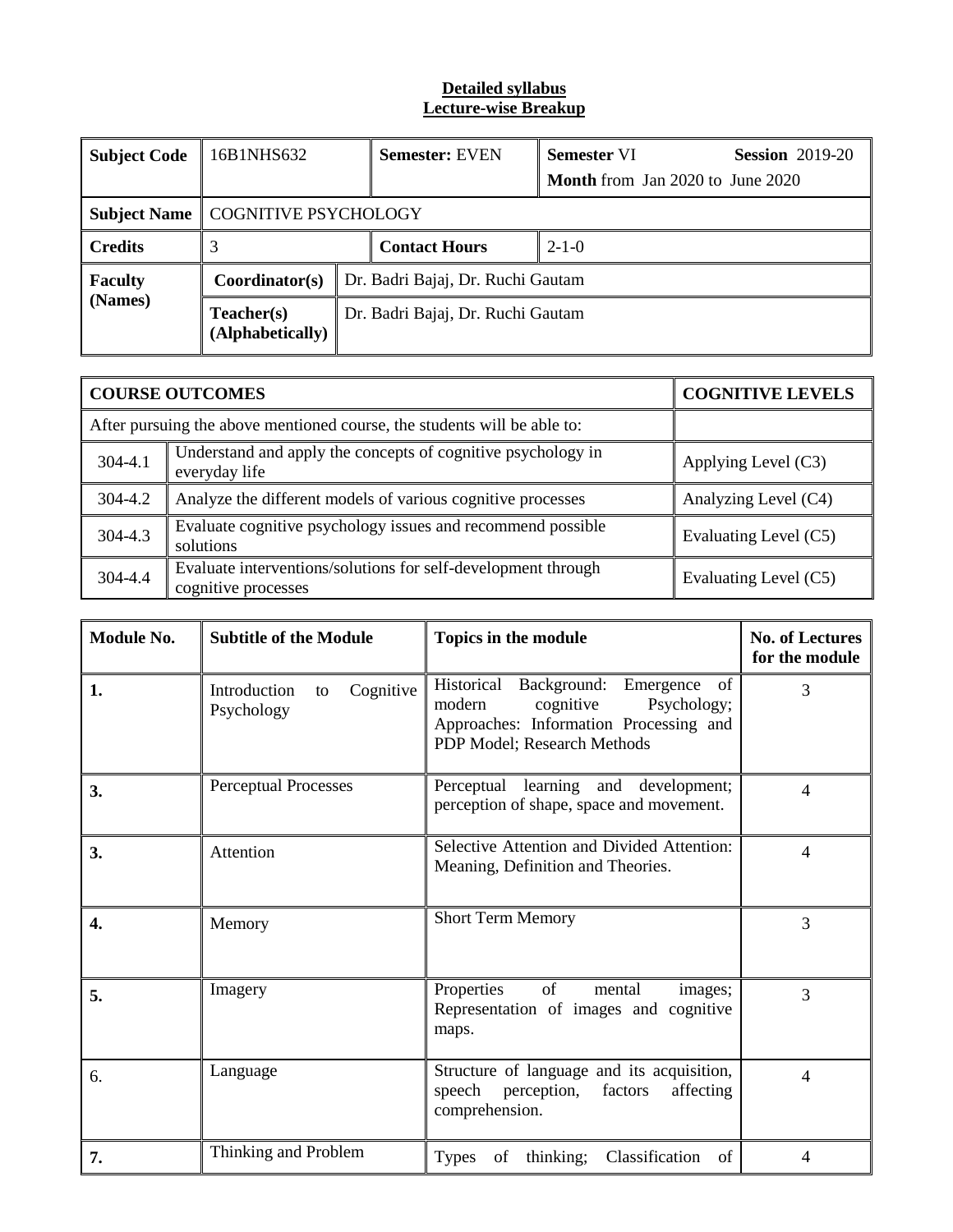|                                 | Solving                | problems; Problems solving approaches,<br>Problems space theory by Newell and<br>Simon, Creativity |    |
|---------------------------------|------------------------|----------------------------------------------------------------------------------------------------|----|
| 8.                              | <b>Decision Making</b> | Logical reasoning types and errors in<br>reasoning processes.                                      | 3  |
|                                 |                        | Concept formation and categorization;<br>Judgment and decision making                              |    |
| <b>Total number of Hours</b>    |                        |                                                                                                    | 28 |
|                                 |                        | <b>Evaluation Criteria</b>                                                                         |    |
| <b>Components</b>               | <b>Maximum Marks</b>   |                                                                                                    |    |
| T1                              | 20                     |                                                                                                    |    |
| T <sub>2</sub>                  | 20                     |                                                                                                    |    |
| <b>End Semester Examination</b> | 35                     |                                                                                                    |    |
| TA.                             |                        | 25 (Assignment, Quiz, Oral Questions)                                                              |    |
| <b>Total</b>                    | <b>100</b>             |                                                                                                    |    |

| Recommended Reading material: Author(s), Title, Edition, Publisher, Year of Publication etc. (Text books,<br>Reference Books, Journals, Reports, Websites etc. in the IEEE format) |                                                                                                                      |  |
|------------------------------------------------------------------------------------------------------------------------------------------------------------------------------------|----------------------------------------------------------------------------------------------------------------------|--|
| 1.                                                                                                                                                                                 | Ronald T. Kellogg, Fundamentals of Cognitive Psychology, $2^{nd}$ Ed., Sage Publishing, 2012                         |  |
|                                                                                                                                                                                    | Robert Solso, Otto Maclin, M. Kimberly Maclin, Cognitive Psychology, 8 <sup>th</sup> Ed., Pearson<br>Education, 2013 |  |
| 3.                                                                                                                                                                                 | Kathleen M. Galotti, Cognitive Psychology, 5th Ed., Sage Publishing, 2014                                            |  |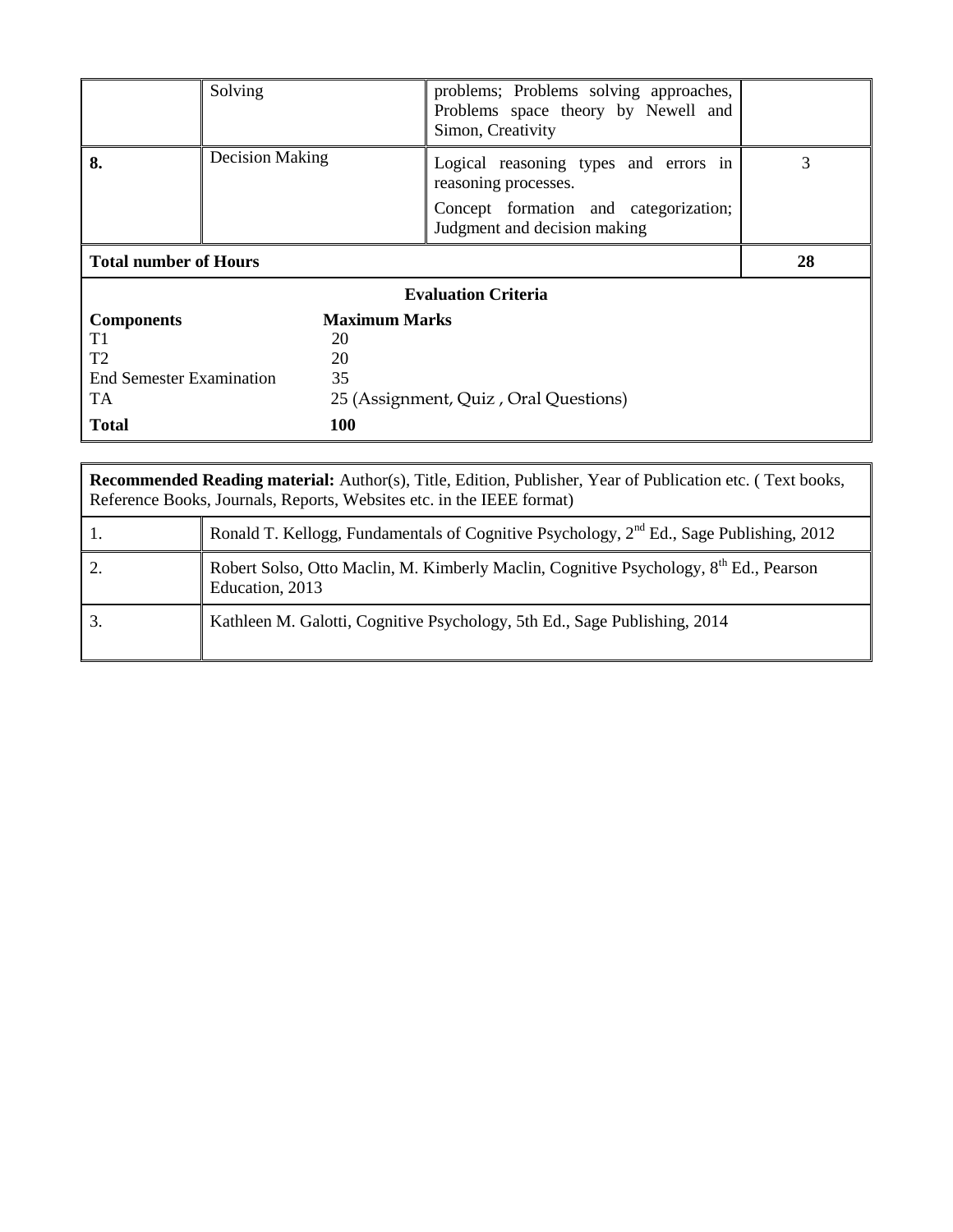| <b>Course Code</b> | 16B1NBT632                     | <b>Semester</b> Even |             | <b>Semester VI Session</b> 2019 -2020<br><b>Month from January- June</b> |  |  |
|--------------------|--------------------------------|----------------------|-------------|--------------------------------------------------------------------------|--|--|
|                    |                                |                      |             |                                                                          |  |  |
| <b>Course Name</b> | Antimicrobial resistance       |                      |             |                                                                          |  |  |
| <b>Credits</b>     | 4                              |                      |             | <b>Contact Hours</b>                                                     |  |  |
| <b>Faculty</b>     | Coordinator(s)                 |                      | Vibha Gupta |                                                                          |  |  |
| (Names)            | Teacher(s)<br>(Alphabetically) | Vibha Gupta          |             |                                                                          |  |  |

### **Course Outcome:**

Upon completion of the course students will be able to:

| <b>S. No.</b> | <b>Course Outcomes</b>                                                 | <b>Cognitive levels</b> |
|---------------|------------------------------------------------------------------------|-------------------------|
| $C331-1.1$    | Explain the importance of antimicrobials and emerging resistance       | <b>C2</b>               |
|               | $C331-1.2$ Describe the biological mechanisms of antibiotic resistance | C2                      |
| $C331-1.3$    | Analyze antimicrobial susceptibility tests                             | C4                      |
| $C331-1.4$    | Support Antibiotic stewardship                                         | C5                      |

# **Pre-requisite : NA**

| <b>Module</b><br>No. | <b>Subtitle of the</b><br><b>Module</b>      | <b>Topics in the module</b>                                                                                                                                                                                                       | No. of<br><b>Lectures for</b><br>the module |
|----------------------|----------------------------------------------|-----------------------------------------------------------------------------------------------------------------------------------------------------------------------------------------------------------------------------------|---------------------------------------------|
| 1.                   | Course overview                              | Basic overview of antibiotic resistance; Importance<br>of optimizing antimicrobial usage for maintaining<br>cost-effective therapies                                                                                              | $\overline{2}$                              |
| 2.                   | Antimicrobial<br>Classes                     | Discovery and History of antibiotics, importance of<br>antibiotics, Different classes of antimicrobials<br>(bacterial, Viral & fungal) and their mode of action                                                                   | 6                                           |
| 3.                   | Mechanisms of<br>Resistance                  | Molecular mechanisms of Resistance; Emergence<br>and spread of resistance; Microbial resistance $-$ a<br>global issue                                                                                                             | 6                                           |
| 4.                   | Techniques for<br>detection of<br>resistance | Antimicrobial susceptibility tests; methods for<br>detecting antimicrobial resistance; Obtaining good<br>results; interpretation of antimicrobial susceptibility<br>results; genomic analysis tools to detect resistance<br>genes | 10                                          |
| 5.                   | New antimicrobial<br>approaches              | Alternative therapies to antibiotics – phage therapy,<br>probiotics, vaccines, etc.                                                                                                                                               | 7                                           |
| 6.                   | Antimicrobial<br>Stewardship                 | Roles and responsibilities of different stakeholders in<br>antimicrobial stewardship (including physician,                                                                                                                        | 10                                          |